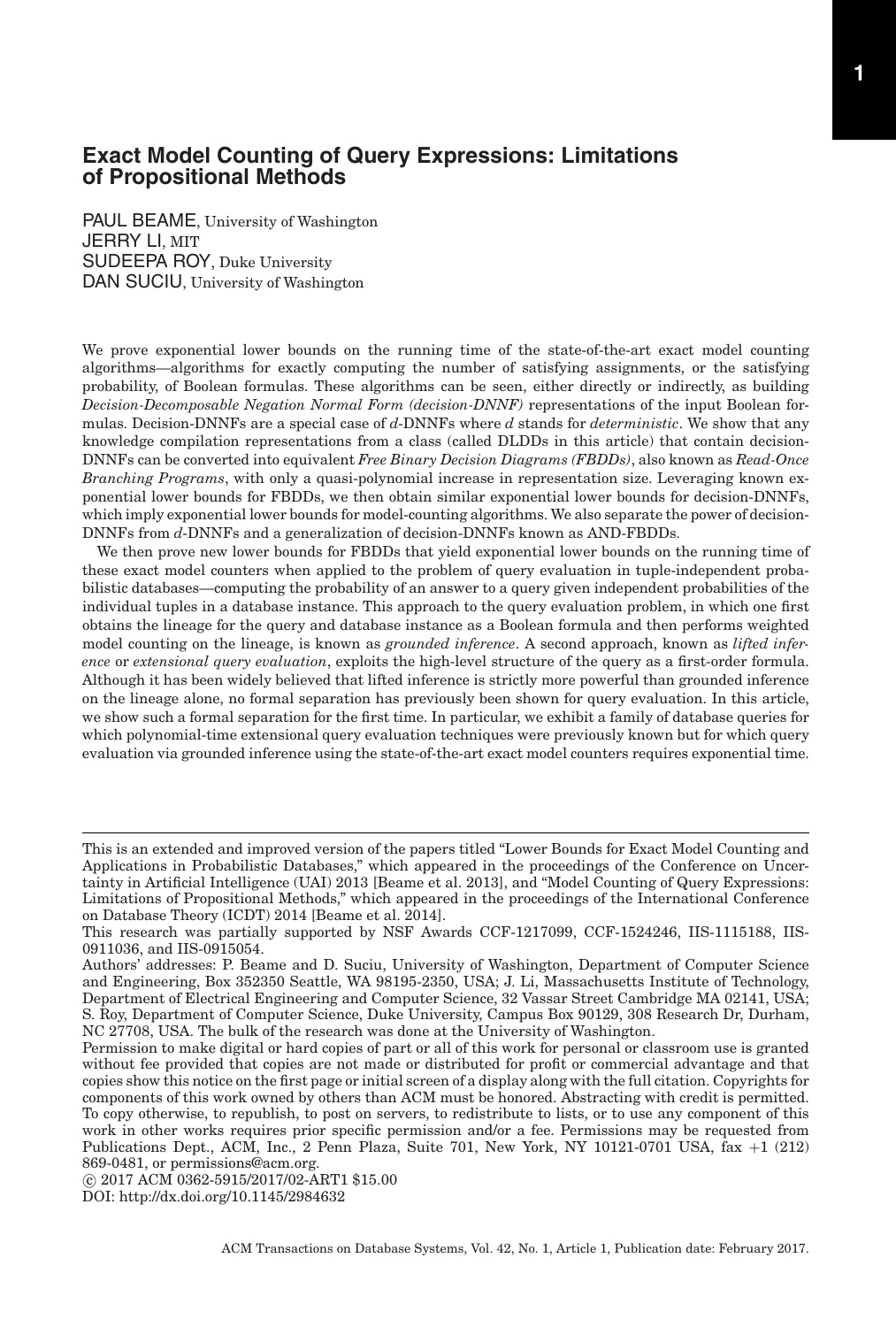Categories and Subject Descriptors: H.2.3 [**Database Management**]: Languages—*Query languages*; F.1.3 [**Computation by Abstract Devices**]: Complexity Measures and Classes—*Relations among complexity measures*; I.2.4 [**Artificial Intelligence**]: Knowledge Representation and Methods—*Representation languages*

General Terms: Algorithms, Theory

Additional Key Words and Phrases: Model counting, probabilistic databases, knowledge compilation, FBDD, read-once branching programs, DNNF, lower bounds

#### **ACM Reference Format:**

Paul Beame, Jerry Li, Sudeepa Roy, and Dan Suciu. 2017. Exact model counting of query expressions: Limitations of propositional methods. ACM Trans. Database Syst. 42, 1, Article 1 (February 2017), 46 pages. DOI:<http://dx.doi.org/10.1145/2984632>

### **1. INTRODUCTION**

*Model counting* is the problem of computing the number, # $\Phi$ , of satisfying assignments of a Boolean formula  $\Phi$ . In this article, we are concerned with the weighted version of model counting, which is the same as the probability computation problem on independent random variables. Although model counting is #P-hard in general (even for formulas where satisfiability is easy to check [Valiant [1979\]](#page-45-0)), there have been major advances in practical algorithms that compute exact, weighted model counts. Exact model counting for propositional formulas are based on extensions of the Davis-Putnam-Logemann-Loveland (DPLL) family of algorithms [Davis and Putnam [1960;](#page-44-2) Davis et al. [1962\]](#page-44-3) that were originally designed for satisfiability search. We focus on understanding the limitations of these exact model counting algorithms, both in general and, even more importantly, on their limitations in applications of probabilistic inference.

We are motivated by *tuple-independent probabilistic databases* [Suciu et al. [2011\]](#page-45-1). A probabilistic database is a relational database where each tuple *t* is annotated with a probability  $p_t \in [0, 1]$ . It defines a probability space over all subsets of the database, where an outcome, called a *possible world*, is obtained by randomly and independently including every tuple  $t$  with probability  $p_t$ . The query evaluation problem in a probabilistic database is the following: For a fixed Boolean query *Q*, given a probabilistic database *D*, compute the probability  $Pr[Q(D)]$  that the query is true in a randomly chosen possible world.

Query evaluation over probabilistic databases is a special case of weighted model counting. Indeed, one can associate to each query *Q* and probabilistic database *D* a Boolean formula  $\Phi$  such that  $Q$ 's probability equals that of  $\Phi$ . The formula  $\Phi$  is called the *lineage* of *Q* on *D* (reviewed in Definition [2.5\)](#page-9-0). Intuitively, it states which tuples must be present in a possible world for  $Q$  to be true. For example, if  $Q =$  $\exists x(R(x) \land S(x))$  and the database instance has two relations  $R = S = \{1, 2, ..., n\}$ , then the lineage is  $(R(1) \wedge S(1)) \vee (R(2) \wedge S(2)) \vee \cdots (R(n) \wedge S(n))$ , in essence saying that at least one pair of tuples *R*(*k*), *S*(*k*) must be present in the possible world for *Q* to be true. Therefore, an obvious way to compute  $Pr[Q(D)]$  is to first compute the lineage  $\Phi$ and then perform model counting on  $\Phi$ . We call this the *grounded inference* approach. In general, grounded inference may be inefficient, in part because  $\Phi$  is a polynomially large propositional formula (measured in data complexity where *Q* is fixed and *D* is variable) that depends on many tuples in the database, while the first-order query *Q* is much smaller. As we demonstrate, this is only part of the story.

Several alternative approaches to grounded inference have been proposed, collectively called *lifted inference* in the statistical relational model literature [Jaeger and Van den Broeck [2012\]](#page-44-4) and *extensional query evaluation* in probabilistic databases [Suciu et al. [2011\]](#page-45-1). They compute  $Pr[Q(D)]$  by exploiting the concise, first-order expression of *Q*, and either postpone, or avoid completely, computing the lineage. There is no consensus on a precise definition of lifted inference. Early definitions asked for the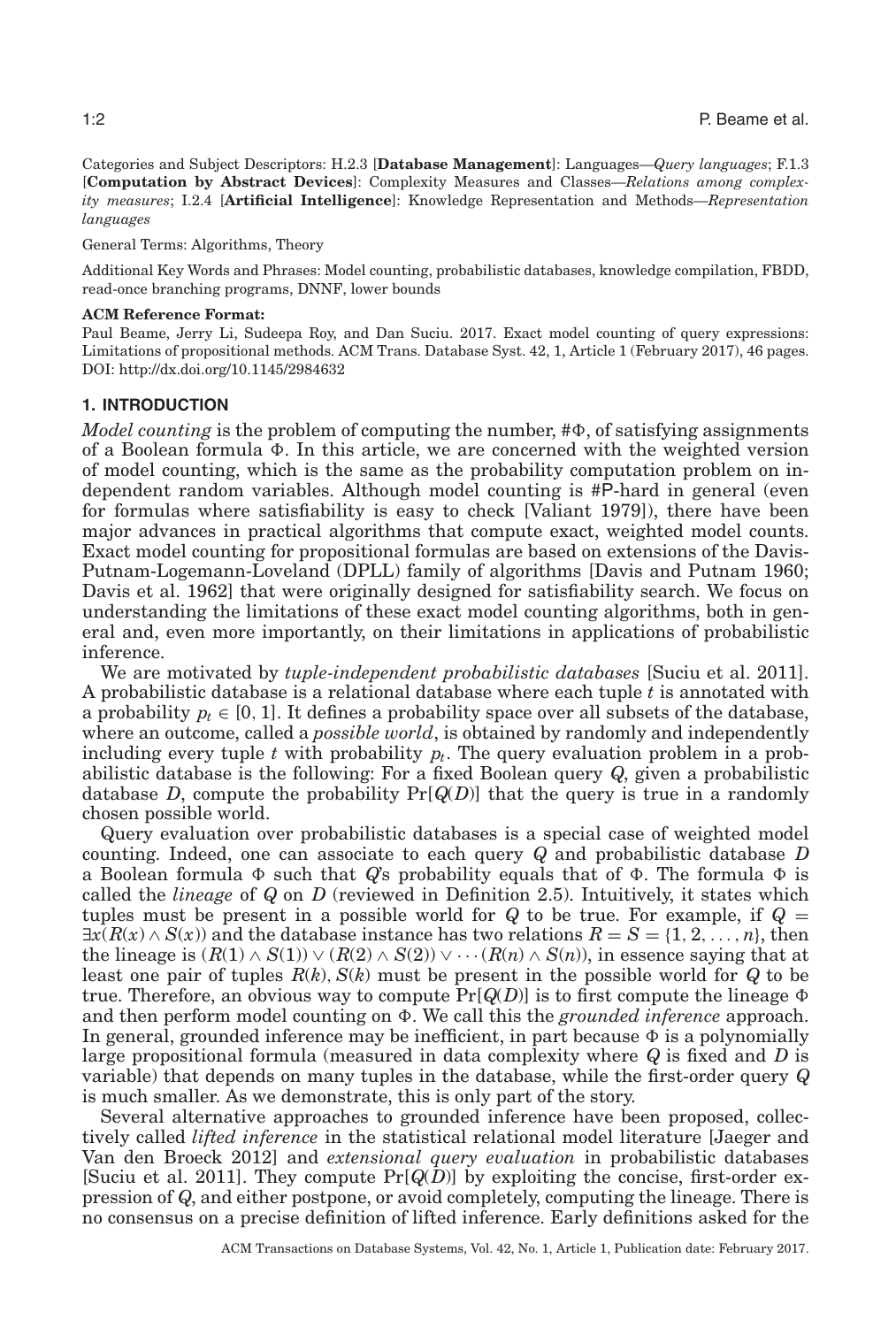entire inference to be performed at the first-order level, without any grounding at all, and therefore in time that is constant in the size of the domain of the database instance. This only makes sense when weights are attached to relations, so any two ground atoms of the same relation contribute the same weight (or probability) to a model, which represents a very restricted model, called symmetric probabilistic databases [Jaeger and Van den Broeck [2012;](#page-44-4) Beame et al. [2015\]](#page-44-5). We are interested only in asymmetric databases in this article, and most lifted inference techniques developed in the literature apply to this general case. Their common characteristic is that they exploit the high level structure of the first-order formula in order to guide the probabilistic inference. Van den Broeck [\[2011\]](#page-45-2) defines *domain lifted inference* as any inference algorithm that runs in polynomial time in the size of the domain, thus allowing the algorithm to refer freely to the first-order formula or its grounding. For example, consider the query  $\exists x \exists y (R(x) \land S(y))$ . Grounded inference would first expand it to the

Boolean formula  $\Phi = \bigvee_{i,j}(R(i) \wedge S(j))$  and then compute its probability, which is a challenging task for today's DPLL-based model counters (see, e.g., Theorem [3.2\)](#page-11-0), while lifted inference would first rewrite the first-order formula as  $(\exists x R(x)) \wedge (\exists y S(y))$  and then compute  $Pr[Q(D)]$  as the product of two probabilities,  $Pr[\exists x R(x)]$  and  $Pr[\exists y S(y)]$ , both computable in linear time in the size of the database.

Since lifted inference methods can still use grounding when needed, they are, in theory, at least as powerful as grounded inference. A natural question is whether they are strictly more powerful. While there have been examples in other contexts where provable separations have been shown [Sabharwal [2009\]](#page-45-3), no formal separation has previously been shown in the context of query evaluation. We show such a formal separation for the first time. We describe a class of Unions of Conjunctive Queries (UCQ) *Q* (i.e., first-order formulas restricted to the connectors  $\exists$ ,  $\vee$ ,  $\wedge$ ) whose probability can be computed in polynomial time, yet where any DPLL-based modern model counting algorithm takes provably exponential time. Thus, grounded inference is strictly weaker than lifted inference, at least on the class of queries considered here. Note that our result is a positive statement about lifted inference, and for that reason we shall avoid defining lifted inference formally in this article. Instead, we will only describe an algorithm that computes Pr[*Q*(*D*)]. Since this algorithm runs in polynomial time, this algorithm is domain lifted according to Van den Broeck's formal definition [Van den Broeck [2011\]](#page-45-2), and it can also be considered "lifted" according to the more informal criteria in the literature, of performing inference on the first-order expressions. However, our result is a negative statement about DPLL-based grounded algorithms, and this requires a careful definition. The cornerstone of our argument is a new simulation of DPLL-based algorithms to a simple representations of Boolean functions for which lower bounds have previously been shown for specific functions and for which we prove new lower bound needed in our context. This allows us to prove that any DPLL-based algorithm takes exponential time on the Boolean formula representing the lineage of any UCQ query in our class, while a simple lifted inference algorithm computes the same probability in polynomial time. This proves that current propositional model counting techniques are strictly weaker than their lifted counterparts on every query in our class.

# **Lower Bounds on State-of-the-Art Approaches to Exact Model Counting**

Modern exact model counting algorithms use a variety of techniques; see Gomes et al. [\[2009\]](#page-44-6) for a survey. Many are based on extensions of backtracking search using the *DPLL* family of algorithms [Davis and Putnam [1960;](#page-44-2) Davis et al. [1962\]](#page-44-3) that were originally designed for satisfiability search. In the context of model counting (and related problems of exact Bayesian inference), extensions include caching the results of solved sub-problems [Majercik and Littman [1998\]](#page-44-7), dynamically decomposing residual formulas into components (Relsat [Bayardo et al. [2000\]](#page-44-8)) and caching their counts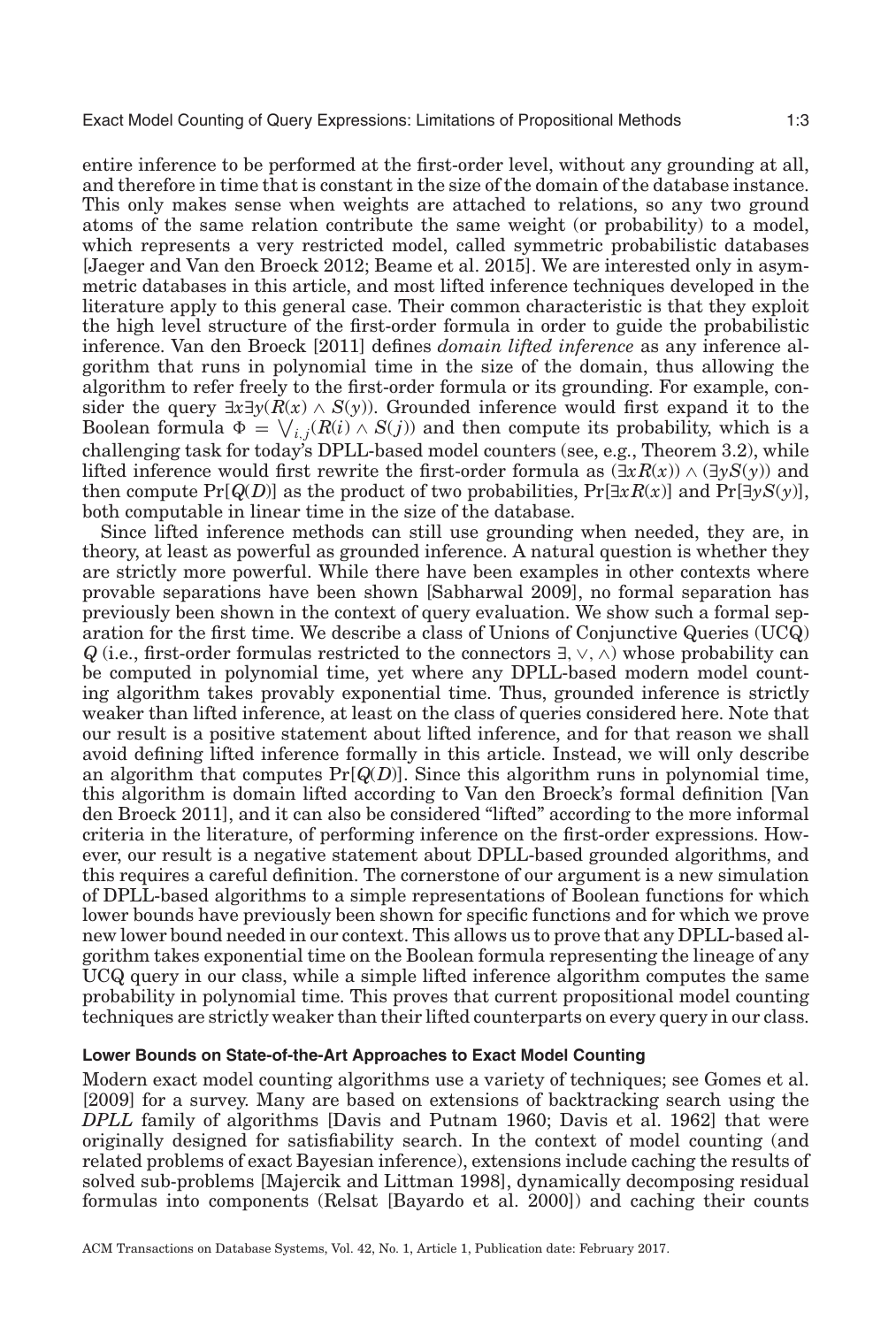[Bacchus et al. [2003\]](#page-44-9), and applying dynamic component caching together with conflictdirected clause learning to further prune the search (Cachet [Sang et al. [2004\]](#page-45-4) and sharpSAT [Thurley [2006\]](#page-45-5)).

The other major approach, known as *knowledge compilation*, is to convert the input formula into a representation of the Boolean function that the formula defines and from which the model count can be computed efficiently in the size of the representation [Darwiche [2001a,](#page-44-10) [2001b;](#page-44-11) Huang and Darwiche [2007;](#page-44-12) Muise et al. [2012\]](#page-45-6).

It is known that the trace of a DPLL-based algorithm is a type of knowledge representation called a Decision-Decomposable Negation Normal Form *(decision-DNNF)* [Huang and Darwiche [2005,](#page-44-13) [2007\]](#page-44-12), which is a syntactic subclass of *d*-DNNF representations [Darwiche [2001b;](#page-44-11) Darwiche and Marquis [2002\]](#page-44-14). This has been noted both in the work on c2d based on component caching [Huang and Darwiche [2007\]](#page-44-12) and in that on Dsharp based on sharpSAT [Muise et al. [2012\]](#page-45-6). While the details of various DPLL-based algorithms may differ, all the methods for exact model counting surveyed in Gomes et al. [\[2009\]](#page-44-6) have a trace that is a decision-DNNF and thus can be converted to knowledge compilation algorithms that produce decision-DNNF representations, without any significant increase in their running time.<sup>1</sup>

In this article, we prove exponential lower bounds on the size of decision-DNNFs for natural classes of formulas. Therefore our results immediately imply exponential lower bounds for the running time of all DPLL-based modern exact model counting algorithms. These bounds are unconditional—they do not depend on any unproved complexity-theoretic assumptions.

Our bounds apply to very simple classes of Boolean formulas, which occur frequently both in uncertainty reasoning and in probabilistic inference. We also show that our lower bounds extend to the evaluation of the properties of a large class of database queries, which have been studied in the context of probabilistic databases.

We derive our exponential lower bounds by showing how to translate any decision-DNNF to an equivalent Free Binary Decision Diagrams *(FBDD)*, a less powerful representation for Boolean functions.<sup>2</sup> Our translation increases the size by at most a quasipolynomial amount: Every decision-DNNF of size *N* can be converted into an FBDD of size at most  $N2^{\log^2 N}$  (Theorem [3.1\)](#page-11-1). We can thus obtain many exponential lower bounds for exact model counting immediately by using well-established exponential lower bounds for FBDDs. This translation from decision-DNNFs to FBDDs is of independent interest: It is simple, and efficient, in the sense that it can be computed in time linear in the size of the output FBDD. In fact, it extends to a somewhat broader class of representations that we define and term *Decomposable Logic Decision Diagrams (DLDDs)*.

In the database context, it is necessary to handle a broader class of representations than decision-DNNFs. Our preliminary work [Beame et al. [2013\]](#page-44-0) gave a quasipolynomial translation from decision-DNNFs to FBDDs, but decision-DNNFs only capture the traces of DPLL-based search algorithms on Conjunctive Normal Form (CNF) expressions, not the Disjunctive Normal Form (DNF) expressions that arise as lineages of a database queries. Our generalization of this result to DLDDs captures the traces of any natural extension of DPLL search to Boolean formulas (in CNF, DNF, or any other form).

<span id="page-3-1"></span><span id="page-3-0"></span><sup>1</sup>Recent work has suggested sentential decision diagrams (SDDs) as an alternative format for knowledge compilation [Darwiche [2011\]](#page-44-15); the code for SDD-based model counting was made available shortly after this research was completed [SDD [2014\]](#page-44-16). This raises the question of whether our main result also extends to inference algorithms whose trace is an SDD. In subsequent work, Beame and Liew [\[2015\]](#page-44-17) answered this affirmatively by showing that SDD representations are exponentially less succinct than decision-DNNF representations for simple query lineage formulas for which lifted inference is in polynomial time. 2FBDDs are also known as *Read-Once Branching Programs (ROBPs or 1BPs)*.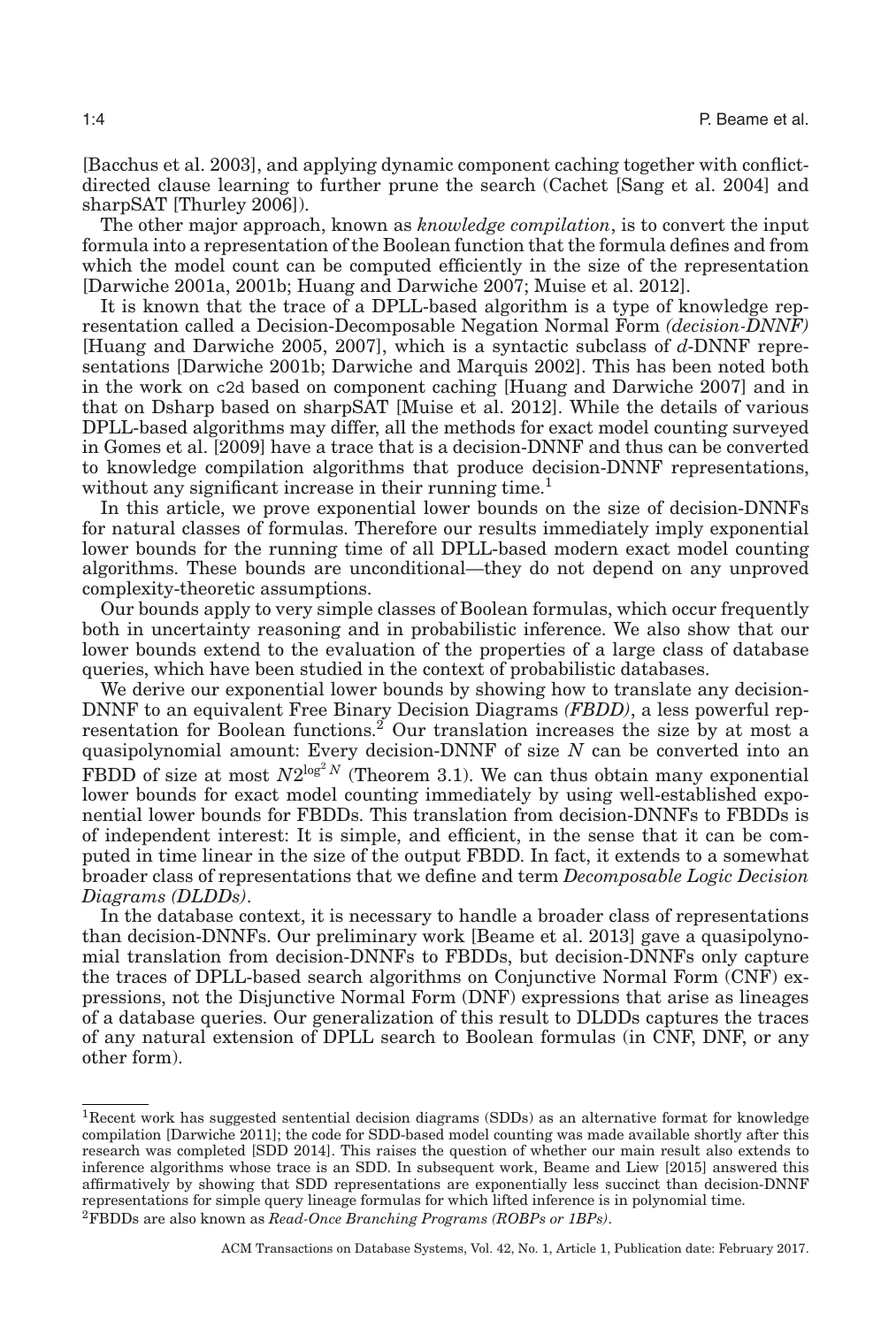It is interesting to note that with formula caching, but without dynamic component caching, the trace extensions of DPLL-based searches yield FBDDs rather than decision-DNNFs [Huang and Darwiche [2005\]](#page-44-13). Hence, the difference between FB-DDs and decision-DNNFs is precisely the ability of the latter to take advantage of decompositions into connected components of subformulas of the formula being represented. Our conversion shows that these connected component decompositions can only provide quasipolynomial improvements in efficiency.

*Complexity of Compilation.* Efficiency for knowledge compilation depends on both the size of the representation and the time required to construct it. The time required to construct a decision-DNNF from an input Boolean formula may greatly exceed the size of the representation. An extreme example is that of an unsatisfiable Boolean formula: The function evaluates to the constant 0 and hence the decision-DNNF is of size 1, but checking unsatisfiability may take exponential time. Indeed, DPLL with caching and conflict-directed clause learning is a special case of resolution theorem proving [Beame et al. [2004\]](#page-44-18). There are large numbers of unsatisfiable formulas for which exponential lower bounds are known for every resolution refutation (see, e.g., Ben-Sasson and Wigderson [\[2001\]](#page-44-19)), and hence this compilation process must be exponential for such formulas.[3](#page-4-0) The same issues can arise in ruling out parts of the space of assignments for satisfiable formulas. However, we do not know of any lower bounds for this excess compilation time that directly apply to the kinds of simple highly satisfiable instances that we discuss in this article. Our lower bound on the runtime of DPLL-based algorithms exploits only the size of the representation and not the time to construct it.

## **Separating Lifted and Grounded Inference for Probabilistic Databases**

We use our translation from decision-DNNFs to FBDDs to show a formal separation between the lifted and grounded inference for queries on probabilistic databases. For that we need two results.

First, we give a lower bound on the representation for a family of queries, called  $h_k$ ,  $k \geq 1$ . These queries are interesting because they have been shown to be the simplest UCQ queries for which the probability computation is #P-hard [Dalvi and Suciu [2012\]](#page-44-20). Each such query is in  $FO^2$ , first-order logic restricted to two logical variables: Van den Broeck et al. [\[2014\]](#page-45-7) have shown that the probability of any query in  $FO<sup>2</sup>$  can be computed in polynomial time on symmetric probabilistic databases, but, in this article, we study asymmetric databases, and here all queries  $h_k$  are #P-hard. Each of these queries has a simple lineage, which is a 2-DNF of size  $O(n^2)$ . We prove *unconditional* exponential lower bounds of the form  $2^{\Omega(\sqrt{n})}$  on the sizes of decision-DNNF representations of these lineages, which is the first non-trivial decision-DNNF lower bound for  $h_k$ (Theorem [3.6\)](#page-13-0).

In particular, we prove that any FBDD for the Boolean formula representing the lineage of  $h_k$  requires at least  $(2^n - 1)/n$  size for a domain of size *n*. Together, Theorems [3.1](#page-11-1) and [3.6](#page-13-0) imply our lower bound of  $2^{\Omega(\sqrt{n})}$  on the sizes of decision-DNNF representations of  $h_k$ . (We note that a lower bound on the size of the FBDD for  $h_1$  was known previously [Jha and Suciu [2013\]](#page-44-21), but that bound,  $2^{\Omega(\log^2 n)}$ , is insufficient to yield any decision-DNNF lower bound using our translation.) This lower bound improves on the bounds on FBDD sizes for the queries  $h_k$  as well as the separation between lifted and grounded inference stated in a preliminary version of this work [Beame et al. [2014\]](#page-44-1) in which proofs were omitted or only sketched.

<span id="page-4-0"></span><sup>3</sup>DPLL with formula caching, but not clause learning, can be simulated by even simpler *regular* resolution, though in general it is not quite as powerful as regular resolution [Beame et al. [2010\]](#page-44-22).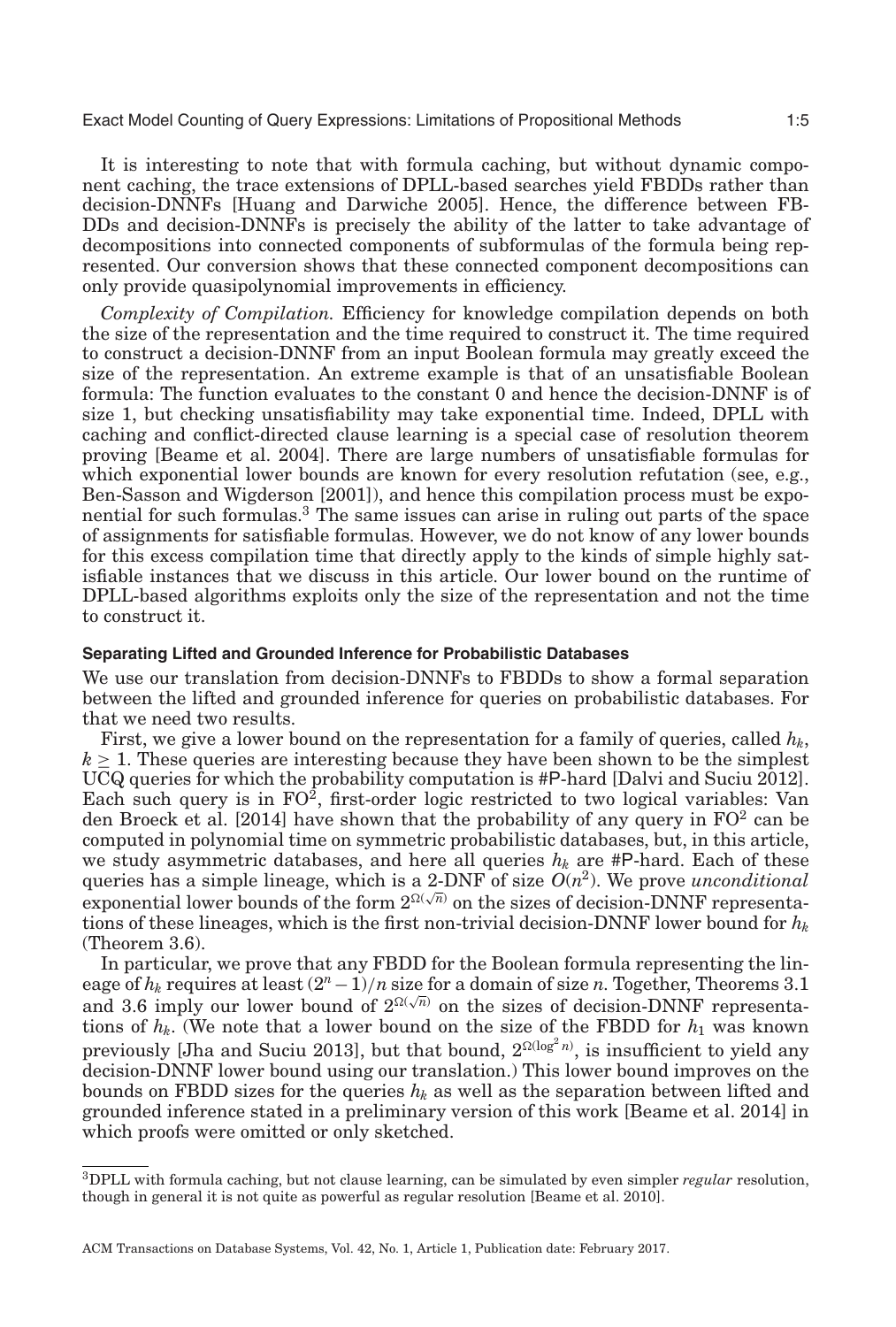This implies that any DPLL-based algorithm for computing the probability of the (lineage of)  $h_k$  runs in exponential time. This result, however, while new, comes at no surprise, since all queries  $h_k$  were known to be  $\#P$ -hard. For our second result, we consider the fact that each UCQ  $h_k$  is the disjunction of  $k+1$  conjunctive queries,  $h_k = h_{k0} \vee h_{k1} \vee \ldots \vee h_{kk}$ , and prove that *any* query *Q* defined as a Boolean combination  $F(h_{k0},\ldots,h_{kk})$  has the same unconditional lower bounds on its decision-DNNF or FBDD as  $h_k$ . For example, F may be the disjunction of these  $k+1$  queries (in which case Q is just *hk*), their conjunction, or any other combination: For any such *Q* the lower bound on the size of the FBDD, and hence on the decision-DNNF, continues to hold. The only restriction on *F* is that it has to depend on all  $k + 1$  queries; for example, *F* cannot be  $F(h_{k0},\ldots,h_{kk})=h_{k0}$ . This is necessary, otherwise the query *Q* is known to be inversion free and hence admits an ordered binary decision diagrams  $(OBDD)^4$  of size linear in the size of the active domain [Jha and Suciu [2011\]](#page-44-23). In that case, a DPLL-based algorithm could conceivably compute *Q*'s probability in polynomial time (assuming it does perfect caching and chooses the variable order optimally).

On the other hand, we describe a simple lifted-inference algorithm that computes the probability of  $Q = F(h_{k0}, \ldots, h_{kk})$  in polynomial time, provided the Boolean function F satisfies a certain property. The crux of the algorithm is to apply the inclusion/exclusion formula on the first-order expression *Q*: While the inclusion/exclusion formula is exponential in *k*, the exponent depends only on the query, not on the database, and thus the algorithm runs in polynomial time in the size of the active domain. This proves a  $2^{\Omega(\sqrt{n})}$  versus  $n^{O(1)}$  separation between propositional and lifted methods for queries of this type (Theorem 3.14).

We briefly discuss the practical implication of our result. In essence, it shows that there exist three types of UCQ queries: those for which DPLL-based algorithm may run in polynomial time (e.g., have a polynomial size OBDD); those for which DPLL-based algorithm provably run in exponential time, yet their probability can be computed in polynomial time; and those which are provably #P-hard. Specifically, we have proven that the second category is non-empty, and, moreover, we have described an infinite family of UCQ queries belonging to the second category. We illustrate such queries in Example [3.13](#page-15-0) and, more concretely, in Example [3.15.](#page-17-0) Ideally, for practical purposes, we would like to have a decision procedure that, given a UCQ query *Q*, classifies *Q* into one of these three categories. However, currently only the third class (#P-hard queries) has been completely characterized in Dalvi and Suciu [\[2012\]](#page-44-20); for the first two categories, we only have sufficient criteria. For example, inversion-free queries have been proven to have linear-size OBDDs [Jha and Suciu [2011\]](#page-44-23) and thus belong to the first category, while all UCQ queries in the class described in this article belong to the second category. A complete characterization of the first two classes remains open.

As we have discussed so far, our lower bounds on the running time of weighted model counting algorithm apply to decision-DNNF-based model counting algorithms. Their input is a CNF, and their component rule writes a residual formula as  $\Phi = \Phi_1 \wedge \Phi_2$  where  $\Phi_1$ ,  $\Phi_2$  are sets of clauses with no common variables. On the other hand, queries in probabilistic databases have lineage expressions that are DNF formulas, where a more natural decomposition would be  $\Phi = \Phi_1 \vee \Phi_2$ , where  $\Phi_1$ ,  $\Phi_2$  are formulas with no common variables. A natural question is whether a simple extension of a model counting algorithm with this kind of decomposition could significantly improve their power. Our extension of the simulation of decision-DNNFs by FBDDs to include DLDDs extends our lower bounds to apply to algorithms that use more general decompositions, with any unary or binary operators, including independent AND, independent OR, and negation.

<span id="page-5-0"></span><sup>4</sup>An OBDD is a very simple form of FBDD where every path from the root to a leaf tests the Boolean variables in the same order.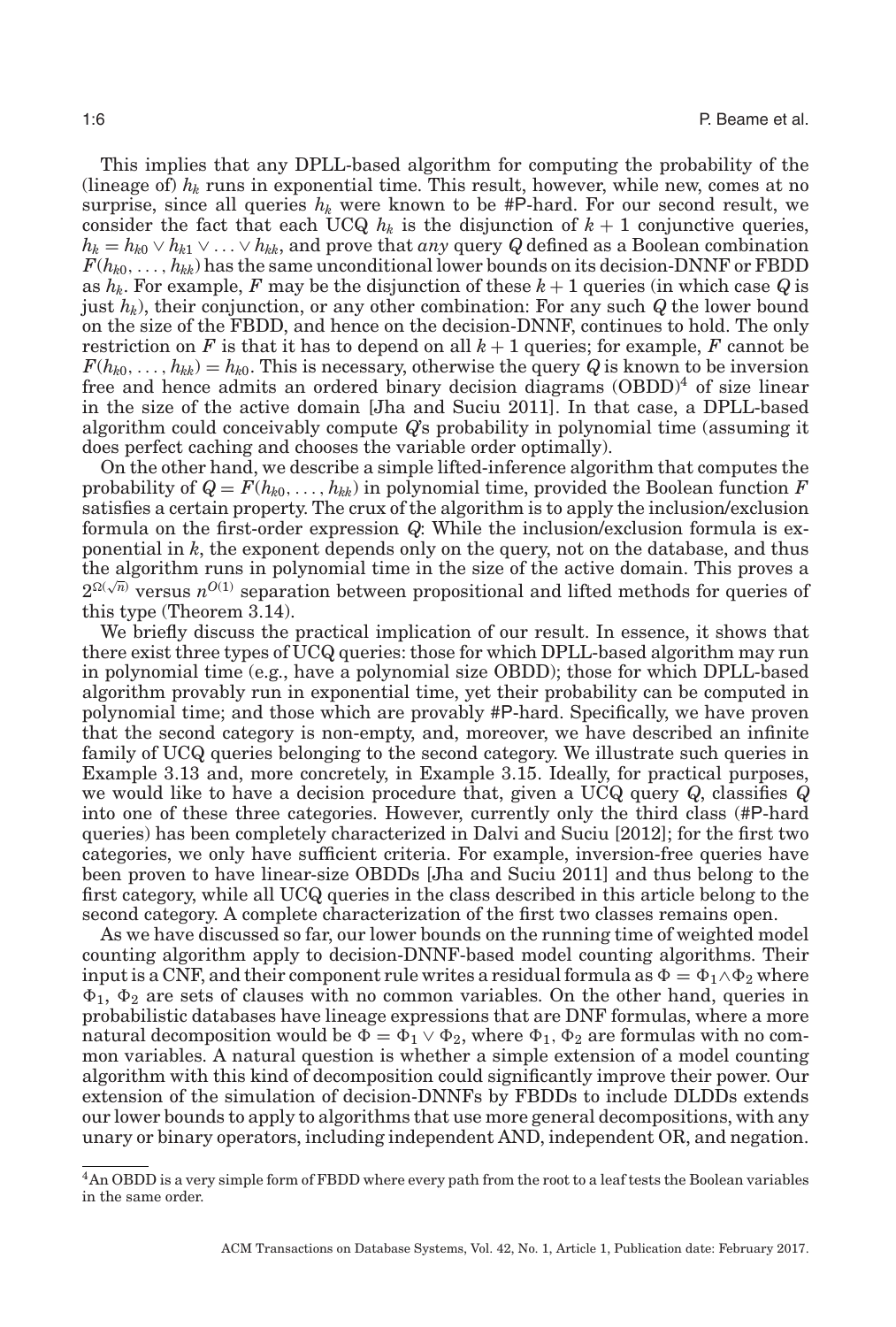<span id="page-6-0"></span>

Quasi-polynomial increase

Fig. 1. A summary of our contributions on lower bounds of model counting algorithms (see Section [3.1\)](#page-11-2). Here, one representation is contained in another if and only if the first can be (locally) translated into the second with at most a polynomial increase in size. Dashed borders indicate that regions are not known to be separated.

# **Separation of Representations of Boolean Functions**

Two other consequences of our simulation of decision-DNNFs by FBDDs are provable exponential separations between the representational power of decision-DNNFs and that of either *d*-DNNFs or AND-FBDDs. There are functions, involving simple tests on the rows and columns of Boolean matrices, that require exponential size FBDDs but have linear size representations as AND-FBDDs and *d*-DNNFs, respectively (cf. Darwiche [\[2001b\]](#page-44-11) and Theorems 10.3.8, 10.4.7. in Wegener [\[2000\]](#page-45-8); see Beame et al. [\[2013\]](#page-44-0) for details); our simulation shows that these lower bounds carry over to decision-DNNFs, yielding the claimed separations. A comparison of these representations in terms of their succinctness is given in Figure [1.](#page-6-0)

# **Roadmap**

We discuss some useful background concepts in Section [2.](#page-6-1) We describe our main results in Section [3](#page-10-0) and then prove these results in Sections [4,](#page-17-1) [5,](#page-23-0) [6,](#page-33-0) and [7.](#page-41-0) Finally, we conclude with directions for related work in Section [8.](#page-43-0)

# **2. BACKGROUND**

<span id="page-6-1"></span>We review some knowledge compilation representations and concepts from probabilistic databases in this section.

# **2.1. Knowledge Compilation Representations**

Though closely related, FBDDs and decision-DNNFs originate in completely different approaches for representing (or computing) Boolean functions. FBDDs are special kinds of *Binary Decision Diagrams (BDDs)* [Akers [1978\]](#page-44-24), also known as *Branching Programs* [Masek [1976\]](#page-44-25). These represent a function using a directed acyclic graph with *decision* nodes, each of which queries a Boolean variable representing an input bit and has two out-edges, one labeled 0 and the other 1 (see Figure [2\(](#page-7-0)a)). The graph has a single source node (root node) and has sink nodes labeled by output values of the function. Given an assignment of the Boolean variables, the value of the function is the label

ACM Transactions on Database Systems, Vol. 42, No. 1, Article 1, Publication date: February 2017.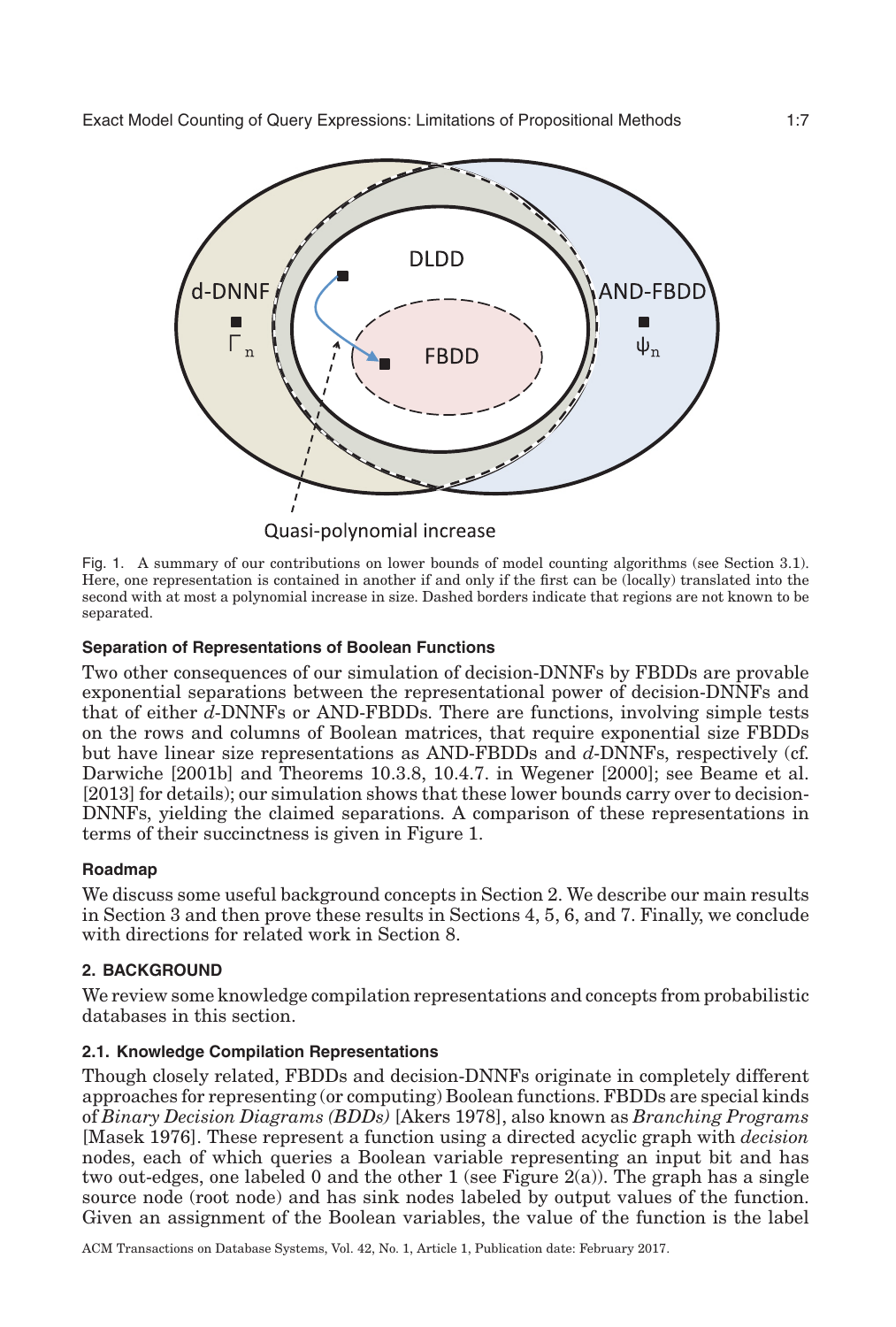<span id="page-7-0"></span>

Fig. 2. (a) An FBDD representing the Boolean formula (¬*X*)*YZ* ∨ *XY* ∨ *XZ*. (b) A decision-DNNF representing the Boolean formula (¬*X*)*YZU* ∨ *XYZ* ∨ *XZU*.

of the unique sink node reached from the root by following that assignment: at each node, take the 0-edge if the node's variable is false, or the 1-edge if the variable is true. *FBDDs*, also known as *ROBPs*, have the property that each input variable is queried at most once on each source-sink path.<sup>5</sup> There are many variants and extensions of these decision-based representations; for an extensive discussion of their theory, see the monograph [Wegener [2000\]](#page-45-8). These include nondeterministic extensions of FBDDs called *OR-FBDDs*, as well as their corresponding co-nondeterministic extensions called *AND-FBDDs*, which have additional internal AND nodes through which any input can pass—the output value is 1 for an input iff *every* consistent source-sink path leads to a sink labeled 1.

Decision-DNNFs originate in the desire to find restricted forms of Boolean circuits that have better properties for knowledge representation. *Negation Normal Form (NNF)* circuits are those that have unbounded fan-in AND and OR nodes (gates) with all negations pushed to the input level using De Morgan's laws. Darwiche [\[2001a\]](#page-44-10) introduced *DNNF*, which restricts NNF by requiring that the sub-circuits leading into each AND gate are defined on disjoint sets of variables. He also introduced *d*-DNNFs [Darwiche [2001a;](#page-44-10) Darwiche and Marquis [2002\]](#page-44-14) that have the further restriction that DNNFs are *deterministic*, that is, the sub-circuits leading into each OR gate never simultaneously evaluate to 1; *d*-DNNFs have the advantage of probabilistic polynomialtime equivalence testing [Huang and Darwiche [2007\]](#page-44-12). Most subsequent papers have used these *d*-DNNFs. An easy way of ensuring determinism is to have a single variable *x* that evaluates to 1 on one branch and 0 on the other, so *d*-DNNFs can be produced by the subcircuit  $(x \wedge A) \vee (\neg x \wedge B)$ , which is equivalent to having decision nodes as above; moreover, the decomposability ensures that *x* does not appear in either *A* or *B*. The subclass of *d*-DNNFs in which all OR nodes are of this form is called decision-DNNFs [Huang and Darwiche [2005,](#page-44-13) [2007\]](#page-44-12). Virtually all algorithmic methods that use *d*-DNNFs, including those used in exact model counting and Bayesian inference, actually ensure determinism by using decision-DNNFs. Decision-DNNFs have the further

<span id="page-7-1"></span><sup>5</sup>The term *free* contrasts with *ordered* binary decision diagrams (OBDDs) [Bryant [1986\]](#page-44-26), in which each rootleaf path must query the variables in the same order. For each variable order, reduced OBDDs are canonical representations for Boolean functions, making them extremely useful for a vast number of applications. Unfortunately, OBDDs are often also simply referred to as BDDs, which leads to confusion with the original general model.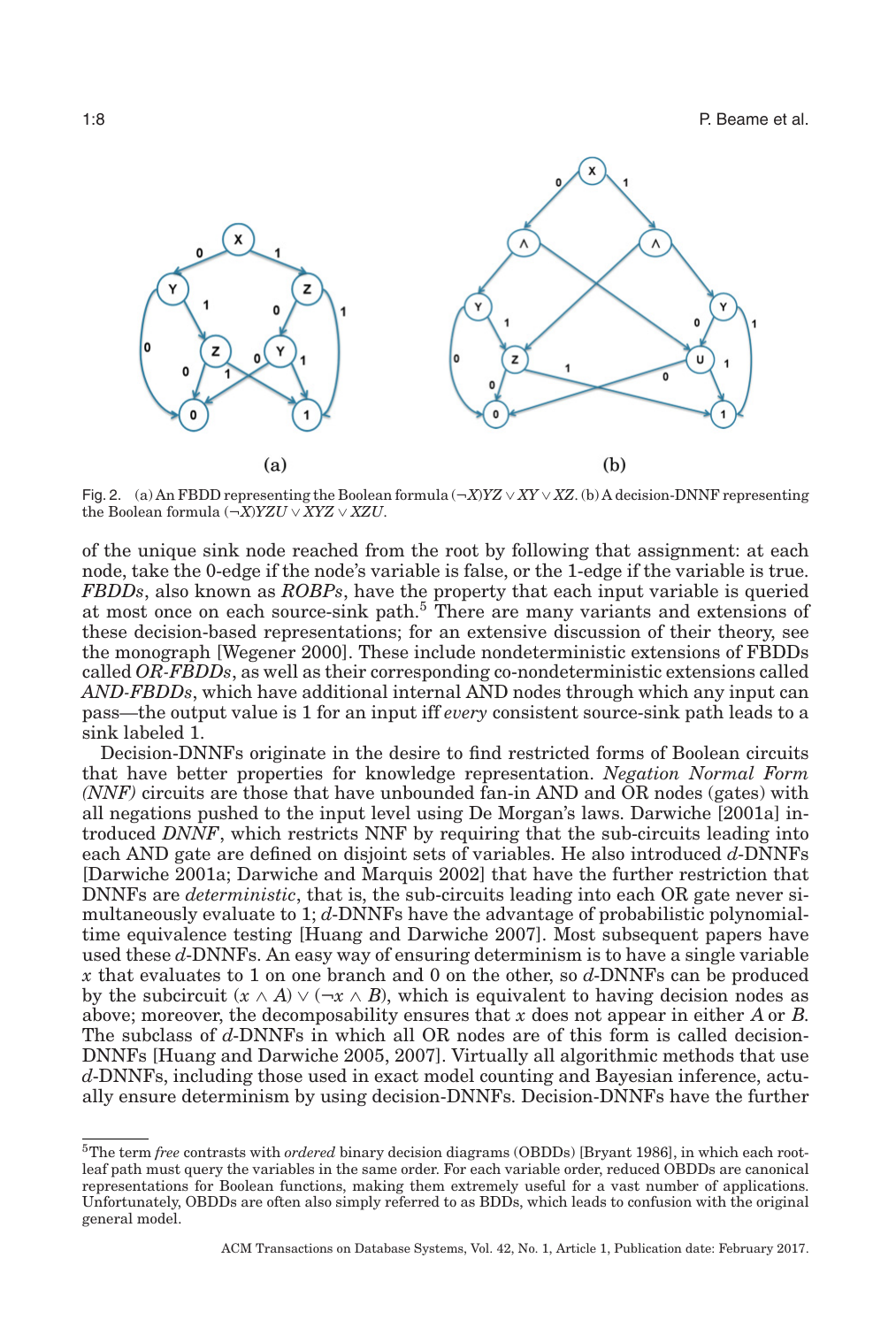advantage of being *syntactically* checkable; by comparison, given a general DNNF, it is NP-hard to check whether it satisfies the semantic restriction of being a *d*-DNNF.

It is immediate that one can get a completely equivalent representation to the above definition by using a decision node on *x* in place of each OR of ANDs involving *x* and in place of each leaf variable or its negation; the decomposability property ensures that no root-leaf path in the circuit queries the same variable more than once. Figure [2\(](#page-7-0)b) illustrates such a representation of a decision-DNNF. Clearly, these form a special subclass of the AND-FBDDs discussed above, in which each AND node is required to have the decomposability property that the different branches below each AND node query disjoint sets of variables. Though formally there are insignificant syntactic differences between the definitions, we use the term decision-DNNFs to refer to these *decomposable* AND-FBDDs.

*Definition* 2.1. An *FBDD* is a rooted directed acyclic graph (DAG)  $\mathcal F$  that computes *m* Boolean functions  $\Phi = (\Phi_1, \ldots, \Phi_m)$ . *F* has two kinds of nodes: *decision nodes*, which are labeled by a Boolean variable *X* and have two outgoing edges labeled 0 and 1, and *sink nodes*, labeled with an element from  $\{0, 1\}^m$ . F must satisfy the following *read-once* property: Every path from the root to some sink node may test a Boolean variable *X* at most once. For every node *u* in an FBDD  $\mathcal{F}$ , we denote  $\mathcal{F}_u$  the sub-DAG of  $\mathcal{F}$  rooted at  $u$  and denote  $\pmb{\Phi}_u$  the  $m$  Boolean functions defined inductively by the following rules<sup>6</sup>:

<span id="page-8-1"></span> $\Phi_u = (\neg X)\Phi_{u_0} \lor X\Phi_{u_1}$  if *u* is a decision node labeled *X*, with children  $u_0, u_1$  (1)  $\Phi_u = L$ *if u* is a sink node labeled  $L \in \{0, 1\}^m$ .

The FBDD  $\mathcal F$  computes  $\Phi = \Phi_r$  where *r* is the root. The *size* of the FBDD  $\mathcal F$  is the number nodes in F. Typically,  $m = 1$ , but we will also consider FBDDs F with  $m > 1$ and call F a *multi-output FBDD*.

One can check that the probability of each of the *m* functions can be computed in time linear in the size of the FBDD using a simple dynamic program:  $Pr[\Phi_u] =$  $(1 - p(X)) \Pr[\Phi_{u_0}] + p(X) \Pr[\Phi_{u_1}].$ 

The multi-output FBDD definition for  $m > 1$  is standard [Wegener [2000\]](#page-45-8). When computing *m* Boolean functions, it is also typical to consider *m* separate single-output FBDDs with overlapping node sets. We will find multi-output FBDDs as defined above to be natural intermediate objects in our constructions in the proof of Theorem [3.9.](#page-14-0)

For our purposes, it will also be useful to consider FBDDs with *no-op nodes*. A no-op node is not labeled by any variable and has a single child; the meaning is that we do not test any variable, but simply continue to its unique child. Every FBDD with no-op nodes can be transformed into an equivalent FBDD without no-op nodes by simply skipping over any no-op node.

*Definition* 2.2*.* An *AND-FBDD* [Wegener [2000\]](#page-45-8) is an FBDD with an additional kind of node, called AND-nodes. Similarly to FBDDs, an AND-FBDD must satisfy the readonce condition. The function  $\Phi_u$  is defined as follows as in Equation [\(1\)](#page-8-1) for decision nodes and sink nodes and is defined as  $\Phi_u = \Phi_{u_1} \wedge \cdots \wedge \Phi_{u_u}$  for an AND-node.

Any CNF formula  $\Phi$  has an AND-FBDD of size linear in the CNF expression, which implies that, in general, computing probability of the function defined by an AND-FBDD in #P-hard. We assume, without loss of generality, that every AND-node in an AND-FBDD has exactly two children  $u_1, u_2$ , a property that can be enforced by at most doubling the number of edges in the DAG.

<span id="page-8-0"></span> ${}^6$ We write conjunctions  $\phi \wedge \psi$  as products  $\phi \psi$ . If  $\Phi = (\Phi_1, \ldots, \Phi_m)$ ,  $\Phi' = (\Phi'_1, \ldots, \Phi'_m)$ , and *X* is a literal, then  $X\Phi$  denotes  $(X\Phi_1, \ldots, X\Phi_m)$ , while  $\Phi \vee \Phi'$  denotes  $(\Phi_1 \vee \Phi'_1, \ldots, \Phi_m \vee \Phi'_m)$ .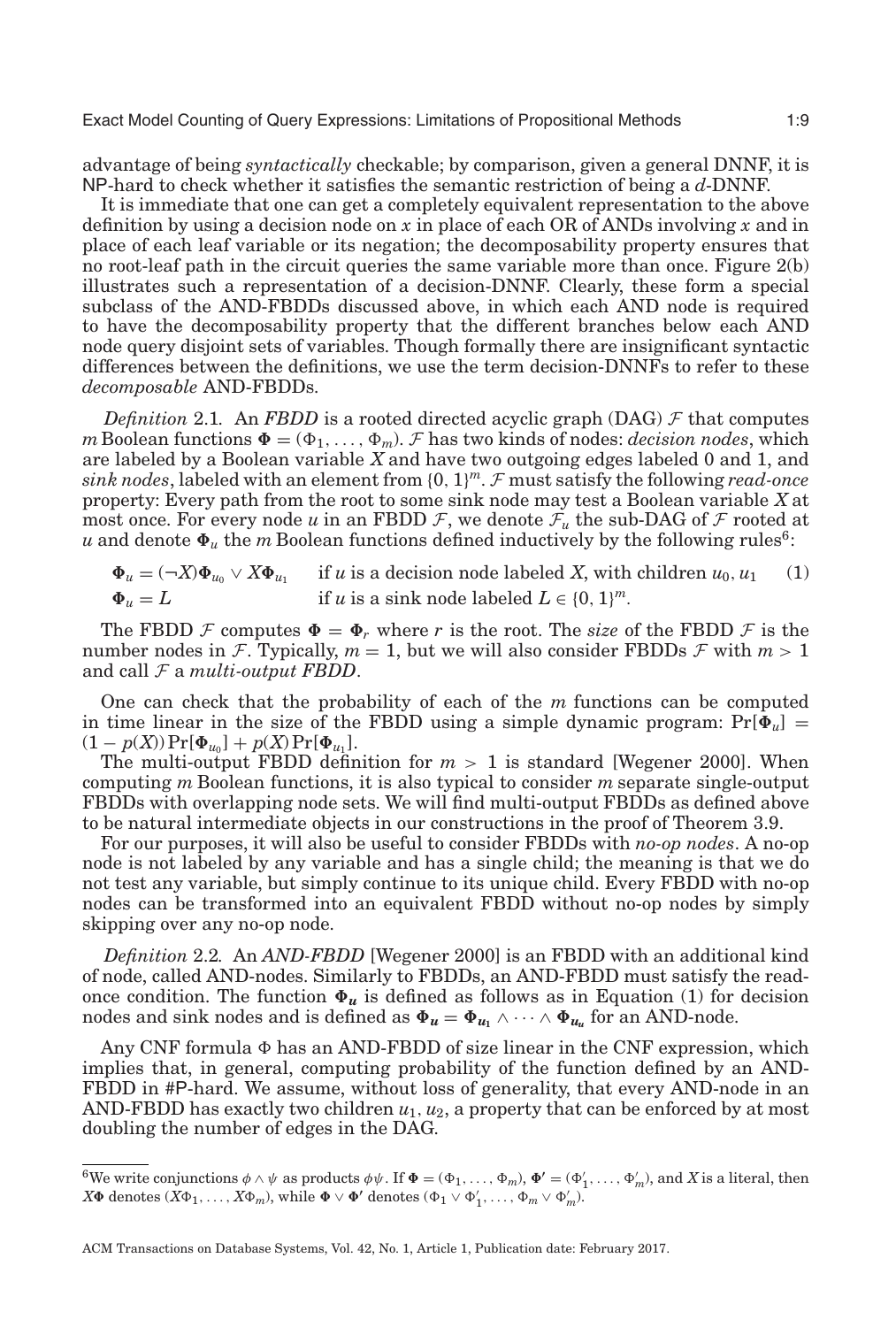*Definition* 2.3*.* A *decision-DNNF* [Huang and Darwiche [2005,](#page-44-13) [2007\]](#page-44-12) is an AND-FBDD  $D$  satisfying the following property: For every AND-node *u* with children  $u_1, u_2$ , the sub-DAGS  $\mathcal{D}_{u_1}$  and  $\mathcal{D}_{u_2}$  do not mention any common Boolean variables.

The additional constraint on AND-nodes allows the probability of a decision-DNNF to be computed in linear time by noting that for every decomposable AND-node *u*,  $Pr[\Phi_{u}] = Pr[\Phi_{u_1}] \cdot Pr[\Phi_{u_2}].$ 

Finally, we introduce here *Decomposable Decision Logic Diagrams* or DLDDs by further generalizing decision-DNNFs.

<span id="page-9-1"></span>*Definition* 2.4. A *DLDD* is a rooted directed acyclic graph  $D$  that has four kinds of nodes: *decision nodes*, *sink nodes* labeled with 0 or 1, and, in addition to these nodes that they have in common with FBDDs, unary  $NOT-nodes$  labeled by  $\neg$  and binary *decomposable operator nodes* (OP-nodes), each labeled by some two-input Boolean function. Similarly to FBDDs,  $D$  must satisfy the read-once condition, and, similarly to decision-DNNFs, for any binary decomposable OP-node *u* with two children *u*1, *u*2, the sub-DAGS  $\mathcal{D}_{u_1}$  and  $\mathcal{D}_{u_2}$  must not mention any common Boolean variables. The function  $\Phi_u$  is defined as in Equation [\(1\)](#page-8-1), where  $u$  is a decision node or a sink node; at a NOT node with child  $v, \Phi_u = \neg \Phi_v$  and if *u* is an OP-node labeled by function  $g_u$ , then  $\Phi_u = g_u(\Phi_{u_1}, \Phi_{u_2})$ . A DLDD is called *positive* if it has no NOT nodes and all its binary OP-nodes are labeled by monotone Boolean functions,  $\vee$  or  $\wedge$ .

A decision-DNNF is a special case of a positive DLDD where there are no NOT-nodes and every binary OP-node is an AND-node.

The probability of a DLDD can be computed in linear time, bottom up, by noting that for each decomposable operator node *u* with children  $u_1, u_2$ , if we denote  $p = \Pr[\Phi_{u_1}]$ and  $q = Pr[\Phi_{u_2}]$ , then:

 $Pr[\Phi_u] = g(0, 0) \cdot (1 - p) \cdot (1 - q) + g(0, 1) \cdot (1 - p) \cdot q + g(1, 0) \cdot p \cdot (1 - q) + g(1, 1) \cdot p \cdot q.$ 

Similarly, for a NOT-node *u* with a unique child *u*1,

$$
\Pr[\Phi_u] = (1 - p).
$$

#### **2.2. Queries and Lineages**

A UCQ is a first-order formula over a fixed relational vocabulary, consisting of only positive relational atoms and the connectives  $\exists$ ,  $\vee$ ,  $\wedge$ . A Boolean UCQ is a UCQ with no free variables. A probabilistic database *D* is a relational database where each tuple *t* is associated with a probability  $p_t \in [0, 1]$ . The probabilistic database defines a probability space where the outcomes are all the subsets  $W \subseteq D$ , called *possible worlds*, and where the probability of an outcome *W* is  $\prod_{t \in W} p_t \cdot \prod_{t \notin W} (1 - p_t)$ . The marginal probability of a query  $Q$  is  $\Pr[Q(D)] = \sum_{W:W \models Q} \Pr[W]$ .

<span id="page-9-0"></span>*Definition* 2.5*.* Fix a finite domain Dom. Associate to each ground tuple *t* over the domain Dom a unique Boolean variable *Xt*. Given a Boolean UCQ *Q*, the *lineage* of *Q* on Dom, denoted by  $\Phi_Q^{\text{Dom}}$ , is inductively defined on the structure of  $Q$  as follows:

$$
\begin{aligned} \Phi^{\mathrm{Dom}}_Q &= X_t \quad \text{ if } Q \text{ is the ground tuple } t \\ \Phi^{\mathrm{Dom}}_{Q_1 \wedge Q_2} &= \Phi^{\mathrm{Dom}} D_{Q_1} \wedge \Phi^{\mathrm{Dom}}_{Q_2} \\ \Phi^{\mathrm{Dom}}_{Q_1 \vee Q_2} &= \Phi^{\mathrm{Dom}} D_{Q_1} \vee \Phi^{\mathrm{Dom}}_{Q_2} \\ \Phi^{\mathrm{Dom}}_{\exists x. Q} &= \bigvee_{a \in \mathrm{Dom}} \Phi^{\mathrm{Dom}}_{Q[a/x]} . \end{aligned}
$$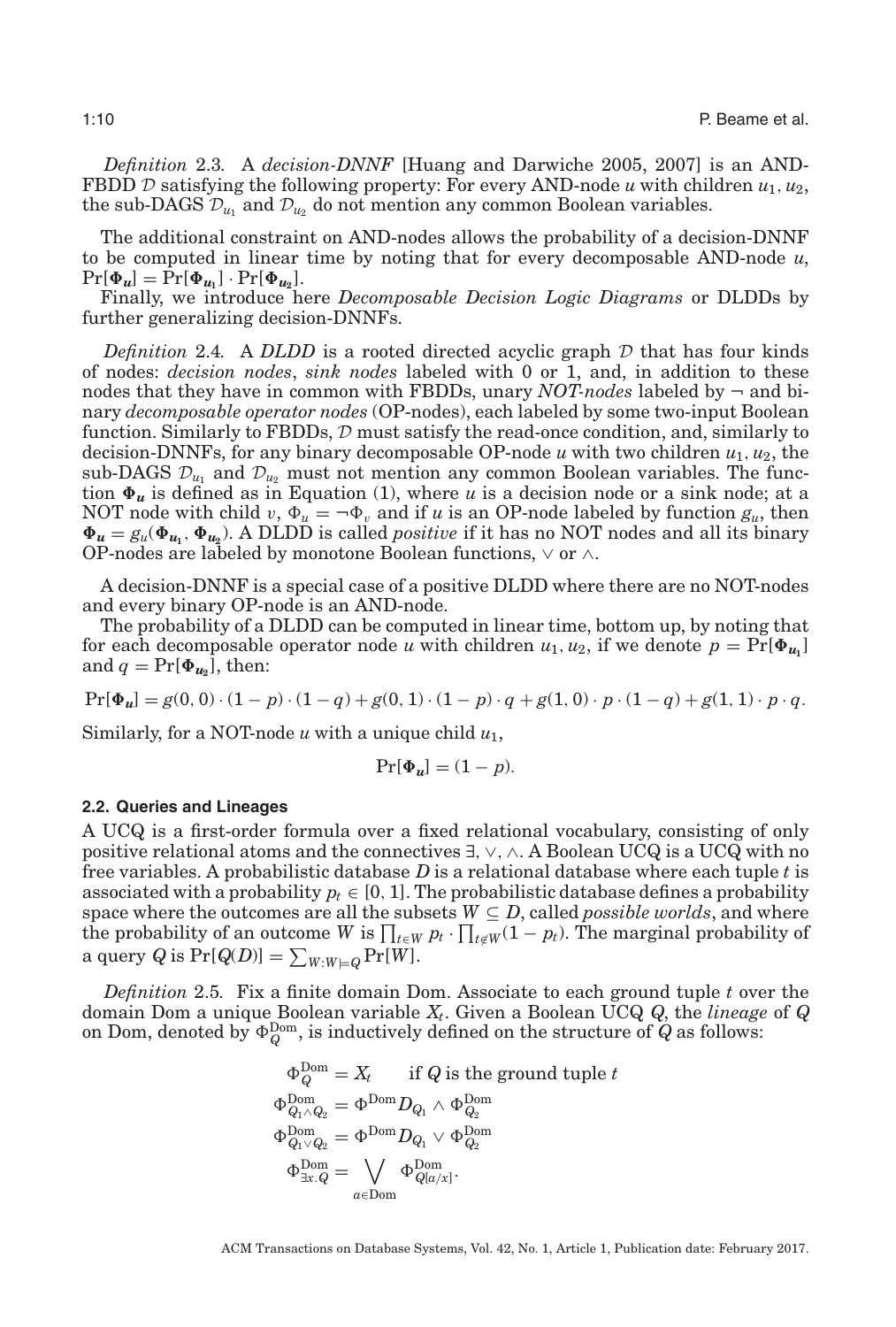<span id="page-10-1"></span>

Fig. 3. An example of a probabilistic database.

Here  $Q[a/x]$  denotes the query obtained by replacing a variable x in query  $Q$  by a constant *a*; that is, the variable *x* is *grounded* to the constant *a*. Given a relational database instance *D*, the lineage of  $Q$  on *D*, denoted by  $\Phi_Q^D$  is defined as  $\Phi_Q^D = \Phi_Q^{\text{Dom}}$ , where Dom is the active domain of the database *D*.

The probability of a Boolean formula  $\Phi$  over variables  $X_t$  is defined as the probability of  $\Phi$  being true when each variable  $X_t$  is set to true independently, with probability  $p_t$ . It follows that  $Pr[Q(D)] = Pr[\Phi_Q^D]$ .

<span id="page-10-2"></span>*Example* 2.6. Consider a vocabulary with three relation symbols: Patient (name, diseases), Friend(name1, name2), Smoker(name). Figure [3](#page-10-1) shows a tuple-independent probabilistic database *D* on these three relations; there are 29 possible worlds. To each tuple we associate a Boolean variable, and a probability, denoted  $X_1$ ,  $p_1$ ,  $X_2$ ,  $p_2$ , and so on. Consider the Boolean query:

$$
\text{Query } Q_s := \exists x\; \exists y\;\text{Patternt}(x,\text{'asthma'}) \land \text{friend}(x,y).
$$

The query is true on a possible world *W* iff *W* contains an asthma patient who has some friend. Its lineage is as follows:

$$
\Phi_D^Q = X_1 Z_{11} \vee X_1 Z_{12} \vee X_2 Z_{22}.
$$

This formula is also true precisely in those possible worlds where some asthma patient has some friend; thus, it should be clear that  $Pr[Q(D)] = Pr[\Phi_D^Q]$ . The grounded inference method will first compute the lineage and then compute  $Pr[\Phi_s^D]$  using the probabilities of the variables as given in Figure [3](#page-10-1) not considering the structure of the query *Qs* in the evaluation process.

Lifted inference methods postpone grounding. For example, *safe query evaluation* [Suciu et al. [2011\]](#page-45-1) computes Pr[*Q*(*D*)] by first grounding only the variable *x*:

$$
Pr[Q] = Pr[Q[\text{Ann}/x] \vee Q[\text{Bob}/x] \vee Q[\text{Carl}/x]]
$$
  
= 1 - (1 - Pr[Q[\text{Ann}/x]])(1 - Pr[Q[\text{Bob}/x]])(1 - Pr[Q[\text{Carl}/x]]).

Each of the three residual queries occurring above is also computed using lifted inference. We illustrate only with the first query:

$$
Pr[Q[Ann/x]] = Pr[\exists y(Patient(Ann, 'Asthma') \land Friedman, y))]
$$
  
= Pr[Patient(Ann, 'Asthma') \land \exists y(Friend(Ann, y))]  
= Pr[Patient(Ann, 'Asthma')] \cdot Pr[\exists y(Friend(Ann, y))]  
= 0.2 \cdot Pr[\exists y(Friend(Ann, y))].

Finally, the last expression is  $Pr[\exists y(Friend(\text{Ann}, y))] = 1 - (1 - 0.3) \cdot (1 - 0.4)$ .

## **3. MAIN RESULTS**

<span id="page-10-0"></span>Here we formally state our main results, discuss their implications, and defer the proofs to the following sections.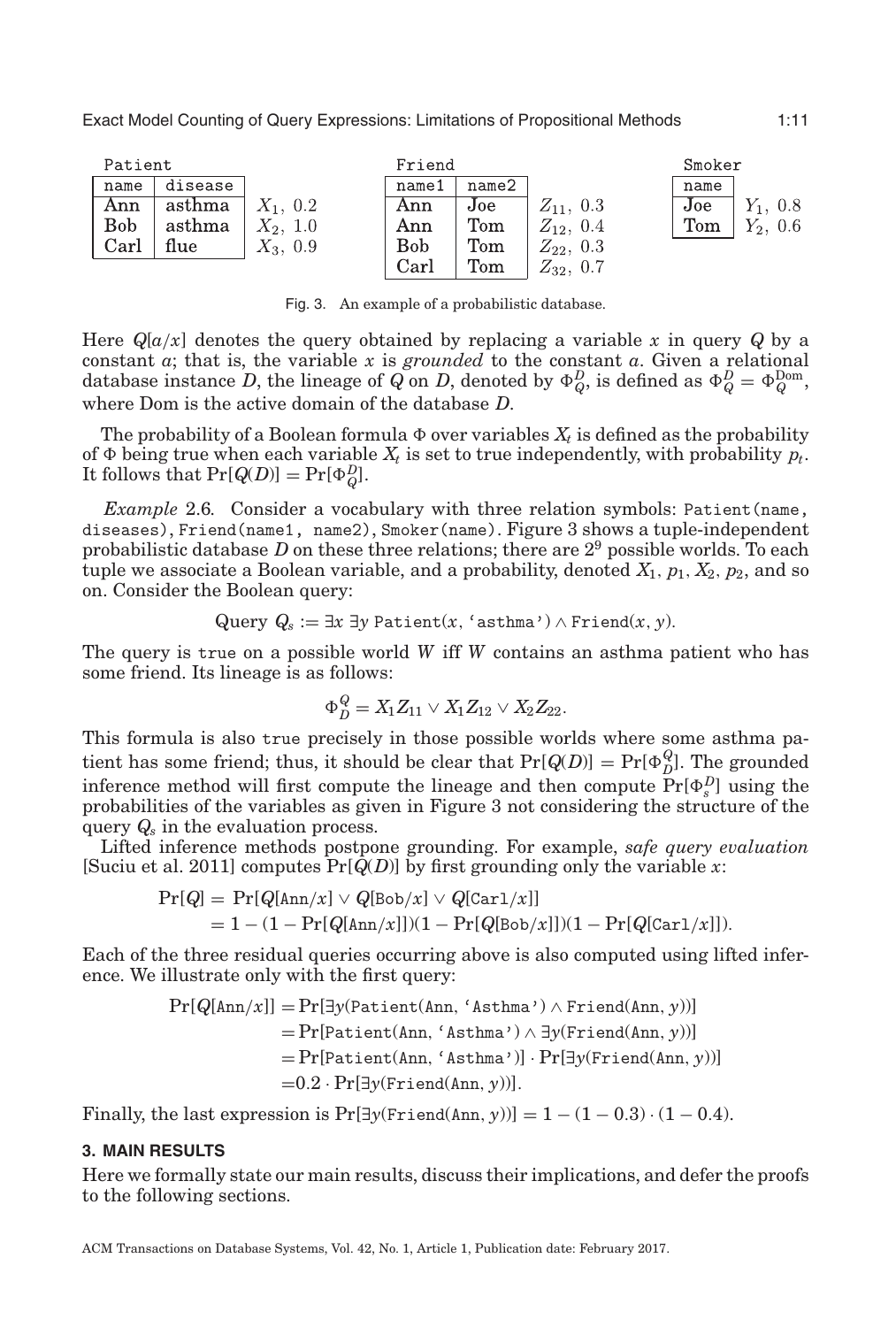# **3.1. Exponential Lower Bounds on the Size of Knowledge Representations**

<span id="page-11-2"></span>Our goal is to prove lower bounds on the running time of algorithms that are used in modern model counters. For that, we use the fact that the trace of any DPLL-based algorithm with caching and components is a decision-DNNF, and therefore any lower bound on the size of decision-DNNFs represents a lower bound on the running time of such algorithms. In this section, we give several such lower bounds on decision-DNNFs.

In fact, for a general statement of our results, we prove lower bounds for the more general DLDDs instead of decision-DNNFs. The important difference between DLDDs and decision-DNNFs for model counting is that DLDDs allow negation at arbitrary levels of the representation. Allowing negation is necessary since decision-DNNFs are not closed under complement (complementing a decision-DNNF can result in an exponential size increase), and one should not say that a formula is hard for counting if its complement is easy to count[.7](#page-11-3) Handling negation at the output of the representation turns out to be sufficient to handle it at all levels; small representations that extend decision-DNNFs by allowing negation anywhere would still yield efficient model counting and could be substantially more efficient than those that allow negation only at the output. DLDDs extend decision-DNNFs by including these internal negations as well as additional binary decompositions other than  $\wedge$ ; we allow these additional decompositions to state Theorem [3.1,](#page-11-1) and our lower bounds, in as strong a way as possible.

Theorem [3.1](#page-11-1) allows us to reduce the problem of producing lower bounds for DLDDs to finding lower bounds for FBDDs.

<span id="page-11-1"></span>THEOREM 3.1. *Let* D *be a DLDD with N nodes. Then there exists an equivalent FBDD* F computing the same formula as D, with at most  $2N2^{\log^2 N}$  nodes and at most  $N2^{\log^2 N}$ *nodes if* D *is positive (e.g., when* D *is a decision-DNNF). Furthermore,* F *can be computed in linear time in its size.*

We prove this result in Section [4](#page-17-1) where we describe the details of the conversion algorithm. Recently, Razgon [\[2016\]](#page-45-9) has identified formulas that have decision-DNNFs of size  $O(n^2)$  but require FBDD size (and even nondeterministic FBDD size)  $\Omega(n^{\log_2 n})$ , which shows that this conversion is asymptotically optimal.

In the remainder of this sub-section, we give some simple applications of the theorem. We begin with the following explicit 2-DNF formula introduced by Bollig and Wegener [\[1998\]](#page-44-27). For any set  $E \subseteq [n] \times [n]$ , define  $\Psi_E = \bigvee_{(i,j) \in E} X_i Y_j$ , where  $X_1, \ldots, X_n, Y_1, \ldots, Y_n$ are Boolean variables. Let  $n = p^2$  where p is a prime number; then each number  $0 \le i <$ *n* can be uniquely written as  $i = a + bp$ , where  $0 \le a, b < p$ . Define  $E_n = \{(i + 1, j + 1) \mid$  $i = a + bp, j = c + dp, c \equiv (a + bd) \mod p$ ; thus,  $|E_n| = p^3 = n^{3/2}$ . Then:

<span id="page-11-0"></span>THEOREM 3.2. *[Bollig and Wegener [1998,](#page-44-27) Theorem 3.1] Any FBDD for*  $\Psi_{E_n}$  has  $2^{\Omega(\sqrt{n})}$ *nodes.*

The formula  $\Psi_{E_n}$ <br> $\bigvee_{1 \le i \le n} R(i)S(i, j)T(i)$ The formula  $\Psi_{E_n}$  is not natural. However, we consider the formula  $H_0 =$  $_{1\leq i,j\leq n}R(i)S(i,j)T(j)$ , which is the lineage of a simple database query on a database instance (see Section [3.2\)](#page-12-0). It is easy to see that Theorem [3.2](#page-11-0) implies that any FBDD for  $H_0$  has size  $2^{\Omega(\sqrt{n})}$ , because it can be converted into an FBDD for  $\Psi_{E_n}$  by setting  $S(i, j) = 1$  or  $S(i, j) = 0$  depending on whether  $(i, j)$  is in  $E_n$ .

<span id="page-11-4"></span>COROLLARY 3.3. Any decision-DNNF or DLDD for either  $\Psi_{E_n}$  or  $H_0$  has  $2^{\Omega(n^{1/4})}$  nodes.

<span id="page-11-3"></span><sup>7</sup>This is particularly problematic since model counting algorithms are typically designed for CNF expressions, but the natural lineages of database query expressions are in DNF form (cf. Section [3.2\)](#page-12-0); the lower bounds in Beame et al. [\[2013\]](#page-44-0) did not handle this distinction.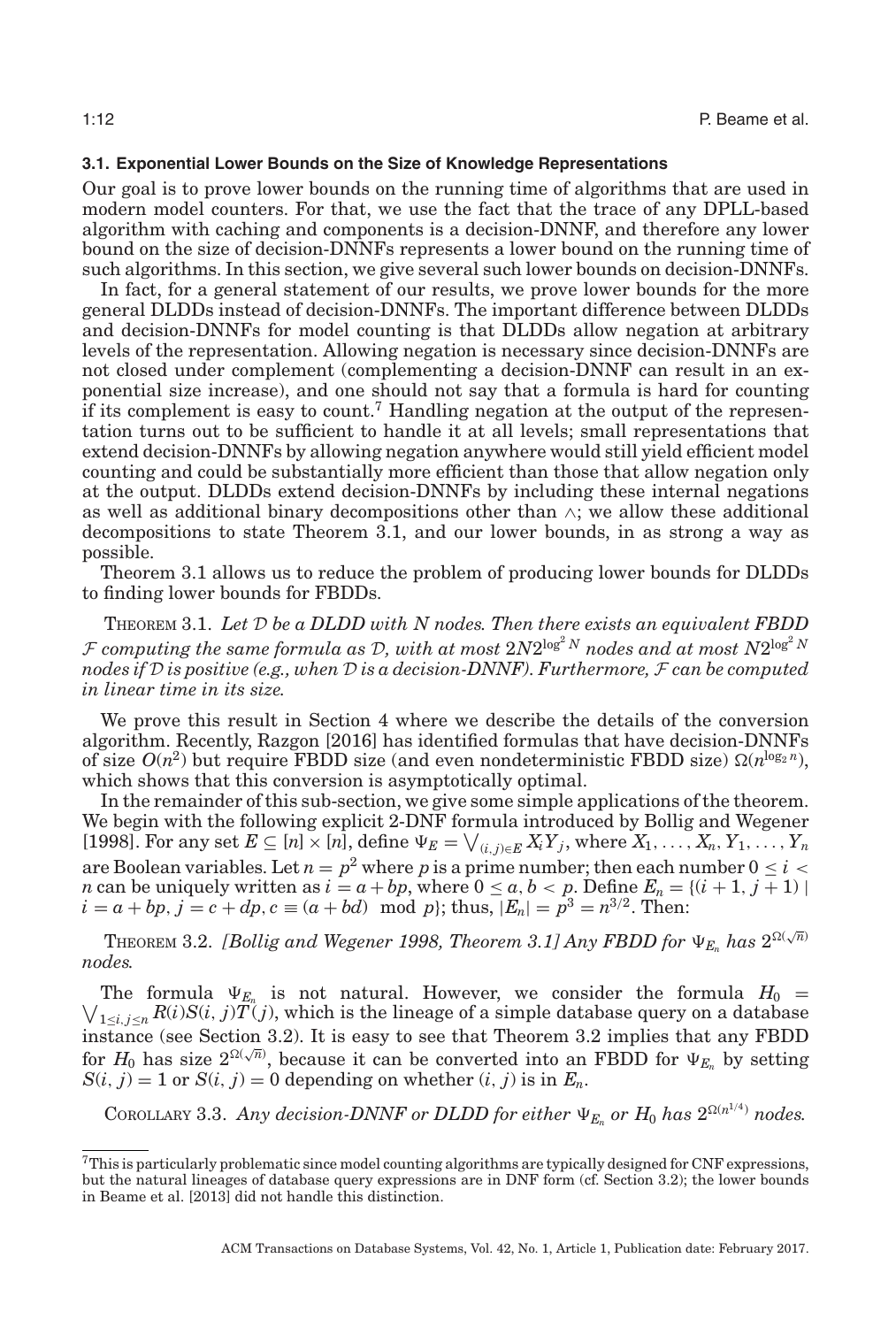PROOF. Denote *N* the size of a DLDD for the formula. By Theorem [3.1,](#page-11-1) we obtain an FBDD  $\mathcal F$  of size  $2^{\log^2 N + \log N + 1}$ , which must be  $2^{\Omega(\sqrt{n})}$ ; thus  $\log^2 N = \Omega(\sqrt{n})$ , hence  $\log N =$  $\Omega(n^{1/4})$ , and  $N = 2^{\Omega(n^{1/4})}$ .

In particular, any DPLL-based algorithm whose trace can be seen as a DLDD will take exponential time on the formulas  $\Psi_{E_n}$  and  $H_0$ . We will later improve the lower bound on the size of FBDDs for  $H_0$  to  $2^{\Omega(n)}$ , which implies a  $2^{\Omega(\sqrt{n})}$  lower bound on the size of its DLDDs.

*Separating decision-DNNFs from AND-FBDDs.* We show that decision-DNNFs are strictly weaker than AND-FBDDs. In other words, the extra condition in decision-DNNFs requiring AND-nodes to be decomposable is significant. Define  $\Psi'_{E_n}$  = DNNFs requiring AND-nodes to be decomposable is significant. Define  $\Psi'_{E_n} = \bigwedge_{(i,j)\in E_n} (X_i \vee Y_j)$ , the CNF expression that is the dual of  $\Psi_{E_n}$ . Since  $\Psi'_{E_n}$  is a CNF formula, it admits an AND-FBDD with at most  $O(n^{3/2})$  nodes (since  $|E_n| = n^{3/2}$ ). On the other hand, Theorem [3.2](#page-11-0) also implies that any FBDD for  $\Psi'_{E_n}$  has  $2^{\Omega(\sqrt{n})}$  nodes, and the other hand, Theorem 3.2 also implies that any FBDD for  $\Psi'_{E_n}$  has  $2^{\Omega(\sqrt{n})}$  nodes, and therefore any decision-DNNF for this formula must have  $2^{\Omega(n^{T/4})}$  nodes by the same argument as in Corollary [3.3.](#page-11-4) We have shown:

### COROLLARY 3.4. *Decision-DNNFs are exponentially less concise than AND-FBDDs.*

*Separating decision-DNNFs from d-DNNFs.* Define  $\Gamma_n$  on the matrix of variables  $X_{ij}$  for *i*,  $j \in [n]$  by  $\Gamma_n(X) = f_n(X) \vee g_n(X)$  where  $f_n$  is 1 if and only if the parity of all the variables is even (meaning:  $\bigoplus_{i,j} X_{ij} = 0$ ) and the matrix has an all-1 row and  $g_n$ is 1 if and only if the parity of all the variables is odd  $(\bigoplus_{i,j} X_{ij} = 1)$  and the matrix has an all-1 column. Theorem 10.4.7. in Wegener [\[2000\]](#page-45-8) shows that any FBDD for  $\Gamma_n$ has  $2^{\Omega(n)}$  nodes (therefore, every decision-DNNF requires  $2^{\Omega(n^{1/2})}$  nodes). *n*<sub>n</sub> can also be computed by an  $O(n^2)$  size d-DNNF, because both  $f_n$  and  $g_n$  can be computed by  $O(n^2)$ size OBDDs, and  $f_n \wedge g_n \equiv \text{false}$ . Hence:

<span id="page-12-0"></span>COROLLARY 3.5. *decision-DNNFs are exponentially less concise than d-DNNFs.*

### **3.2. Lower Bounds for Simple Database Queries and Their Lineages**

We now introduce some elementary queries that work as building blocks for the class of queries considered in these results [Dalvi and Suciu [2012;](#page-44-20) Jha and Suciu [2013\]](#page-44-21):

Let  $[n]$  denote the set  $\{1, \ldots, n\}$ . Fix  $k > 0$  as a parameter for the size of queries and  $n > 0$  as the size of the domain of tuples in a database. We will use  $\bar{h}$  with subscripts to denote Boolean first-order formulas (which represent the class of Boolean *UCQ*) and *H* with the same subscripts to denote the *lineages* of these formulas on a database with relations  $R, T, S, S_1, \ldots, S_k$ . The potential tuples in these relations are represented by Boolean variables  $R(i)$ ,  $T(j)$ ,  $S(i, j)$ , and  $S_{\ell}(i, j)$ , respectively, where *i*, *j* ∈ [*n*] and  $\ell$  ∈ [*k*].<sup>[8](#page-12-1)</sup> Lineages represent propositional formulas that are generated by grounding a given first-order formula (query) on a database instance and capture

<span id="page-12-1"></span><sup>&</sup>lt;sup>8</sup>In a probabilistic database, in general, different relations can have different number of tuples and different ranges of the values of attributes. However, we assume that the active domain of all attributes ranges from 1 to *n* without loss of generality, which preserves polynomial-time query evaluation for a given query (in terms of data complexity). For positive results, that is, polynomial-time algorithms, we can plug in any probability value for each of these tuples to generate an arbitrary probability instance (for missing tuples, the probability will be zero). For negative results, this gives a class of database instances for the class of queries for which the existing model counting algorithms will provably take exponential time. This is unlike other constrained scenarios like symmetric databases [Jaeger and Van den Broeck [2012;](#page-44-4) Beame et al. [2015\]](#page-44-5), where all the tuples in the same relation are required to have the same probability value.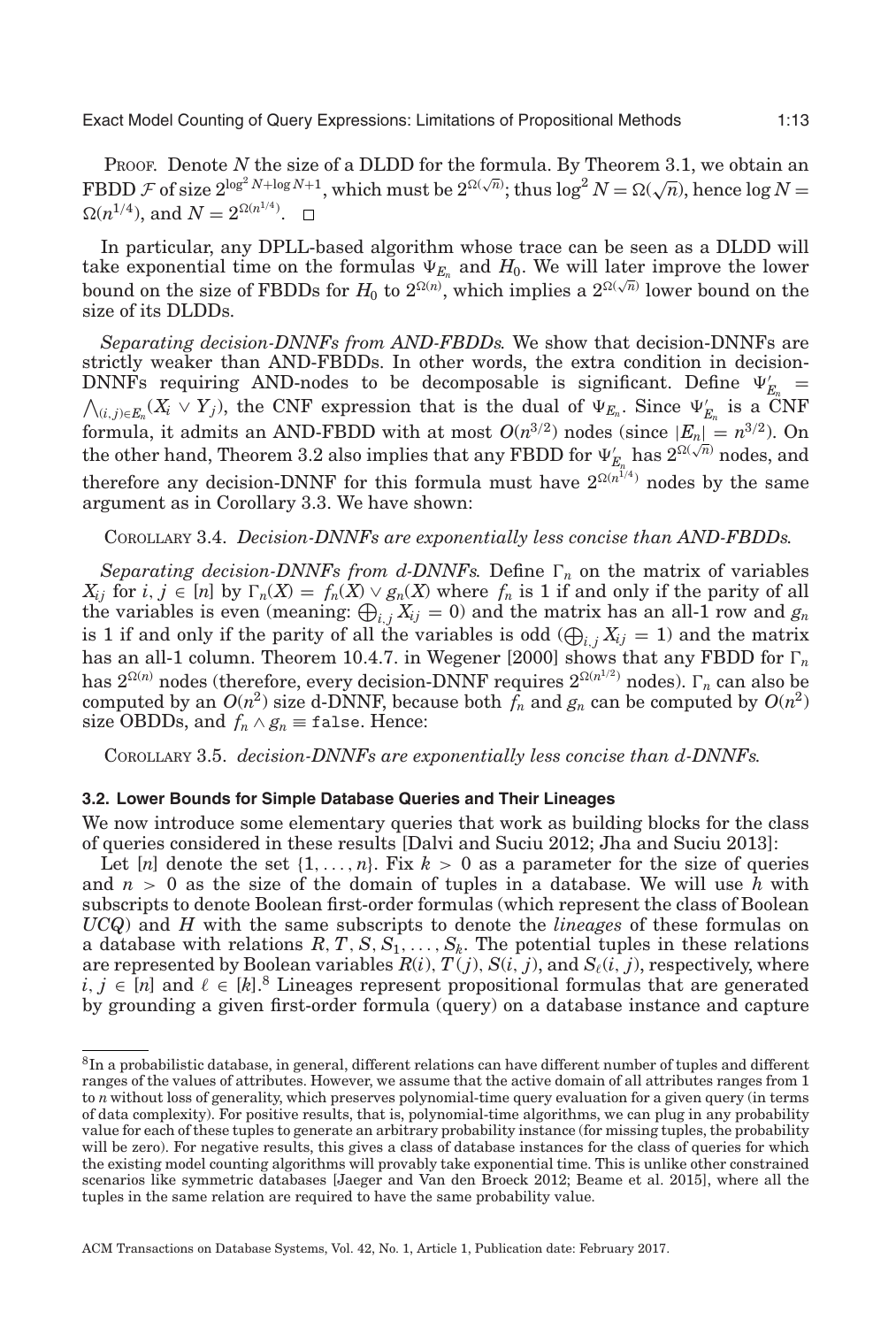the all possible combinations of input tuples that make the Boolean query true on the database instance.

Consider the following set of  $k + 1$  Boolean queries  $\mathbf{h}_{k} = (h_{k0}, \ldots, h_{kk})$ , where:

$$
h_{k0} = \exists x_0 \exists y_0 \ R(x_0) \land S_1(x_0, y_0)
$$
  
\n
$$
h_{k\ell} = \exists x_\ell \exists y_\ell \ S_\ell(x_\ell, y_\ell) \land S_{\ell+1}(x_\ell, y_\ell) \qquad \forall \ell \in [k-1]
$$
  
\n
$$
h_{kk} = \exists x_k \exists y_k \ S_k(x_k, y_k) \land T(y_k).
$$

Then the corresponding lineages are as follows:

$$
H_{k0} = \bigvee_{i,j \in [n]} R(i)S_1(i,j), \qquad H_{kk} = \bigvee_{i,j \in [n]} S_k(i,j)T(j),
$$
  

$$
H_{k\ell} = \bigvee_{i,j \in [n]} S_{\ell}(i,j)S_{\ell+1}(i,j) \qquad \forall \ell \in [k-1].
$$

We define  $\mathbf{H_k} = (H_{k0}, \dots, H_{kk})$ . Two well-studied queries [Dalvi and Suciu [2012\]](#page-44-20) that we will consider in this section are given below:

Query  $h_k$ , for  $k \geq 1$ :  $h_k$  is a disjunction on the queries in  $\mathbf{h_k}$ :  $h_k = h_{k0} \vee h_{k1} \vee \cdots \vee h_{kk}$ . The lineage  $H_k$  of  $h_k$  is given by  $H_k = H_{k0} \vee H_{k1} \vee \cdots \vee H_{kk}$ .

Query  $h_0$ :  $h_0$  uses a single relation symbol *S* in addition to *R* and *T*:  $h_0 = \exists x \exists y R(x) \land$  $S(x, y) \wedge T(y)$ . The lineage  $H_0$  of  $h_0$  is given by  $H_0 = \bigvee_{i,j \in [n]} R(i) S(i,j) T(j)$ .

Lower Bounds on FBDDs for Queries  $h_0$ ,  $h_k$ . Jha and Suciu [\[2013\]](#page-44-21) previously showed that every FBDD for the lineage  $H_1$  of  $h_1$  has size  $2^{\Omega(\log^2 n)}$ , but this is insufficient to derive any lower bound using our simulation. Our first result improves this to an exponential lower bound, not just for  $H_1$  but also for  $H_0$  and for all  $H_k$  for  $k > 1$ :

<span id="page-13-0"></span>THEOREM 3.6. *For every*  $n > 0$ , any *FBDD for*  $H_0$  *or for*  $H_k$  *for*  $k \ge 1$  *has*  $\ge (2^n - 1)/n$ *nodes.*

It is known that weighted model counting for both  $H_0$  and  $H_k$  is #P-hard [Dalvi and Suciu [2012\]](#page-44-20). However, the lower bounds we show on these FBDD sizes are absolute (independent of any complexity theoretic assumption) and do not rely on the #P-hardness of the associated weighted model counting problems. We give the proof in Section [5.](#page-23-0) This improved bound is critical for proving the overall lower-bound result in this article (Theorem 3.10).

While we do not need  $h_0$  and  $H_0$  in the rest of the article, we include it in Theorem [3.6](#page-13-0) because it is obtained in a fashion similar to that for  $H_k$  and substantially improves on the  $2^{\Omega(\sqrt{n})}$  lower bound for  $H_0$  derived from Theorem [3.2.](#page-11-0) Our new lower bound improves the  $2^{\Omega(\sqrt{n})}$  lower bound for  $H_0$  derived from Theorem 3.2. Our new lower bound improves this to the nearly optimal  $(2^n - 1)/n$ .

We also note that our stronger lower bounds for  $H_1$  give instances of bipartite 2-DNF formulas that are simpler to describe than those of Bollig and Wegener [\[1998\]](#page-44-27), but yield as good a lower bound on FBDD sizes in terms of the number of variables and even better bounds as a function of the number of terms:  $p$  in  $\Psi_{E_n}$  is analogous to *n* in  $H_1$  formulas and  $\Psi_{E_n}$  has  $p^3$  terms, versus only  $2n^2$  for  $H_1$ .

Lower Bounds for FBDDs for Queries Over  $h_k$ . Theorem [3.6](#page-13-0) gives a lower bound on  $h_k$ , which is simply the logical OR of the queries in  $h_k$ . Theorem [3.9](#page-14-0) below generalizes this result by allowing queries that are *arbitrary functions* of queries in  $\mathbf{h}_{k}$ .

Let  $f(\mathbf{X}) = f(X_0, X_1, \ldots, X_k)$  be an arbitrary Boolean function on  $k + 1$  Boolean variables  $\mathbf{X} = (X_0, \ldots, X_k)$  and *Q* the Boolean query  $Q = f(h_{k0}, h_{k1}, \ldots, h_{kk})$ . Clearly, the lineage of *Q* is  $f(\mathbf{H_k}) = f(H_{k0}, H_{k1}, \ldots, H_{kk})$ .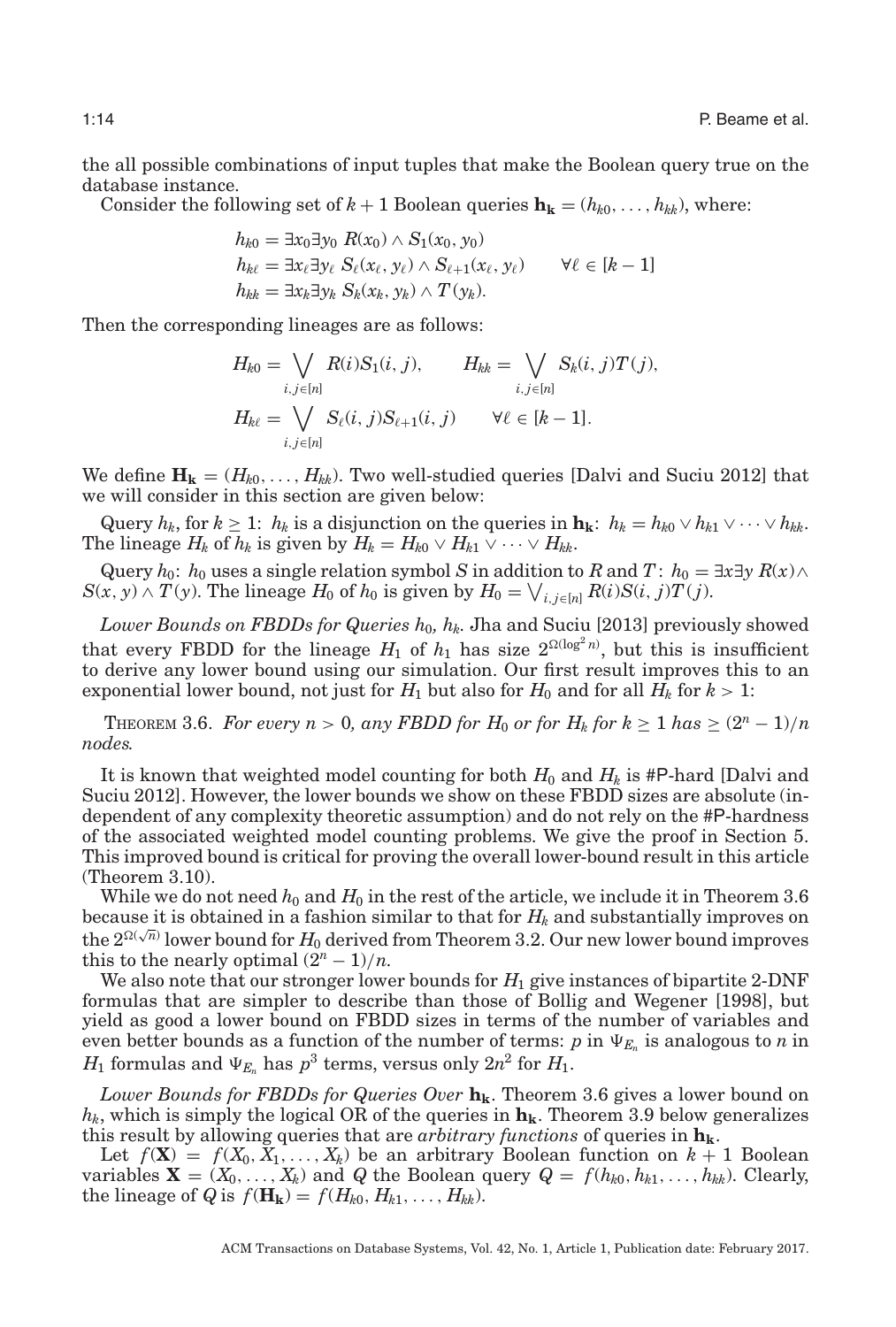*Example* 3.7. If  $f(X_0, X_1, \ldots, X_k) = \bigvee_{\ell=0}^k X_\ell$ , then we get query  $h_k = \bigvee_{\ell=0}^k h_{k\ell}$ ; its  $\text{lineage is } H_k = \bigvee_{\ell=0}^k H_{k\ell}.$ 

Any function  $f$  has an equivalent form that includes all  $k+1$  variables, for example, by adding redundant variables  $f(\mathbf{X}) \wedge [\bigvee_{\ell=0}^{k} X_{\ell} \vee \neg X_{\ell}].$  To disallow such redundancy, we require that the function *depends on* all *k* + 1 variables defined as follows:

*Definition* 3.8. The function *f depends on* a variable  $X_{\ell}$ ,  $\ell \in \{0, \ldots, k\}$ , if there is an assignment  $\mu_{-\ell}$  on the rest of the variables  $\mathbf{X} \setminus \{X_{\ell}\}\$  such that  $f[X_{\ell}, \mu_{-\ell}] = X_{\ell}$  or  $\neg X_{\ell}$ .

<span id="page-14-0"></span>THEOREM 3.9. If f depends on all  $k+1$  *variables*  $X_0, \ldots, X_k$ , then any FBDD  $F$  *with* N *nodes for the lineage of*  $Q = f(h_{k0},...,h_{kk})$  *can be converted into a multi-output FBDD*  $\mathcal{F}'$  for  $(H_{k0},...,H_{kk})$  with  $O(k2^kn^3N)$  nodes. It follows that  $N=2^{\Omega(n)}$ .

To see that  $N = 2^{\Omega(n)}$ , note that the multi-output FBDD  $\mathcal{F}'$  can be immediately converted into an FBDD computing  $H_k$  with the same number of nodes, and, therefore, if  $k \leq \alpha n$  for some constant  $\alpha < 1$ , then  $\mathcal F$  has at least  $2^{\Omega(n)}$  nodes by Theorem [3.6.](#page-13-0)

We prove the theorem in Section [6.](#page-33-0) The condition that *f* depends on all variables is necessary.

If  $Q$  does not depend on any one of the queries in  $h_k$ , then the theorem fails. For example, if  $Q = h_{k0}$ , then *Q* admits an OBDD of size  $O(n)$ , while any multi-output FBDD for  $(H_{k0},..., H_{kk})$  has size  $\geq (2^n-1)/n$  by Theorem [3.6.](#page-13-0) More generally, if *Q* does not depend on some query  $h_{ki}$ , then its lineage has a very simple and easy to construct FBDD of size linear in *n* [Jha and Suciu [2011\]](#page-44-23), which uses row-major order for one side of the cut and column-major order for the other side; it can then be used to count *Q* in polynomial time (see Section [6\)](#page-33-0).

Theorem [3.9](#page-14-0) extends prior work in several ways. First, it is the first result showing exponential lower bounds on FBDDs for a large class of queries. Prior to Theorem [3.9,](#page-14-0) the only known lower bound was the quasipolynomial lower bound for *h*<sup>1</sup> [Jha and Suciu [2013\]](#page-44-21). Second, although a conversion of an FBDD for a specific query *QW* (described later in this section) into one for *h*<sup>1</sup> was given in Jha and Suciu [\[2013\]](#page-44-21), this conversion did not extend to other queries. While we were inspired by that proof, the techniques we use in Theorem [3.9](#page-14-0) are considerably more powerful and use new ideas that can be of independent interest to show lower bounds on the size of FBDDs in general.

*Lower Bounds for Model Counting Algorithms for Queries Over*  $h_k$ . Theorems [3.1,](#page-11-1) [3.6,](#page-13-0) and [3.9](#page-14-0) together prove the following lower bound result:

THEOREM 3.10. If  $Q$  is a Boolean combination of the queries in  $\mathbf{h}_{k}$  that depends on all  $k + 1$  *queries in*  $\mathbf{h_k}$ *, then any DLDD (and therefore any decision-DNNF) for the lineage*  $\theta$  of Q has size  $2^{\Omega(\sqrt{n})}$ .

PROOF. Let *N* be the size of a DLDD for *Q*. By Theorem [3.1,](#page-11-1) *Q* has an FBDD of size  $N2^{\log^2 N}$ . By Theorem [3.9,](#page-14-0)  $N2^{\log^2 N} = 2^{\Omega(n)}$ , implying that *N* is  $2^{\Omega(\sqrt{n})}$ .

As we discussed previously, since current propositional exact weighted model counting algorithms (extended with negation to handle DNFs) without loss of generality yield DLDDs of size at most their running time, we immediately obtain:

COROLLARY 3.11. *All current propositional exact model counting algorithms require*  $A_n$  *running time*  $2^{\Omega(\sqrt{n})}$  *to perform weighted model counting for any query Q that is a Boolean combination of the queries in*  $h_k$  *and depends on all k* + 1 *queries in*  $h_k$ .

*A Dichotomy Theorem for a Class of Queries.* We extend the lower bound in Theorem [3.9](#page-14-0) by proving a dichotomy theorem for a slightly more general class of queries: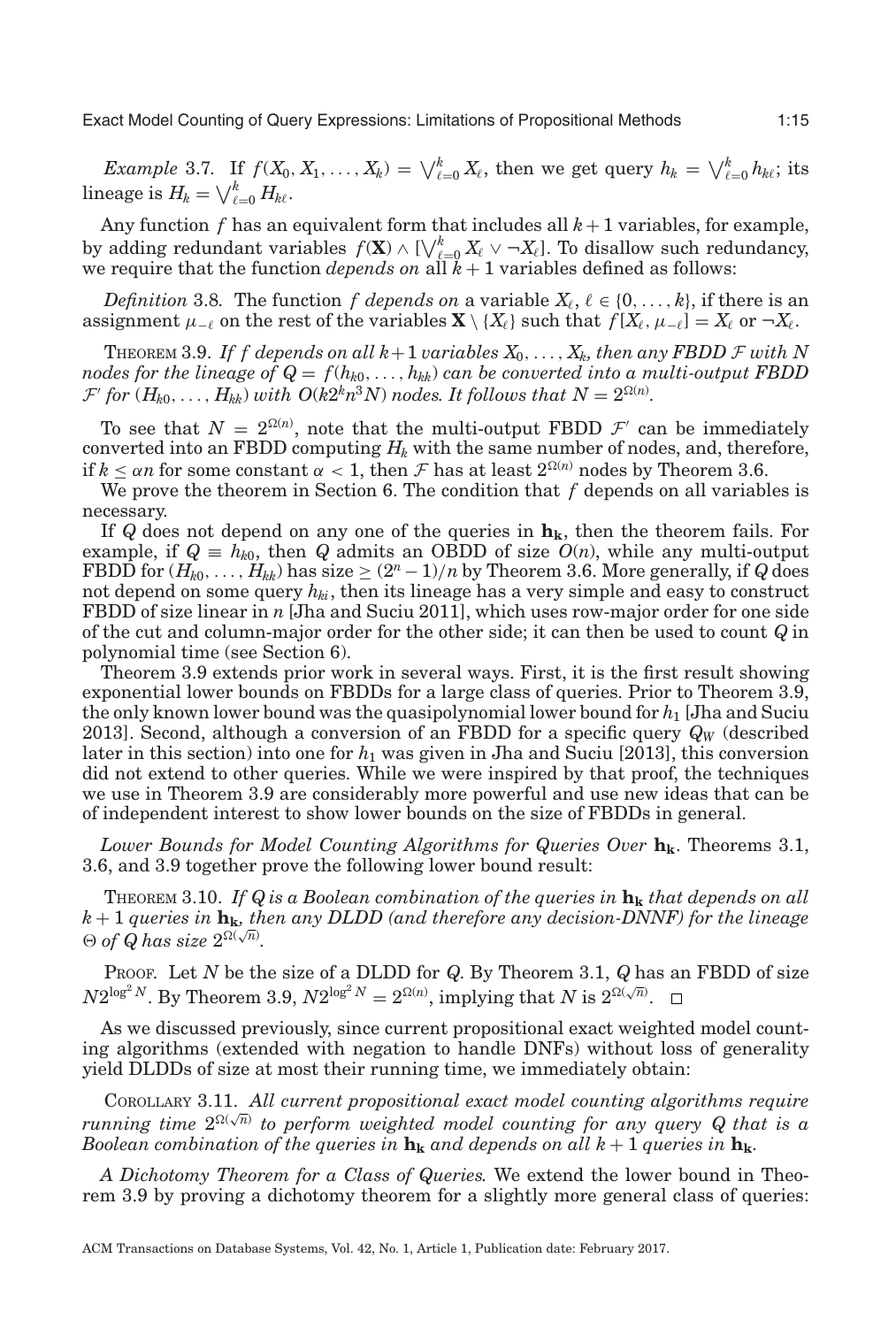Any query in this class either has a polynomial-time model counting algorithm or all existing DPLL-based model counting algorithms require exponential time. To define the class of queries, we consider the  $k+1$  queries in  $\mathbf{h_k}$  and the following additional  $k+2$ queries  $\mathbf{b_k}: b_0 = \exists u_0 R(u_0), b_\ell = \exists u_\ell \exists v_\ell S_\ell(u_\ell, v_\ell), \forall \ell \in [k], b_{k+1} = \exists v_{k+1} T(v_{k+1}).$  These queries have the following lineages on the same domain of size *n*:  $B_0 = \bigvee_{i \in [n]} R(i)$ ,  $B_{\ell} = \bigvee_{i,j \in [n]} S_{\ell}(i,j), \forall \ell \in [k], \text{ and } B_{k+1} = \bigvee_{j \in [n]} T(j), \text{ respectively.}$ 

Let  $g(X_0, \ldots, X_k, Y_0, \ldots, Y_{k+1})$  be a Boolean function on  $2k+3$  variables. Consider the query  $Q = g(h_{k0}, \ldots, h_{kk}, b_0, \ldots, b_{k+1}) = g(\mathbf{h}_{\mathbf{k}}, \mathbf{b}_{\mathbf{k}})$ , and its lineage  $g(H_k, B_k)$ . Let  $g(\mathbf{X}, \mathbf{1}) = g(X_0, \ldots, X_k, 1, \ldots, 1)$ . Then the following dichotomy holds where *n* is the size of the domain:

<span id="page-15-1"></span>THEOREM 3.12.

- (1) If  $g(\mathbf{X}, \mathbf{1})$  depends on all  $k+1$  *variables*  $X_0, \ldots, X_k$ , then any DLDD for the lineage *of Q has size*  $2^{\Omega(n)}$ *.*
- (2) Otherwise, there exists an FBDD for the lineage of  $Q$  of size  $n^{O(1)}$ , and the FBDD can *be constructed in*  $n^{O(1)}$  *time.*

We prove Theorem [3.12](#page-15-1) in Section [7.](#page-41-0)

#### **3.3. Separating Propositional and Lifted Model Counting**

Theorem 3.10, when applied to query  $h_k$ ,  $k \geq 1$ , is not surprising: #P-hardness of  $h_k$ makes it unlikely to have an efficient model counting algorithm. However, there are many other query combinations over  $h_k$  where weighted model counting can be done in polynomial time using lifted inference methods. This separates the grounded from the lifted inference algorithms.

Consider the case when  $Q = f(h_k)$  and f is a monotone Boolean formula  $f(X_0,\ldots,X_k)$ , and thus *Q* is a UCQ query. Here the cases when weighted model counting for *Q* can be done in polynomial time are entirely determined by the structure of the query expression<sup>9</sup>  $f$ , and we review it here briefly following Suciu et al. [\[2011\]](#page-45-1).

To check if weighted model counting for  $Q = f(h_k)$  is computable in polynomial time, write f as a CNF formula,  $f = \bigwedge_i C_i$ , where each (positive) clause  $C_i$  is a set of propositional variables  $C_i \subseteq \{X_0,\ldots,X_k\}$ . Define the lattice  $(L,\leq)$ , where  $L$  contains all subsets  $u \subseteq \mathbf{X}$  that are a union of clauses  $C_i$ , and the order relation is given by  $u \leq v$ if  $u \supseteq v$ . The maximal element of the lattice is  $\emptyset$ , (we denote it 1), while the minimal element is **X** (we denote it 0). The Möbius function on the lattice  $L, \mu : L \times L \to \mathbb{R}$ , is defined as  $\mu(u, u) = 1$  and  $\mu(u, v) = -\sum_{u \le w \le v} \mu(w, v)$  [Stanley [1997\]](#page-45-10). The following holds [Suciu et al. [2011\]](#page-45-1): If  $\mu(\hat{0}, \hat{1}) = 0$ , then weighted model counting for *Q* can be done in time polynomial in *n* (using in the inclusion/exclusion formula on the CNF); if  $\mu(\hat{0}, \hat{1}) \neq 0$ , then the weighted model counting problem for *Q* is #P-hard.

<span id="page-15-0"></span>*Example* 3.13*.* Here we give examples of easy and hard queries. A more practical example is given in Example [3.15.](#page-17-0)

—For a trivial example,  $h_k = h_{k0} \vee \cdots \vee h_{kk}$  has a single clause, and hence its lattice has exactly two elements  $\hat{0}$  and  $\hat{1}$ , and  $\mu(\hat{0}, \hat{1}) = -1$ , hence  $h_k$  is #P-hard.

 $-$ Two more interesting examples for  $k = 3$ :

$$
f_W = (X_0 \vee X_2) \wedge (X_0 \vee X_3) \wedge (X_1 \vee X_3)
$$
  

$$
f_9 = (X_0 \vee X_3) \wedge (X_1 \vee X_3) \wedge (X_2 \vee X_3) \wedge (X_0 \wedge X_1 \wedge X_2).
$$

<span id="page-15-2"></span><sup>&</sup>lt;sup>9</sup>The propositional formula  $f$  describes the query expression  $Q$  and should not be confused with the propositional grounding of *Q* on the instance  $R(i)$ ,  $S_1(i, j)$ ,...,  $S_k(i, j)$ ,  $T(j)$ ;  $\ell \in [1, k-1]$ ,  $i, j \in [n]$ .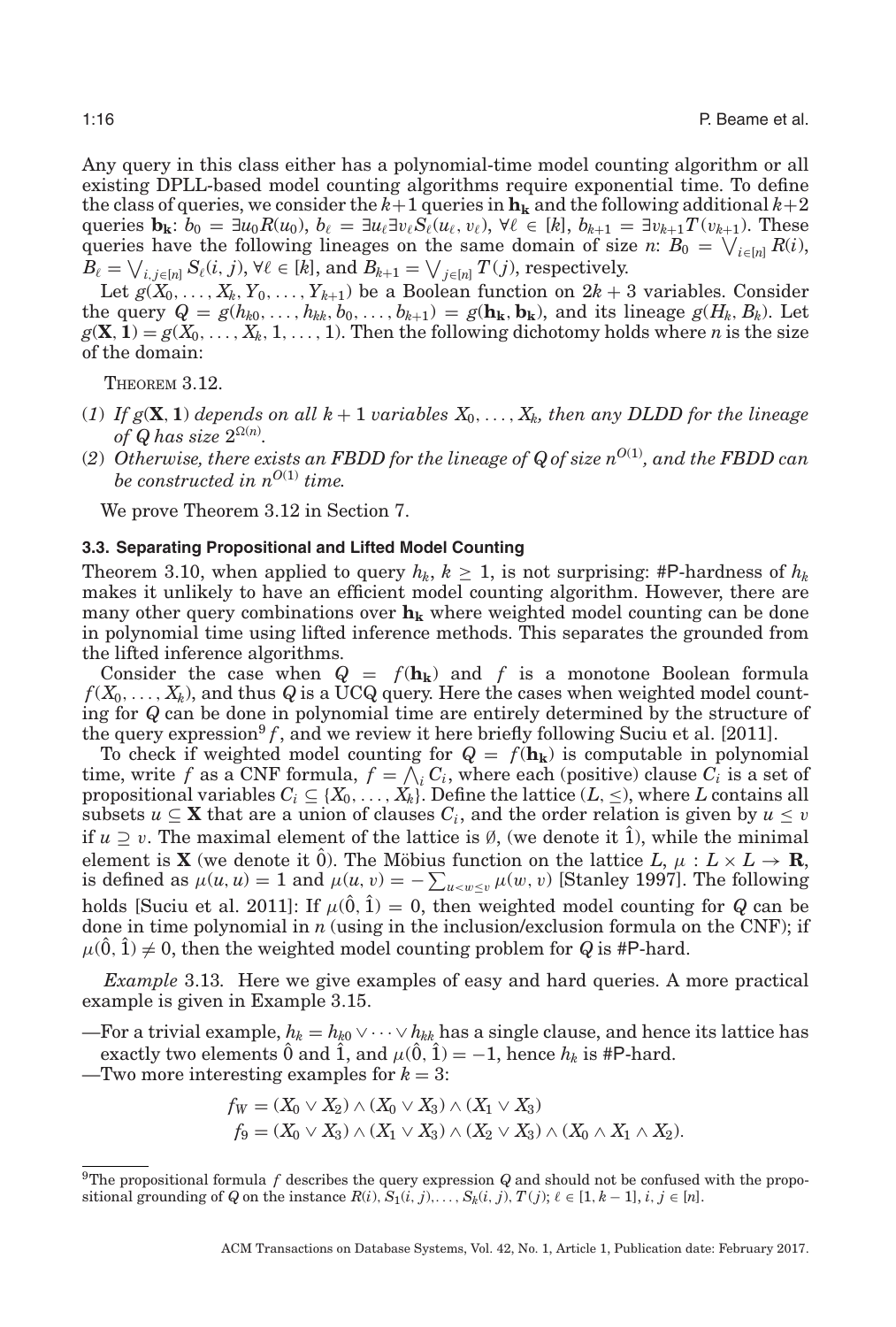<span id="page-16-0"></span>

Fig. 4. The lattices for (a)  $f_W$ , (b)  $f_9$ .

Their lattices, shown in Figure [4,](#page-16-0) satisfy  $\mu(0, 1) = 0$  (in the figure,  $\mu$  at each node *u* denotes  $\mu(u, 1)$ . Therefore, for the queries  $Q_W = f_W(h_{30}, h_{31}, h_{32}, h_{33})$  and  $Q_9 =$ *f*9(*h*30, *h*31, *h*32, *h*33), weighted model counting can be done in polynomial time. For example, to compute the probability of  $Q_W$ , we apply the inclusion/exclusion formula on the query expression and get

$$
Pr[Q_W] = Pr[h_{30} \vee h_{32}] + Pr[h_{30} \vee h_{33}] + Pr[h_{31} \vee h_{33}]
$$
  
- 
$$
Pr[h_{30} \vee h_{32} \vee h_{33}] - Pr[h_{30} \vee h_{31} \vee h_{33}]
$$
  
- 
$$
Pr[h_{30} \vee h_{31} \vee h_{32} \vee h_{33}] + Pr[h_{30} \vee h_{31} \vee h_{32} \vee h_{33}]
$$

While computing  $Pr[h_{30} \vee h_{31} \vee h_{32} \vee h_{33}]$  is #P-hard (because this query is  $h_3$ ), the two occurrences of this term cancel out, and for all remaining terms one can compute the probability in polynomial time in *n* (since each misses at least one term *h*30, *h*31, *h*32, *h*33). Thus, weighted model counting can be done in polynomial time for *QW* (similarly for *Q*9) at the query expression level.

On the other hand, Theorem 3.10 proves that, if we ground  $Q_W$  or  $Q_9$  first, then any DPLL-based model counting algorithm will take exponential time on the lineage. This leads to the main separation result of this article:

THEOREM 3.14. *Let Q* = *f*(**hk**) *be any monotone, Boolean combination of the queries in* **h**<sub>k</sub> *that depends on all*  $k+1$  *queries in* **h**<sub>k</sub> *such that*  $\mu(\hat{0}, \hat{1}) = 0$ *. Then weighted model counting for Q can be done in time polynomial in n, whereas all existing DPLL-based propositional algorithms for model counting require exponential time on the lineage.*

PROOF. From Theorem 3.10, since  $Q$  is a Boolean combination of the queries in  $h_k$ that depends on all  $k + 1$  queries in  $h_k$ , then any DLDD (and therefore any decision-DNNF) for the lineage  $\Theta$  of *Q* has size  $2^{\Omega(\sqrt{n})}$ . This gives the same lower bound on the running time of all existing DPLL-based propositional algorithms (which produce a decision-DNNF as a trace) since the running time must be at least as large as the size of the trace. On the other hand, by Theorem 4.21 of Dalvi and Suciu [\[2012\]](#page-44-20), since *Q* is monotone and satisfies  $\mu(\hat{0}, \hat{1}) = 0$ , it has a polynomial-time lifted inference algorithm for query evaluation.  $\square$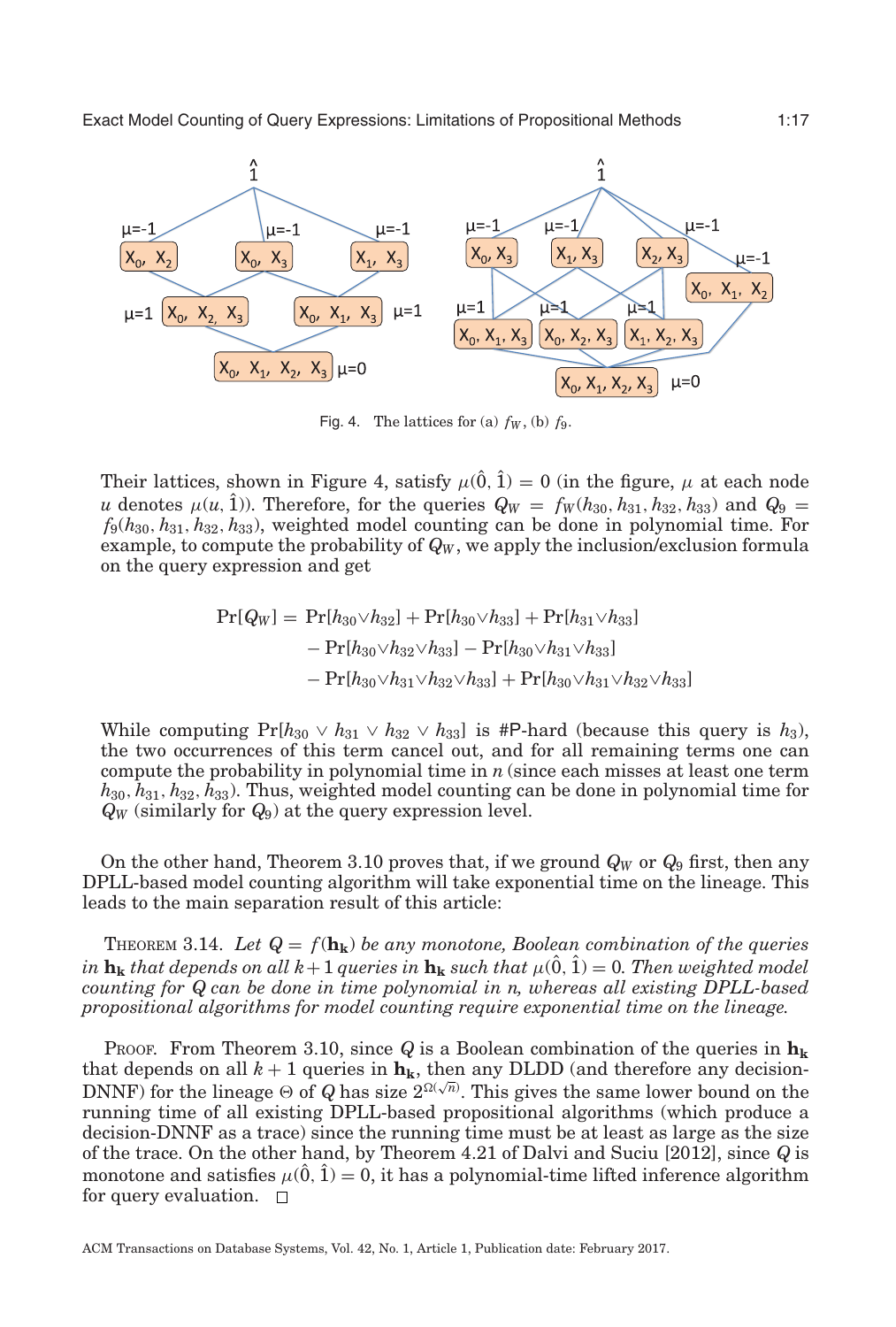<span id="page-17-0"></span>*Example* 3.15*.* In the spirit of Example [2.6,](#page-10-2) consider the following extended vocabulary of a knowledge base:

```
Blogger(name)
Friend(name1, name2)
Manager(name1, name2)
Family(name1, name2)
Tweeter(name)
```
Consider the following partial constraints:

$$
C_0 = \forall x \forall y \text{ Friend}(x, y) \Rightarrow \text{Blogger}(x)
$$
\n
$$
C_1 = \forall x \forall y \neg \text{Final}(x, y) \lor \neg \text{Manager}(x, y)
$$
\n
$$
C_2 = \forall x \forall y \neg \text{Manager}(x, y) \lor \neg \text{Family}(x, y)
$$
\n
$$
C_3 = \forall x \forall y \text{ Family}(x, y) \Rightarrow \text{�er}(y)
$$
\n
$$
C_4 = \forall x \forall y \text{ Family}(x, y) \Rightarrow \text{meter}(y)
$$
\n
$$
C_5 = \forall x \forall y \text{ Family}(x, y) \Rightarrow \text{meter}(y)
$$
\n
$$
C_6 = \forall x \forall y \text{ family}(x, y) \Rightarrow \text{meter}(y)
$$

Such constraints arrive, for example, by converting Markov Logic Networks [Domingos and Lowd [2009\]](#page-44-28) to tuple-independent probabilistic databases, see, for example, Gribkoff and Suciu [\[2016\]](#page-44-29). Consider the following complex constraint:

$$
C = (C_0 \wedge C_2) \vee (C_0 \wedge C_3) \vee (C_1 \wedge C_3).
$$

It says that: "either all friends are bloggers and managers are not family members, or all friends are bloggers and all family members are tweeters, or all managers are not friends and family members are tweeters." It is straightforward to extend the definition of lineage (Definition [2.5\)](#page-9-0) to universal quantifiers, negations, and implications, in order to compute the lineage of the constraint *C*. Then we can run a DPLL-based algorithm to compute the probability Pr[*C*]. Theorem 3.14 can be used to show that such an algorithm takes exponential time, while Pr[*C*] can be computed in polynomial time in the size of the probabilistic database. To see this, it suffices to define the following relations:

<span id="page-17-1"></span>
$$
R(x) = \neg \text{Blogger}(x)
$$
  
\n
$$
S_1(x, y) = \text{Friend}(x, y)
$$
  
\n
$$
S_2(x, y) = \text{Manager}(x, y)
$$
  
\n
$$
S_3(x, y) = \text{Family}(x, y)
$$
  
\n
$$
T(y) = \neg \text{Tweeter}(y).
$$

Negation is defined over the active domain of the database, that is,  $R(x)$  is true on all constants *x* where Blogger(*x*) is false. Then the negation  $\neg C$  is precisely the query  $Q_W$ in Example [3.13,](#page-15-0) because ¬*C*<sup>0</sup> = ∃*x*∃*y R*(*x*) ∧ *S*1(*x*, *y*) = *h*03, ¬*C*<sup>1</sup> = ∃*x*∃*y S*1(*x*, *y*) ∧  $S_2(x, y) = h_{13}$ , and so on.

### **4. LOWER BOUNDS FOR KNOWLEDGE REPRESENTATIONS**

In this section, we prove Theorem [3.1](#page-11-1) by describing a construction to convert a DLDD D to an FBDD  $\mathcal{F}$ . Recall that for a node  $u$  in  $\mathcal{D}$  or  $\mathcal{F}$ , the sub-DAGs rooted at  $u$  are denoted by  $\mathcal{D}_u$  and  $\mathcal{F}_u$ , respectively.

### **4.1. Main Ideas**

To construct  $\mathcal F$  we must remove all OP-nodes in  $\mathcal D$  and replace them with decision nodes. Assume that  $D$  has a single OP-node, which is an AND-node  $u$  with two children,  $v_1, v_2$ . We need to replace this node with an FBDD for the expression  $\Phi_{v_1} \wedge \Phi_{v_2}$ . Both  $\mathcal{D}_{v_1}$  and  $\mathcal{D}_{v_2}$  are already FBDDs, and then we can remove the AND-node easily as illustrated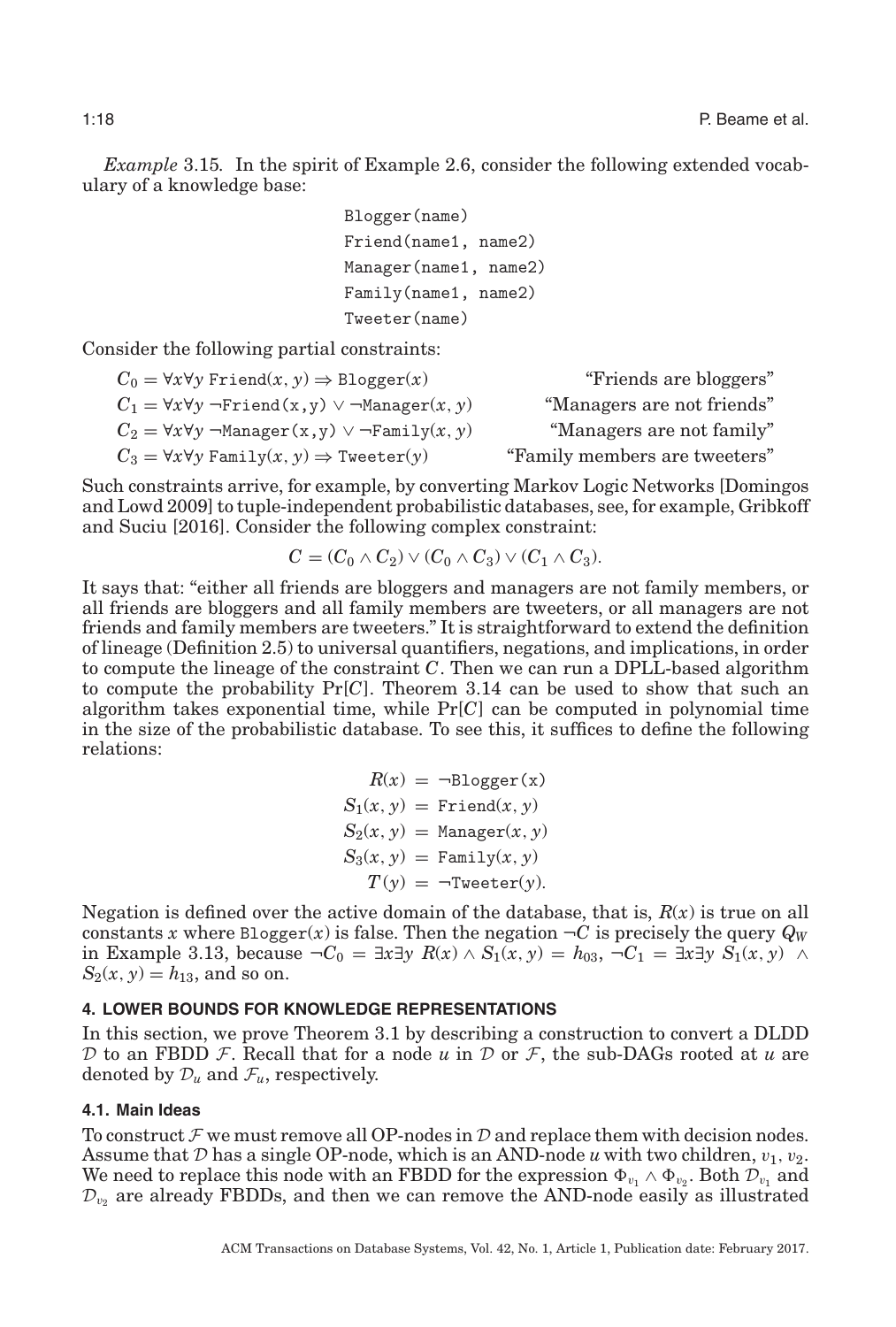<span id="page-18-0"></span>

Fig. 5. (a) Basic construction for converting a decision-DNNF into an FBDD (b) where it fails.

in Figure [5\(](#page-18-0)a): Stack  $\mathcal{D}_{v_1}$  over  $\mathcal{D}_{v_2}$ , and redirect all 1-sink nodes in  $\mathcal{D}_{v_1}$  to the root of  $\mathcal{D}_{\nu}$ . Clearly, this computes the same AND function; moreover, it satisfies the read-once condition required for FBDD, because  $\mathcal{D}_{v_1}, \mathcal{D}_{v_2}$  do not have any common variable. This idea can be extended to the case when the OP-node is an OR-node by redirecting all 0-sink nodes from  $\mathcal{D}_{v_1}$  to the root of  $\mathcal{D}_{v_2}$ . If this construction worked in general, then any DLDD could be converted into an FBDD of at most twice the size.

But, in general, this simple idea fails, as can be seen on the simple decision-DNNF in Figure  $\overline{5}$ (b) (it computes  $(\neg X)YZ \vee XYU$ ). To compute the first AND node, we need to stack  $\mathcal{D}_{v_1}$  over  $\mathcal{D}_{v_2}$  and to compute the second AND node we need to stack  $\mathcal{D}_{v_1}$  over  $\mathcal{D}_{v_3}$ : This creates a conflict for redirecting the 1-sink node in  $\mathcal{D}_{v_1}$  to  $v_2$  or to  $v_3$ .<sup>[10](#page-18-1)</sup> To get around that, we use two ideas. The first idea is to make copies of some subgraphs. For example, if we make two copies of  $\mathcal{D}_{v_1}$ , we call them  $\mathcal{D}_{v_1}$  and  $\mathcal{D}'_{v_1}$ , and then we can compute the first AND-node by stacking  $\mathcal{D}_{v_1}$  over  $\mathcal{D}_{v_2}$  and compute the second AND-node by stacking  $\mathcal{D}_{v_1}$  over  $\mathcal{D}_{v_3}$ , and the conflict is resolved. The second idea is to reorder the children of the AND-nodes to limit the exponential blowup due to copying. We present the details next.

#### **4.2. The Construction of** *F*

We will convert  $D$  into an FBDD  $\mathcal F$  augmented with NOT-nodes and *NO-OP nodes* (unlabeled nodes having only one outgoing edge). We call such an object FBDD<sup>¬</sup>. First, we state a simple observation:

<span id="page-18-2"></span>Proposition 4.1. *Any FBDD*<sup> $-$ </sup> *can be converted into an equivalent FBDD by at most doubling the number of nodes (and the conversion can be computed in linear time in the size of the FBDD*<sup>¬</sup>*).*

PROOF. The idea is to use double-rail logic. Fix a FBDD<sup> $-$ </sup> F. Make another copy of  $\mathcal{F}$ , say,  $\mathcal{F}'$ , which is exactly the same as  $\mathcal{F}$  except the 0/1 labels of all sink nodes are flipped. Therefore, not only does  $\mathcal{F}'$  compute the negation of the function computed by  $F$ , but also every node  $u'$  in  $F'$  computes the negation of the function computed by the corresponding node  $u$  in  $\mathcal F$  and vice versa. We make a combined FBDD from the union of F and F' as follows: For every NOT-node u in F with unique child v in F and the corresponding NOT-node *u'* and child *v'* in  $\mathcal{F}'$ , reconnect *u* to *v'* and *u'* to *v* and change both  $u$  and  $u'$  to NO-OP nodes. The root will be the root of  $\mathcal F$ . Finally, for each NO-OP node *u*, replace *u* by its unique child *v* until all NO-OP nodes have been removed. (Any node not reachable from the root can also be removed.)  $\Box$ 

For each node  $u$  of a DLDD  $D$ , let  $M_u$  be the number of binary OP-nodes in the subgraph  $\mathcal{D}_u$ . If *u* is an OP-node, then we have  $M_u = 1 + M_{v_1} + M_{v_2}$ , because, by

<span id="page-18-1"></span><sup>&</sup>lt;sup>10</sup>In this particular example, one could stack  $\mathcal{D}_{v_2}$  and  $\mathcal{D}_{v_3}$  over  $\mathcal{D}_{v_1}$  and avoid the conflict, but, in general,  $\mathcal{D}_{v_2}, \mathcal{D}_{v_3}$  may have conflicts with other subgraphs.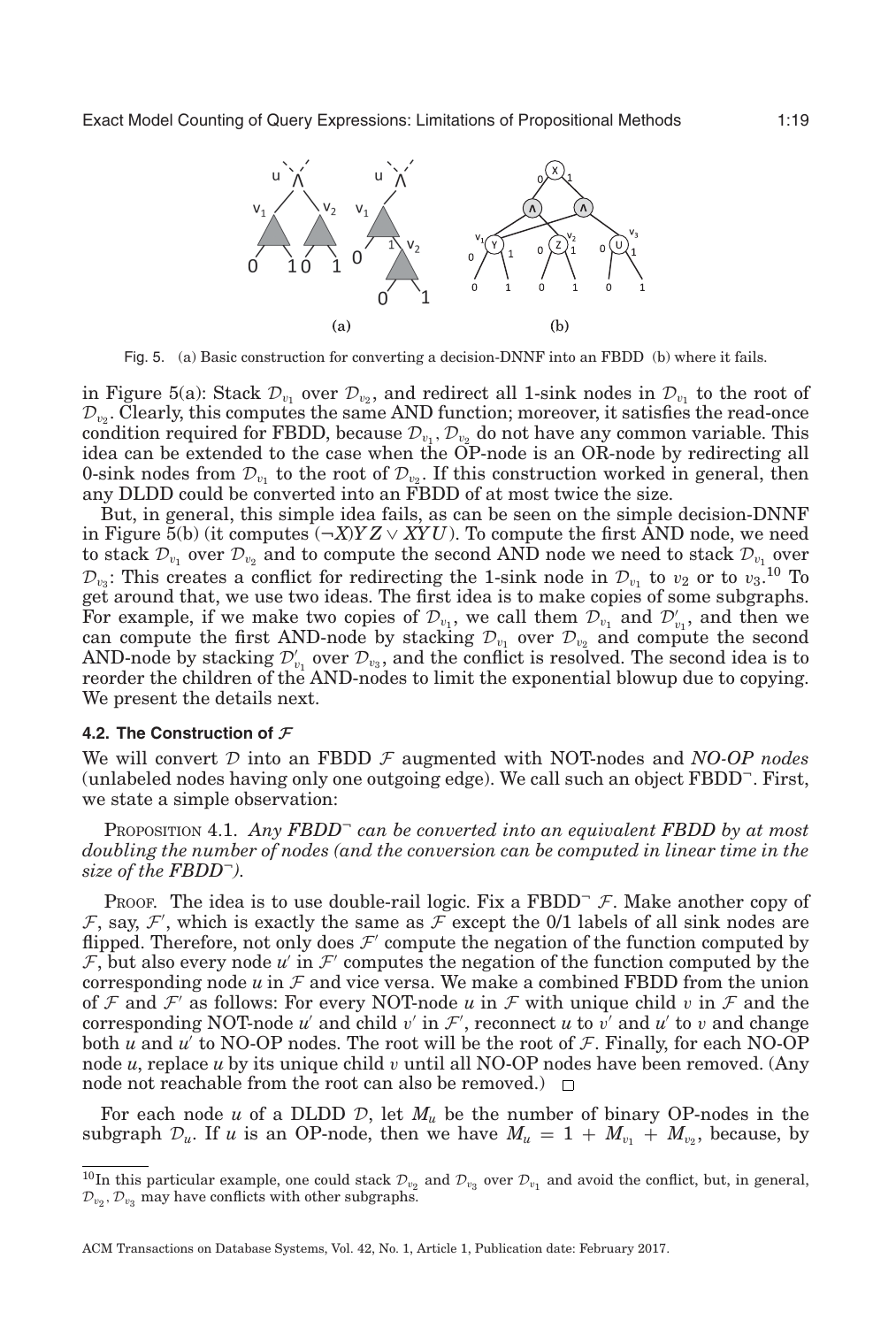definition, the two DAGs  $\mathcal{D}_{v_1}$  and  $\mathcal{D}_{v_2}$  are disjoint; we will always assume that  $M_{v_1} \leq$  $M_{\nu_2}$  (otherwise we swap the two children of the OP-node *u*), and this implies that  $M_u \geq 2M_{v_1} + 1$ . We classify the edges of the DLDD into three categories:  $(u, v)$  is a *light edge* if *u* is an OP-node and *v* its first child,  $(u, v)$  is a *heavy edge* if *u* is an OP-node and v is its second child, and  $(u, v)$  is a *neutral edge* if u is a decision node or NOT-node. We always have  $M_u \geq M_v$ , while for a light edge we have  $M_u \geq 2M_v + 1$ .

<span id="page-19-0"></span>THEOREM 4.2. *For any DLDD* D *with at most N nodes, M binary OP-nodes, if there are at most L light edges on any path in* D *from the root to a sink, then there exists* an equivalent FBDD<sup> $-$ </sup>  $\mathcal F$  computing the same function as  $\mathcal D$ , with at most NM<sup>L</sup> nodes. *Furthermore, if* D *is positive, then* F *is an FBDD. Moreover,* F *can be constructed in time linear in its size.*

Theorem [3.1](#page-11-1) immediately follows from Proposition [4.1](#page-18-2) and Theorem [4.2](#page-19-0) and the fact that  $M + 1 \leq N$  and  $L \leq \log_2 M \leq \log_2 N$ . Indeed, consider any path in D with L light edges,  $(u_1, v_1), (u_2, v_2), \ldots, (u_L, v_L)$ . We have  $M_{u_i} \geq 2M_{v_i} + 1$  and  $M_{v_i} \geq M_{u_{i+1}}$  for all *i*, and we also have  $M \ge M_{u_1}$  and  $M_{v_L} \ge 0$ , which implies  $M \ge 2^L - 1$  (by induction on *L*). Therefore,  $2^L \leq M + 1 \leq N$  (because  $D$  has at least one node that is not an OP-node), and  $NM^L = N2^{L \log M} < N2^{\log^2 N}$ , proving the claim.

In the rest of this section, we prove Theorem [4.2.](#page-19-0) Fix the DLDD D. Let *u* denote a node in D and P denote a path from the root to  $u$ . Let  $s(P)$  be the set of light edges on the path *P*, and let  $S(u)$  consist of the sets  $s(P)$  for all paths from the root to *u*, formally:

$$
s(P) = \{(v, w) \mid (v, w) \text{ is a light edge in } P\}
$$
  

$$
S(u) = \{s(P) \mid P \text{ is a path from the root to } u\}.
$$

We view the set of light edges  $s = s(P)$  as a sequence of edges ordered by their occurrences in *P* (from the root to *u*). This order is independent of *P*: If  $s = s(P) = s(P)$ where  $P$ ,  $P'$  are two paths from the root to the node  $u$ , then any light edges that occur in both  $P$  and  $P'$  must occur in the same order, since  $D$  is acyclic.

We will assume, without loss of generality, that  $\mathcal D$  has exactly two sink nodes, namely 0 and 1. We define F formally. Its nodes are pairs  $(u, s)$  where *u* is a node in  $\mathcal{D}, s \in S(u)$ . The root node is  $(root(D), \emptyset)$ . We define the edges and node labels of F as follows: The edges in  $F$  and are of three types:

**Type 1:** For each light edge  $e = (u, v)$  in  $D$ , and every  $s \in S(u)$ , add the edge  $((u, s), (v, s \cup$  ${e})$ ) to F. Label the node  $(u, s)$  as a NO-OP node.

**Type 2:** For every neutral edge  $(u, v)$  in  $D$ , and every  $s \in S(u)$ , add the edge  $((u, s), (v, s))$ to F. Label the node  $(u, s)$  as *u* was labeled in D; that is,  $(u, s)$  is precisely the same kind of node that *u* was in D.

**Type 3:** For each of the two sink nodes  $b \in \{0, 1\}$  in  $D$ , and every non-empty  $s \in S(b)$ , add one edge of type 3 from  $(b, s)$  as follows. Let  $e = (u, v_1)$  be the last edge in the set *s* and  $g_u$  be the operator of the OP-node *u*. Let  $v_2$  be the heavy child of *u*. Then the function  $g_u(b, Y)$  is  $Y, \neg Y$ , or a constant *b*', and we construct the edge accordingly, in each case as follows:

- (1) If  $g_u(b, Y) = Y$ , then add the edge  $((b, s), (v_2, s \{e\}))$  and label  $(b, s)$  a NO-OP node.
- (2) If  $g_u(b, Y) = -Y$ , then add the edge  $((b, s), (v_2, s \{e\}))$  and label  $(b, s)$  a NOT-node.
- (3) If  $g_u(b, Y) = b' \in \{0, 1\}$ , then add the edge  $((b, s), (b', s {e}))$  and label  $(b, s)$  a NO-OP node.

Finally, for each  $b \in \{0, 1\}$ ,  $(b, \emptyset)$  is the unique sink node with label *b*. Note that if  $D$  is positive, then there are no NOT-nodes in  $D$  and  $g_u(b, Y) \neq \neg Y$  for all *b* and all nodes *u*, so  $F$  does not have any NOT-nodes.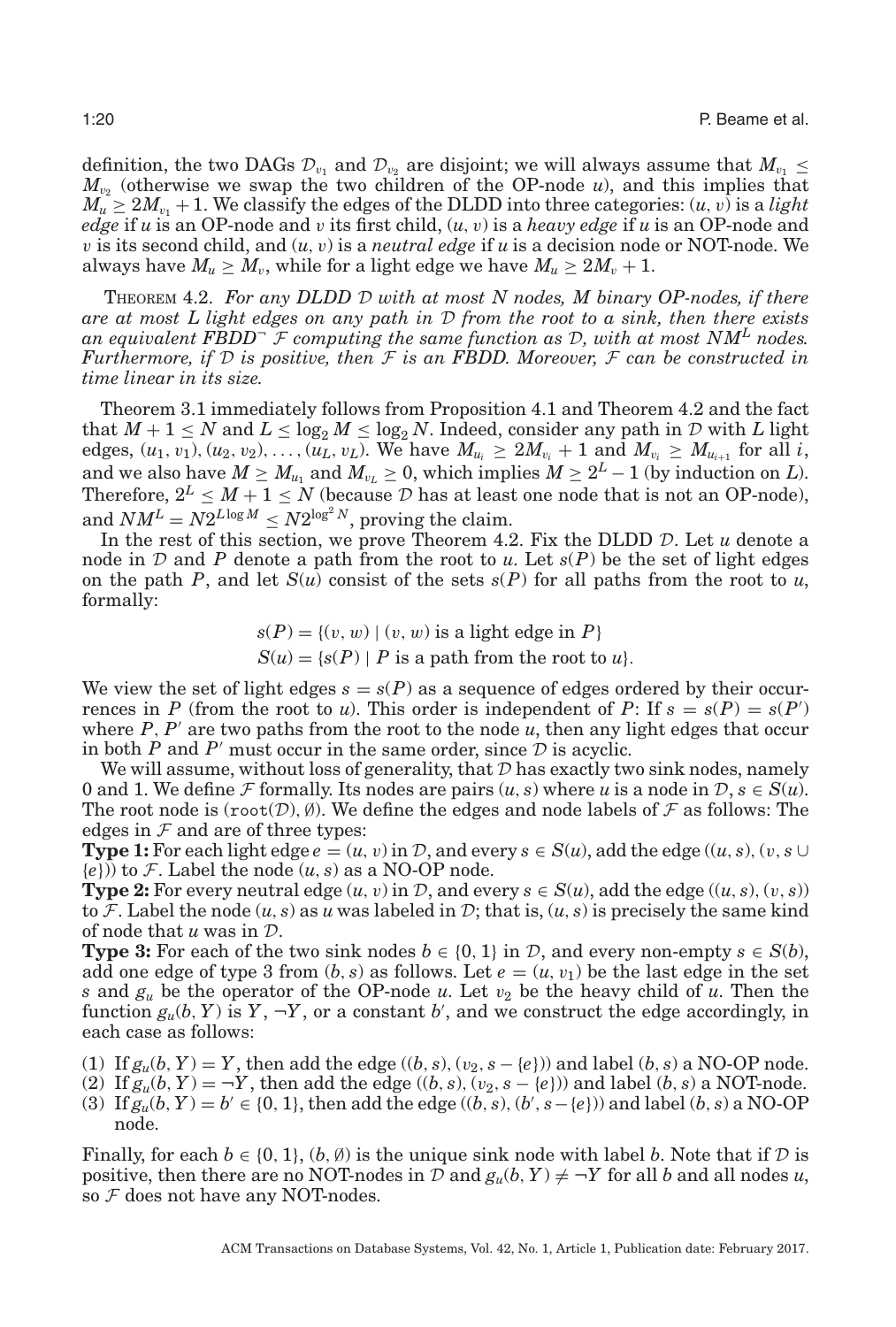<span id="page-20-0"></span>

Fig. 6. Illustration of conversion of DLDD to  $FBDD^-$ : (a) A decomposable OP-node with smaller and larger subgraphs and (b) new connection to larger subgraph with NO-OP or NOT node (see text).

It is easy to see that  $\mathcal F$  is a well-defined fully labeled directed graph with decision, NO-OP, and NOT-nodes and two sinks, since every OP-node in  $D$  has a light out-edge and every other non-sink node has a neutral out-edge. Also, the out-degrees of these nodes match the requirements for their labels. It remains to show that  $\mathcal F$  is acyclic and satisfies the read-once property, is equivalent to  $\mathcal{F}$ , and has at most  $NM^L$  nodes.

The intuition behind the sets/sequences *s* associated with each node of  $\mathcal F$  is that they allow us to keep track of what can be seen as an iterative copying process in the conversion from the DLDD to the FBDD<sup>¬</sup>. Each additional light edge in *s* can be used to make a fresh copy of the descendants of the left child  $v_1$  of an OP-node  $u$ . To illustrate this, suppose that  $D$  has a single OP-node  $u$  with two children  $v_1, v_2$ , and let  $e = (u, v_1)$  be the light edge. Suppose that there are other neutral edges into  $\mathcal{D}_{v_1}$ . Then F contains two copies of the subgraph  $\mathcal{D}_{v_1}$ , one with nodes labeled  $(w,\{e\})$ , and the other with nodes labeled  $(w, \emptyset)$ . Any 1-sink node in the first copy becomes a NO-OP or NOT-node in  $\mathcal F$  and is connected to  $v_2$  (similarly to Figure [5\(](#page-18-0)a)). The OP-node becomes a NO-OP node with out-degree one. The sink nodes and neutral edges to the second copy remain as before. This copying process is repeated in  $\mathcal{D}_{v_1}$ . The first step for this process is illustrated in Figure [6.](#page-20-0)

## **4.3. Proof of Theorem [4.2](#page-19-0)**

Theorem [4.2](#page-19-0) follows from the following three lemmas:

LEMMA 4.3.  $\mathcal{F}$  has at most NM<sup>L</sup> nodes.

PROOF. Recall that all nodes in  $\mathcal F$  are of the form  $(u, s)$ . There are  $N$  possible choices for the node *u*, and at most  $M<sup>L</sup>$  possible choices for the set *s*, because  $|s| \leq L$  (since every path has  $\leq L$  light edges), and *M* is the number of light edges.  $\Box$ 

LEMMA 4.4.  $F$  is a correct FBDD<sup>-</sup>.

<span id="page-20-2"></span><span id="page-20-1"></span>LEMMA 4.5. F *computes the same function as* D*.*

Proof of Lemma [4.4.](#page-20-1) As we have already noted, the node labels and edges of  $\mathcal F$  are locally consistent with it being an FBDD<sup>-</sup>. It remains to prove that  $\mathcal F$  is a DAG and it satisfies the read-once condition of being an FBDD<sup>¬</sup>. Since NO-OP and NOT nodes have out-degree 1, these properties follow immediately from the following claim:

CLAIM. If  $u$  is a decision node in  $D$  labeled with a variable  $X$ , and there exists a non-empty path (with at least one edge) between the nodes  $(u, s)$  and  $(v, s')$  in  $\mathcal{F}$ , then the variable *X* does not occur in  $\mathcal{D}_v$ .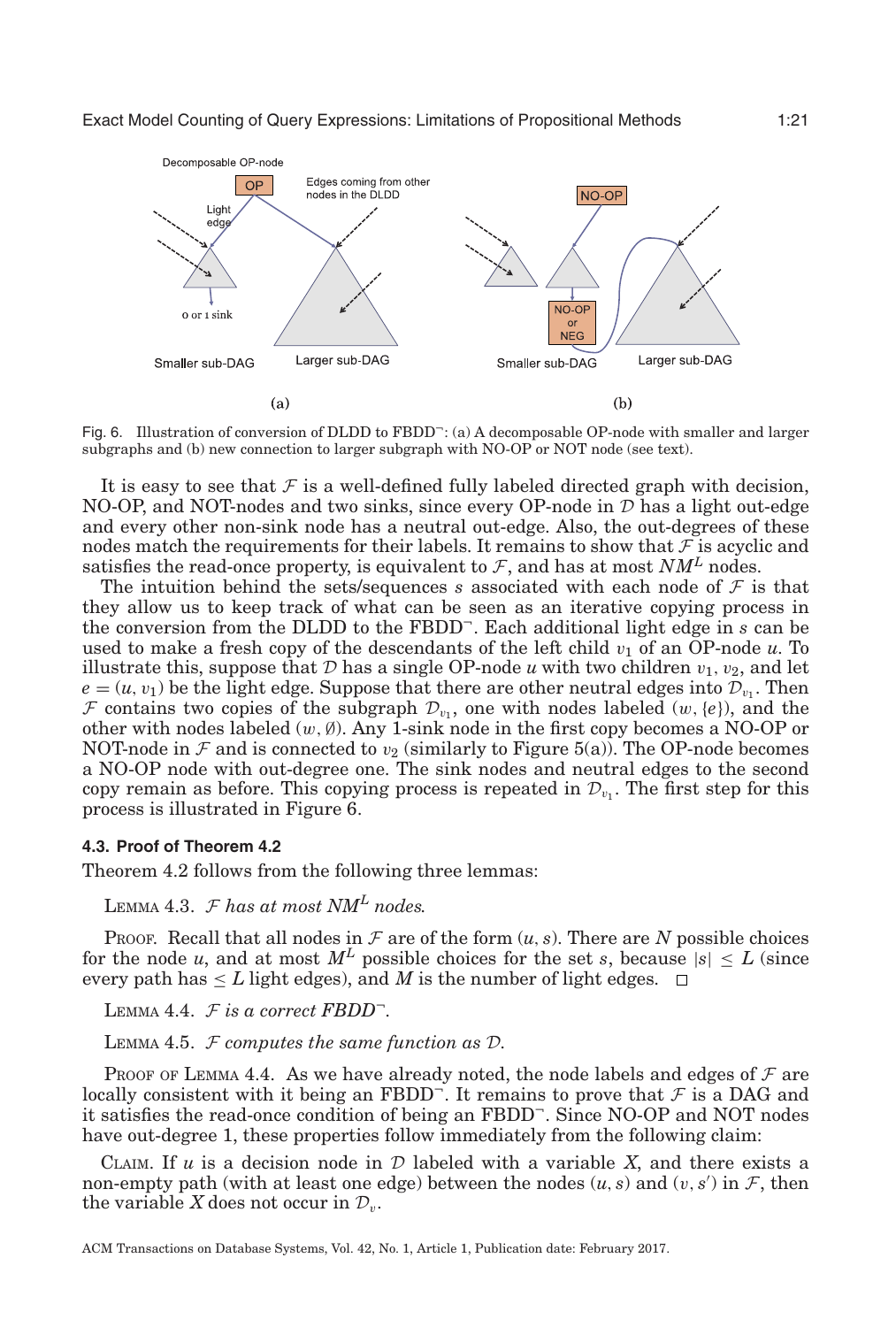Indeed, the claim implies that F is acyclic, because any cycle in F implies a nonempty path from some node  $(u, s)$  to itself, and, obviously,  $X \in \mathcal{D}_u$ , contradicting the claim. It also implies that every path in  $\mathcal F$  is read-once: If a path tests a variable  $X$ twice, once at  $(u, s)$  and once at  $(u_1, s_1)$ , then  $X \in \mathcal{D}_{u_1}$ , contradicting the claim. It remains to prove the claim.

Suppose, to the contrary, that there exists a node  $(u, s)$  such that  $u$  is labeled with *X* and there exists a path from  $(u, s)$  to  $(v, s')$  in  $\mathcal F$  such that *X* occurs in  $\mathcal D_v$ . Choose v such that  $\mathcal{D}_v$  is maximal; in other words, there is no path from  $(u, s)$  to some  $(v', s'')$ such that  $\mathcal{D}_v \subset \mathcal{D}_{v'}$  (in the latter case replace v with v': we still have that *X* occurs in  $\mathcal{D}_{v'}$ ). Consider the last edge on the path from  $(u, s)$  to  $(v, s')$  in  $\mathcal{F}$ :

<span id="page-21-0"></span>
$$
(u, s), \ldots, (w, s''), (v, s'). \tag{2}
$$

Observe that  $(w, v)$  is not an edge in D since  $\mathcal{D}_v$  is maximal and since  $(u, v)$  is not an edge in D by the read-once property of D; therefore, the edge from  $(w, s'')$  to  $(v, s')$  is of Type 3. It cannot be of type 3.c, because, in that case, v is a sink node and thus  $X \notin \mathcal{D}_v$ . Thus, it is of type 3.a or 3.b, and, hence, there exists an OP-node  $z$  with children  $v_1, v$ , and our last edge is of the form  $(w, s' \cup \{e\}), (v, s'),$  where  $e = (z, v_1)$  the light edge from *z*. We claim that  $e \notin s$ ; that is, it is not present at the beginning of the path in Equation [\(2\)](#page-21-0). Otherwise, if  $e \in s$ , then there exists a path from  $v_1$  to *u* (recall that *s* consists of light edges on some path from the root to *u*), which means that the variable *X* occurs both in  $\mathcal{D}_{v_1}$  (because it is the label of the node *u*) and in  $\mathcal{D}_{v_1}$  (by assumption, *X* occurs in  $\mathcal{D}_{v_1}$ ), but this contradicts the fact that  $z$  is a decomposable binary operation (Definition [2.4\)](#page-9-1), meaning that its two children do not share any common variables. This proves  $e \notin s$ . On the other hand,  $e \in s''$ . Now consider the first node on the path in Equation [\(2\)](#page-21-0) where *e* is introduced. It can only be an edge of the form  $(z, s_1), (v_1, s_1 \cup \{e\})$ . But now we have a path from  $(u, s)$  to  $(z, s_1)$  with  $X \in \mathcal{D}_z \supset \mathcal{D}_v$ , contradicting the maximality of v. This proves the claim.

PROOF OF LEMMA [4.5.](#page-20-2) Denote by  $F(\mathcal{D})$  the function whose input is a DLDD  $\mathcal D$  and that returns the FBDD<sup>-</sup>  $\mathcal F$  described above. Recall that for every node  $u \in \mathcal D$ ,  $\Phi_u$  denotes the function computed by the sub-DAG of  $D$  rooted at  $u$ . Similarly, for a node  $u' = (u, s)$ in F, let  $\Psi_{\mu}$  denote the function computed by the sub-DAG of F rooted at  $\mu$ . To prove Lemma [4.5,](#page-20-2) we need to show that  $\Phi_r = \Psi_{(r,\emptyset)}$ , where *r* is the root node in *D*. For that we will establish a stronger relationship between the functions computed at the nodes in  $D$  and in  $\mathcal F$  by proving inductive properties of our formal construction.

We start by observing a simple property of the functions computed in  $\mathcal{F}$ :

<span id="page-21-1"></span>PROPOSITION 4.6. Let D be any DLDD and  $\mathcal{F} = F(\mathcal{D})$ . (1) If u is a decision node in D *testing the variable X, and with children*  $v_0, v_1$ , then the function computed by  $\mathcal F$  at the *node* (*u*, *s*) *is as follows:*

$$
\Psi_{(u,s)} = (\neg X)\Psi_{(v_0,s)} \vee X\Psi_{(v_1,s)}.
$$

*Similarly, if u is a NOT-node with child* v, then  $\Psi_{(u,s)} = \neg \Psi_{(v,s)}$ . (2) Let  $b \in \{0, 1\}$  be a *sink node in* D *such that*  $u' = (b, s)$  *is not a sink node in* F; then u' has unique child  $v'$ , where  $(u', v')$  is an edge of Type 3. Let  $e = (u, v_1)$  be the last edge in s, and let  $g_u$  the *binary operator labeling u. Then, the function computed by*  $F$  *at u' is as follows:* 

$$
\Psi_{u'}=g_u(b,\Psi_{v'}).
$$

Proof. Equation (1) follows immediately from the construction of  $\mathcal{F}$ , because these node types do not change when we move from  $\mathcal D$  to  $\mathcal F$ . We prove Equation [\(2\)](#page-21-0) by examining the same cases as in the Type 3 edges and labels:

(1) If  $g_u(b, Y) = Y$ , then the node *u'* is a NO-OP, hence  $\Psi_{u'} = \Psi_{v'} = g(b, \Psi_{v'})$ . (2) If  $g_u(b, Y) = \neg Y$ , then the node *u'* is a NOT-node and  $\Psi_{u'} = \neg \Psi_{v'} = g(b, \Psi_{v'})$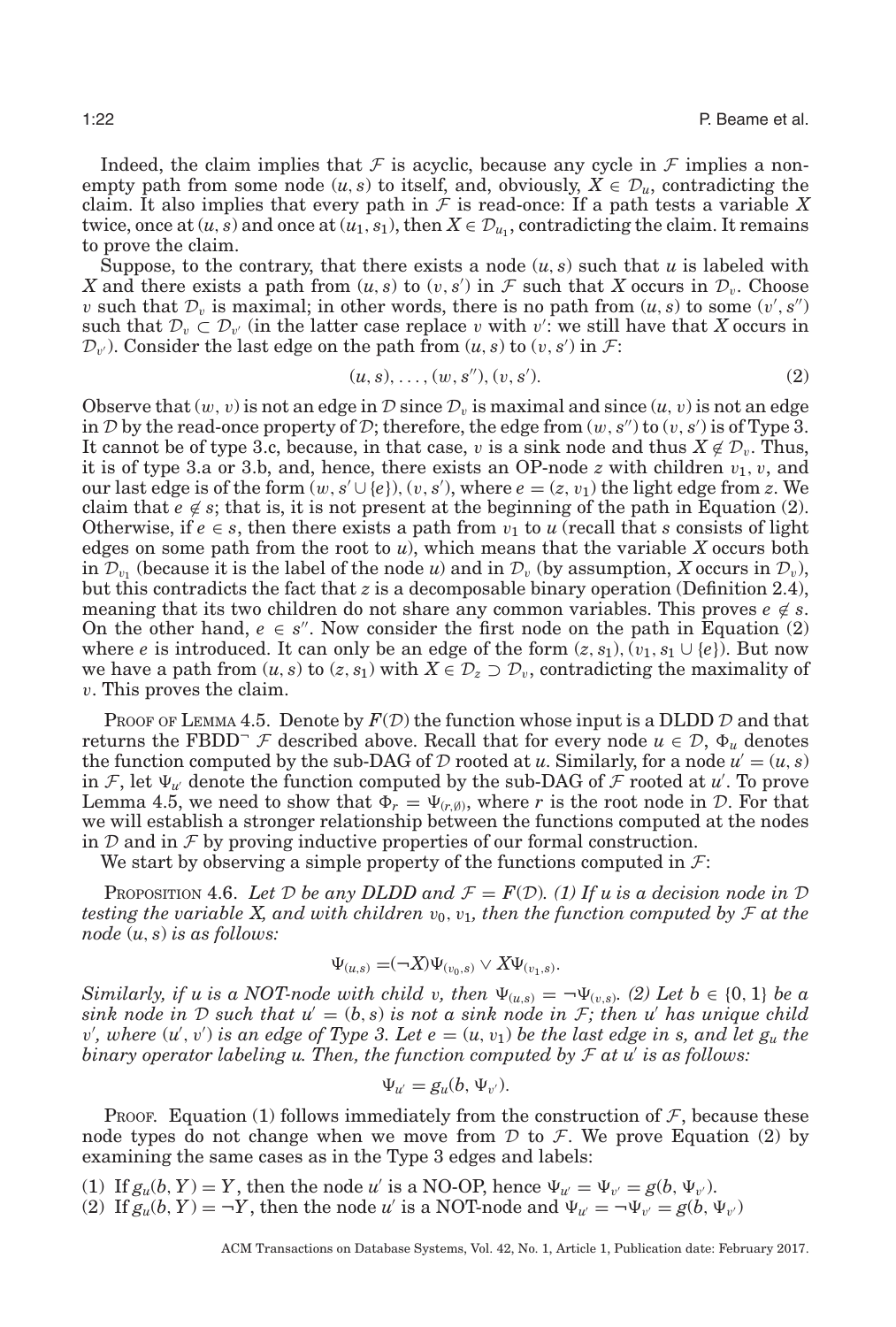(3) If  $g_u(b, Y) = b' \in \{0, 1\}$ , then *u'* is again a NO-OP and we reuse the argument in (a).  $\square$ 

To prove Lemma [4.5,](#page-20-2) we will apply Proposition [4.6](#page-21-1) and the definition of the mapping *F* to prove the following claim.

CLAIM. For each node *u* in D, if we write  $\mathcal{F}^u = F(\mathcal{D}_u)$  and let  $\Psi^u$  denote the function mapping each node of  $\mathcal{F}^u$  to the Boolean function it computes, then

<span id="page-22-0"></span>
$$
\Psi^u_{(u,\emptyset)} = \Phi_u.
$$
\n(3)

Lemma [4.5](#page-20-2) follows immediately by applying the claim to the root node  $r$  of  $\mathcal{D}$ . We need to use the different functions  $\Psi^u$  because, in general,  $F(\mathcal{D}_u)$  is not a subset of  $F(\mathcal{D})$ (which is  $F(\mathcal{D}_r)$ ) since the sets of light edges *s* associated with nodes in  $F(\mathcal{D})$  will be longer than those in  $F(\mathcal{D}_u)$ . We prove Equation[\(3\)](#page-22-0) by induction on the size of  $\mathcal{D}_u$  and consider four cases, depending on the type of *u*:

*Sink node.* If  $u \in \{0, 1\}$  is a sink node in D, then, by construction,  $\mathcal{F}^u = F(\mathcal{D}_u)$ consists of a single sink node  $(u, \emptyset)$ . Both  $\Psi^u_{(u, \emptyset)}$  and  $\Phi_u$  are the constant  $u \in \{0, 1\}$ , proving the claim.

*Decision node.* Let X be the variable labeling *u* and  $v_0$ ,  $v_1$  its two children. By the definition of  $\mathcal{F}^u = F(\mathcal{D}_u)$ , the node  $(u, \emptyset)$  is labeled X and has two children  $(v_0, \emptyset)$ and  $(v_1, \emptyset)$ . Here, the FBDD  $\mathcal{F}^u_{(v_0, \emptyset)}$  is the same as  $\mathcal{F}^{v_0} = F(\mathcal{D}_{v_0})$ , and, similarly,  $\mathcal{F}^u_{(v_1, \emptyset)}$ is the same as  $\mathcal{F}^{v_1} = F(\mathcal{D}_{v_1})$ , so we can apply the induction hypothesis to obtain  $\Psi_{(v_0,\emptyset)}^u = \Psi_{(v_0,\emptyset)}^{v_0} = \Phi_{v_0}$  and  $\Psi_{(v_1,\emptyset)}^u = \Psi_{(v_0,\emptyset)}^{v_1} = \Phi_{v_1}$ . Applying Proposition [4.6](#page-21-1) (1) to  $\mathcal{D}_u$ we obtain  $\Psi^u_{(u,\emptyset)} = (\neg X)\Psi^u_{(v_0,\emptyset)} \vee X\Psi^u_{(v_1,\emptyset)}$ , which is equal to  $(\neg X)\Phi_{v_0} \vee X\Phi_{v_1} = \Phi_u$ , proving the claim.

*NOT-node.* If *u* is a NOT-node of  $D$  with child *v*, then again  $\mathcal{F}_{(v,\emptyset)}^u$  is the same as  $\mathcal{F}^v = F(\mathcal{D}_v)$  and so, by induction,  $\Psi^u_{(v,\emptyset)} = \Psi^v_{(v,\emptyset)} = \Phi_v$ . Applying Proposition [4.6](#page-21-1) (1) to  $\mathcal{D}_u$ , we obtain  $\Psi^u_{(u,\emptyset)} = \neg \Psi^u_{(v,\emptyset)} = \neg \Phi_v = \Phi_u$ .

*OP-node.* Let  $g_u : \{0, 1\} \times \{0, 1\} \rightarrow \{0, 1\}$  be the operator labeling the node *u*, and let  $u_1$  and  $u_2$  be its two children. By definition, we have  $\Phi_u = g_u(\Phi_{u_1}, \Phi_{u_2})$ , and, by induction, we have  $\Psi_{(u_1,\emptyset)}^{u_1} = \Phi_{u_1}$  and  $\Psi_{(u_2,\emptyset)}^{u_2} = \Phi_{u_2}$ .

At this point, we examine the connection between  $\mathcal{F}^u$  and  $\mathcal{F}^{u_1}, \mathcal{F}^{u_2}$ . In essence,  $\mathcal{F}^u$  is obtained by re-wiring some sink nodes in  $\mathcal{F}^{u_1}$  to the root node in  $\mathcal{F}^{u_2}$ . More precisely,  $\mathcal{F}^u$  is obtained as follows from  $\mathcal{F}^{u_1}$ ,  $\mathcal{F}^{u_2}$ . (a) It has a new root node  $(u, \emptyset)$ ; (b) if  $e = (u, u_1)$  is the light edge at *u*, then all nodes in  $\mathcal{F}^{u_1}$  are renamed from  $(w, s')$ to  $(w, \{e\} \cup s')$  (with *e* ordered first); the root  $(u, \emptyset)$  of  $\mathcal{F}^u$  has a single outgoing edge to the former root of  $\mathcal{F}^{u_1}$ , now renamed to  $(u_1, \{e\})$ ; (c) for every sink node  $(b, \emptyset)$  in  $\mathcal{F}^{u_1}$ , where  $b \in \{0, 1\}$ ,  $\mathcal{F}^u$  has a new edge of type-3 from  $u' = (b, \{e\})$  to some node  $v'$ (either the root of  $\mathcal{F}^{u_2}$  which is  $(u_2, \emptyset)$ , or a new sink node, depending on whether the edge is of type 3.a, 3.b, or 3.c). Here, Proposition [4.6](#page-21-1) (2) immediately implies that  $\Psi_{u'}^{\bar{u}} = g_u(b, \Psi_{v'}^{\bar{u}})$ . We also have (d)  $\mathcal{F}_{(u_2,\emptyset)}^{\bar{u}} = \mathcal{F}^{u_2}$  and hence, when  $v' = (u_2,\emptyset)$ ,  $\Psi_{v'}^u = \Psi_{(u_2, \emptyset)}^{u_2}$ . This immediately implies that  $\Psi_{u'}^u = g_u(b, \Psi_{(u_2, \emptyset)}^{u_2})$  since in the only case  $(3.c)$  that  $v' \neq (u_2, \emptyset), g_u(b, \cdot)$  does not depend on its second argument.

<span id="page-22-1"></span>We claim that the function  $\Psi_{(u,\emptyset)}^u$  computed by  $\mathcal{F}^u$  is  $g_u(\Psi_{(u_1,\emptyset)}^{u_1}, \Psi_{(u_2,\emptyset)}^{u_2})$ : This com-pletes the proof of Equation [\(3\)](#page-22-0) because the induction hypothesis yields  $\Psi_{(u_1,\emptyset)}^{u_1} = \Phi_{u_1}$ and  $\Psi_{(u_2,\emptyset)}^{u_2} = \Phi_{u_2}$ , and we have  $g_u(\Phi_{u_1}, \Phi_{u_2}) = \Phi_u$ . To prove our claim, we will show that the two functions have the same values for any truth assignment  $\theta$ ; in other words:

$$
\Psi^u_{(u,\emptyset)}[\theta] = g_u\left(\Psi^{u_1}_{(u_1,\emptyset)},\Psi^{u_2}_{(u_2,\emptyset)}\right)[\theta].
$$
\n(4)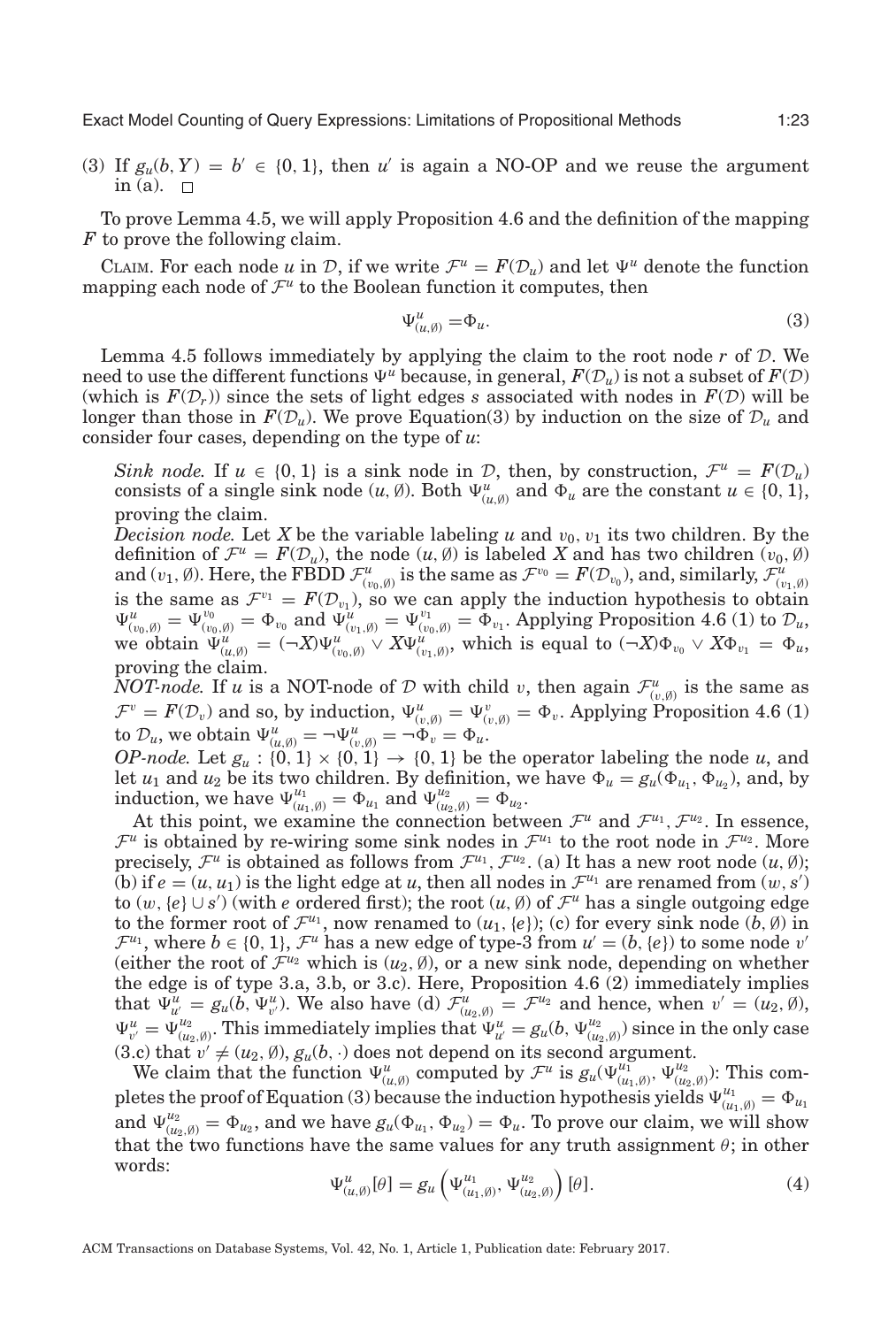The left-hand side of Equation [\(4\)](#page-22-1) is obtained by following the path  $\theta$  in the FBDD  $\mathcal{F}^u$ . This path starts at the root; follows the edge from  $(u, \emptyset)$  to  $(u_1, \{e\})$ , leading to the root of a copy of  $\mathcal{F}^{u_1}$  in which every node has light edge *e* added to the start of the sequence of light edges in its name; and then follows a path within this modified  $\mathcal{F}^{u_1}$ , up to some former sink node  $(b, \emptyset)$  of  $\mathcal{F}^{u_1}$ , which is now  $u' = (b, \{e\})$ . Therefore, since the copy of the unmodified  $\mathcal{F}^{u_1}$  must also have contained this path, we have the following:

$$
\Psi^{u_1}_{(u_1,\emptyset)}[\theta] = b
$$
  

$$
\Psi^u_{(u,\emptyset)}[\theta] = \Psi^u_{u'}[\theta].
$$

On the other hand, we have shown above that  $\Psi_{u'}^u = g_u(b, \Psi_{(u_2,\emptyset)}^{u_2})$ , and, in particular:

<span id="page-23-0"></span>
$$
\Psi^u_{u'}[\theta] = g_u(b, \Psi^{u_2}_{(u_2,\emptyset)})[\theta].
$$

By combining these three equalities, we obtain Equation [\(4\)](#page-22-1).

## **5. EXPONENTIAL LOWER BOUNDS FOR ALL H<sup>k</sup>**

In this section, we prove Theorem [3.6,](#page-13-0) which gives lower bounds on the sizes of FBDDs computing all  $H_k$ . We find it convenient to prove these bounds assuming a natural property of FBDDs. We show that we can ensure this property with only minimal change in FBDD size, yielding our claimed lower bounds.

Let  $\Phi$  be a Boolean formula. A *prime implicant* (or  $minterm$ ) of  $\Phi$  is a term  $T$  such that  $T \Rightarrow \Phi$  and no proper subterm of *T* implies  $\Phi$ . If *T* involves *k* variables, then we call it a *k-prime implicant*. 1-prime implicants are also known as *unit variables*. For example,  $\bar{X}$  and  $\bar{W}$  are unit in  $\bar{X} \vee YZ \vee YU \vee \bar{W}$ .

The following definition is motivated by the *unit clause rule* in DPLL algorithms, which are primarily designed for satisfiability of CNF formulas. If there is any clause consisting of a single variable or its negation (a unit clause), then DPLL immediately sets such variables, one after another, since their value is forced.

 $Definition 5.1. Let  $F$  be an FBDD for a Boolean function  $\Phi$ . Call a node  $u$  in  $F$  a unit$ *node* if the variable tested at *u* is a unit in  $\Phi_u$  and a *decision node* otherwise. We say that F follows the *unit rule* if, for every node *u*, if  $\Phi_u$  has a unit, then *u* is a unit node.

In the special case that  $\Phi$  is a monotone formula, we can apply a transformation in order to convert any FBDD  $\mathcal F$  for  $\Phi$  into one that follows the unit rule and is not much larger than  $\mathcal{F}$ .

We say that two variables  $X, Y$  of  $\Phi$  are *neighbors* if there exists a partial assignment  $\theta$  such that *Y* is not a unit in  $\Phi[\theta]$  and is a unit in  $\Phi[\theta \cup \{X = 1\}]$ . If  $\Phi$  is monotone, then the neighbor relation is symmetric, and *X*,*Y* are neighbors iff they co-occur in some minterm of  $\Phi$ . We define the *degree* of a variable X to be the number of neighbors of X and write  $\Delta(\Phi)$  for the maximum degree of any variable in  $\Phi$ . In Section [5.2,](#page-31-0) we prove the following:

<span id="page-23-2"></span> $\text{Lemma 5.2. If } \Phi \text{ is a monotone formula with FBDD } \mathcal{F} \text{ of size } N \text{, then } \Phi \text{ has an FBDD}$ of size at most  $\Delta(\Phi) \cdot N$  that follows the unit rule.

Since  $H_k$  obviously has degree at most *n* (for variables  $R(i)$  and  $T(j)$ ), we obtain the following corollary.

<span id="page-23-1"></span>COROLLARY 5.3. If  $H_k$  has an FBDD of size N, then  $H_k$  has an FBDD of size at most *nN that follows the unit rule.*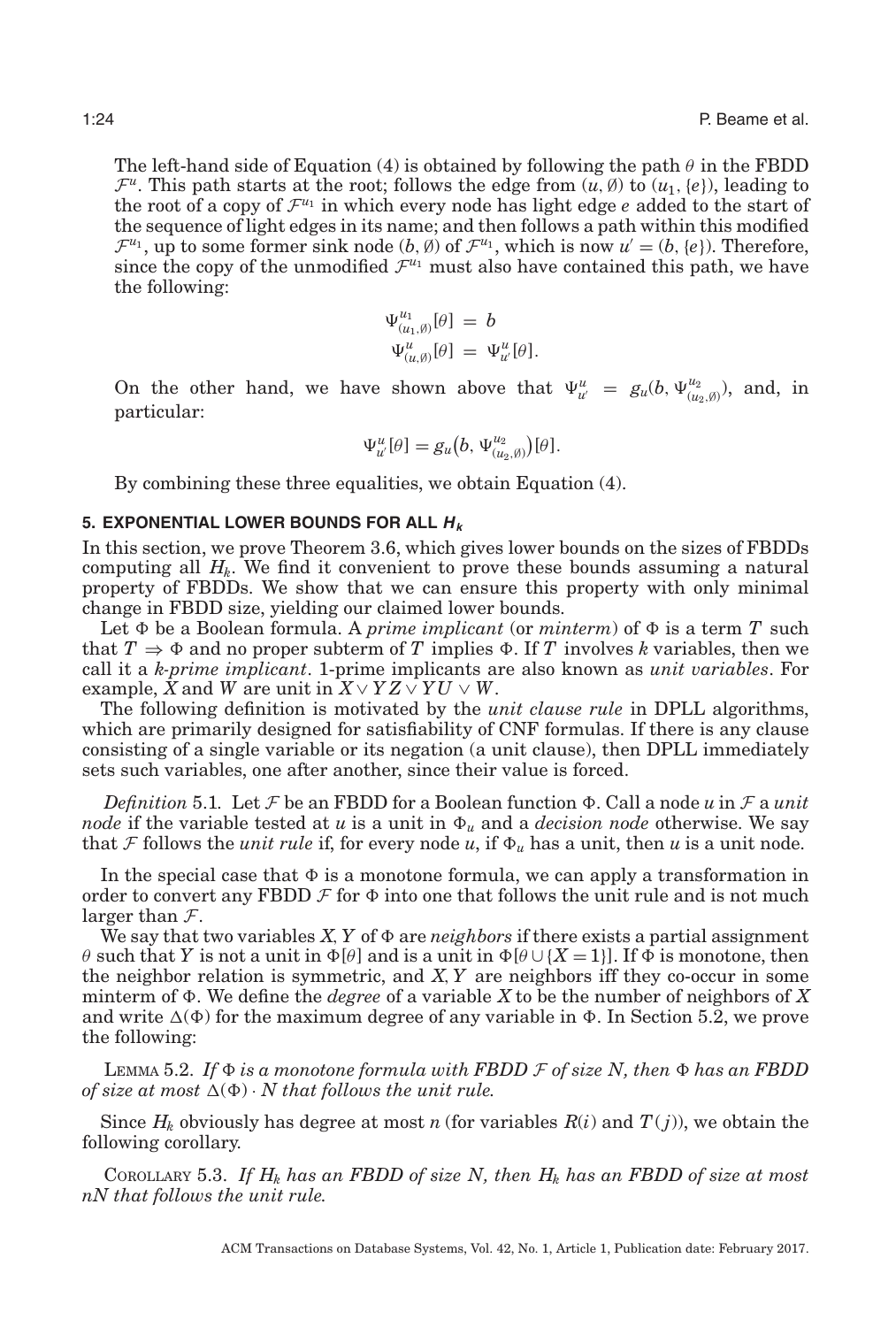Now Theorem [3.6](#page-13-0) is an immediate consequence of Corollary [5.3](#page-23-1) together with the following lemma.

<span id="page-24-0"></span>LEMMA 5.4. *Every FBDD*  $\mathcal F$  *for H<sub>k</sub> that follows the unit rule has size*  $\geq 2^n - 1$ *.* 

In the rest of this section, we prove Lemma [5.4](#page-24-0) and [5.2.](#page-23-2)

# **5.1. Proof of Lemma [5.4](#page-24-0)**

For simplicity, we first use a variant of a standard method to extend  $\mathcal F$  to another FBDD  $\hat{\mathcal{F}}$  that computes the same function but is a little easier to deal with.  $\hat{\mathcal{F}}$  will be obtained from  $\mathcal F$  using different choices of the set  $\mathcal X$  in the following definition, depending on the value of *k*.

*Definition* 5.5. Let F be an FBDD defined on a variable set that contains  $\mathcal{X}$ . For each node *u* in  $\mathcal{F}$ , let  $\mathcal{X}_u$  be the set of variables in  $\mathcal{X}$  that appear as labels on paths from the root to *u*. Define  $\mathcal{F}^{\chi}$  as follows: The nodes of  $\mathcal{F}^{\chi}$  include the nodes of  $\mathcal{F}$  plus some extra dummy nodes: For every edge  $(u, v)$  of F, if *u* tests variable X and  $(u, v)$  is labeled by  $b \in \{0, 1\}$ , then

—if  $\mathcal{X}_v = \mathcal{X}_u$  or  $\mathcal{X}_v = \mathcal{X}_u \cup \{X\}$ , then  $\mathcal{F}^{\mathcal{X}}$  has edge  $(u, v)$  exactly as  $\mathcal{F}$  does;

—otherwise, let  ${X_1, \ldots, X_a} = \mathcal{X}_v \setminus (\mathcal{X}_u \cup \{X\})$ .  $\bar{\mathcal{F}}^{\mathcal{X}}$  has dummy nodes  $(u, v, 1), \ldots, (u, v, a)$ between *u* and *v*, and there is an edge from *u* to  $(u, v, 1)$  labeled *b*, where node  $(u, v, i)$ tests  $X_i$  and has both out-edges pointing to  $(u, v, i + 1)$  for  $i < a$  and pointing to v for  $(u, v, a)$ . Further, define  $\mathcal{X}_{(u, v, i)} = \mathcal{X}_{u} \cup \{X_1, \ldots, X_{i-1}\}.$ 

The following is immediate.

<span id="page-24-2"></span>PROPOSITION 5.6. For any set X contained in the variable set for  $\mathcal{F}, \mathcal{F}^{\chi}$  is an FBDD that computes the same function as  $\mathcal F$  does, and  $\mathcal F^{\chi}$  satisfies the unit rule if and only *if* F does. Further, for every node u in  $\mathcal{F}^{\chi}$ , every path in  $\mathcal{F}^{\chi}$  from the root to u tests *precisely the same subset*  $X_u$  *of the variables in*  $X$  *(possibly testing additional variables outside*  $\mathcal{X}$ *).* 

Let F compute  $H_k$ . For  $k = 0$ , let  $\hat{\mathcal{F}} = \mathcal{F}$ . For  $k$  odd, let  $\hat{\mathcal{F}} = \mathcal{F}^{\mathcal{X}}$  for  $\mathcal{X} =$  ${R(1),\ldots,R(n), T(1),\ldots,T(n)}$ . Finally, for  $k > 0$  even, let  $\hat{\mathcal{F}} = \mathcal{F}^{\chi}$ , where  $\mathcal{X} =$  ${R(i), T(j), S_1(i,j) | i, j \in [n]}$ . We will prove the lower bound by considering a special class of paths in  $\hat{\mathcal{F}}$  that end at nodes of  $\mathcal{F}$ ; we call these *admissible* paths. We give such a definition and prove two properties: There are at least 2*<sup>n</sup>*−1 distinct admissible paths, and no two admissible paths can lead to the same node. These two properties prove the lemma. We begin by defining a set of admissible total assignments on which we will base our definition of admissible paths.

<span id="page-24-1"></span>*Definition* 5.7. Let *k* be a non-negative integer. The set  $A_k$  of admissible assignments consists of all total assignments  $\theta$  to the variables of  $H_k$  satisfying the following:

- (1) If  $k = 0$ , for every  $i, j \in [n]$ ,  $\theta$  assigns values so  $S(i, j) = \neg (R(i) \land T(j))$ .
- (2) If *k* is odd, then for all  $i, j \in [n]$ ,  $\theta$  assigns values so  $-S_{\ell}(i, j) = \neg(R(i) \lor T(j))$  for  $\ell$  odd, and  $-S_{\ell}(i, j) = R(i) \vee T(j)$  for  $\ell$  even.
- (3) If  $k > 0$  is even, then for all  $i, j \in [n]$ ,  $\theta$  assigns values so  $-S_1(i, j) = \neg R(i),$  $-S_{\ell}(i, j) = \neg(\neg R(i) \lor T(j))$  for  $\ell$  even, and  $-S_{\ell}(i, j) = -R(i) \vee T(j)$  for  $\ell > 1$  odd.

Figure [7](#page-25-0) illustrates admissible assignments for  $k = 0, 5$ , and 4.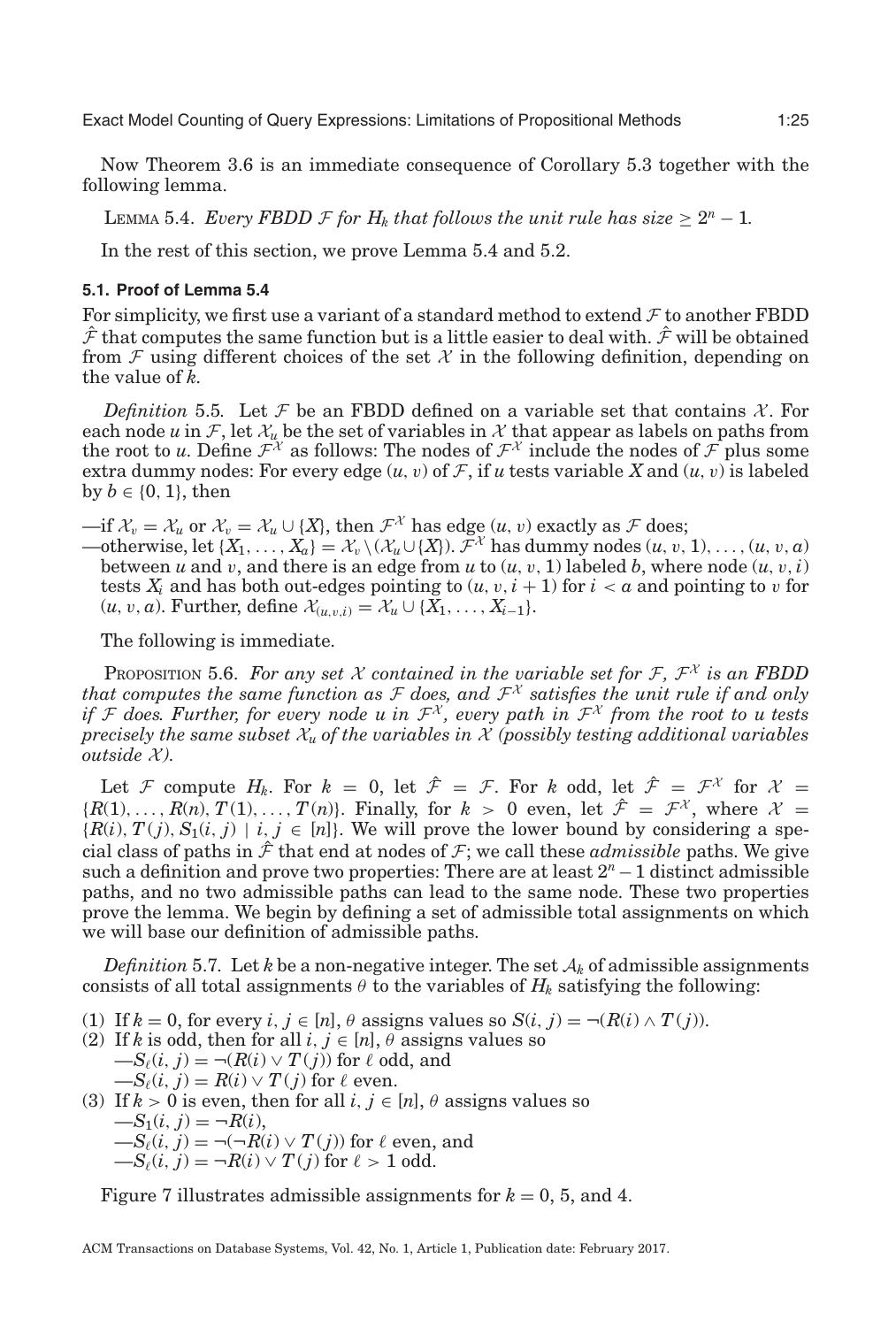| R(i) | $\overline{S}(i, j)$ |  |
|------|----------------------|--|
|      |                      |  |
|      |                      |  |
|      |                      |  |
|      |                      |  |

<span id="page-25-0"></span>

| (i, i) | $S_2(i,j)$ | $S_3(i,j)$ | (i, j) | 55(i, j) |  |
|--------|------------|------------|--------|----------|--|
|        |            |            |        |          |  |
|        |            |            |        |          |  |
|        |            |            |        |          |  |
|        |            |            |        |          |  |

| $\mathbf{L}(i)$ | $S_1(i, j)$ | $S_2(i,j)$ | $\mathcal{D}_3(i,$ | $S_4(i,j)$ |  |
|-----------------|-------------|------------|--------------------|------------|--|
|                 |             |            |                    |            |  |
|                 |             |            |                    |            |  |
|                 |             |            |                    |            |  |
|                 |             |            |                    |            |  |

Fig. 7. The patterns for admissible assignments for  $k = 0$ ,  $k = 5$ , and  $k = 4$ .

*Definition* 5.8. Let  $i_0, j_0 \in [n]$ . For  $k = 0$  define the set  $\mathcal{R}^k_{i_0}$  of *variables in row*  $i_0$  to be  $R(i_0), S(i_0, j)$  for all  $j \in [n]$ ; for  $k \ge 1$  define  $\mathcal{R}_{i_0}^k$  to be all  $R(i_0), S_1(i_0, j), \ldots, S_k(i_0, j)$ for all  $j \in [n]$ . For  $k = 0$  define the set  $\mathcal{C}_{j_0}^k$  of *variables in column*  $j_0$  to be to be  $S(i, j_0), T(j_0)$  for all  $i \in [n]$ . For k odd define the set  $\mathcal{C}_{j_0}^k$  to be  $S_1(i, j_0), \ldots, S_k(i, j_0), T(j_0)$ for all  $i \in [n]$  and for  $k > 0$  even, define the set  $\mathcal{C}_{j_0}^k$  to be  $S_2(i, j_0), \ldots, S_k(i, j_0), T(j_0)$  for all  $i \in [n]$ . Finally, for each *k* define the set  $\mathcal{T}_{i_0j_0}^k$  of *variables in the*  $(i_0, j_0)$  *transversal* by  $T_{i_0j_0}^0 = \{R(i_0), S(i_0, j_0), T(j_0)\}\$ and  $T_{i_0j_0}^k = \{R(i_0), S_1(i_0, j_0), \ldots, S_k(i_0, j_0), T(j_0)\}\$  for  $k > 0$ .

Note that we omit  $S_1(i, j_0)$  for all *i* from the variables in column  $j_0$  when  $k > 0$  is even. This is natural because among all admissible assignments, each of these variables is equal to the negation of  $R(i)$  and hence does not depend on the column  $j_0$ .

<span id="page-25-1"></span>Proposition 5.9.

- (1) *For every integer*  $k \geq 0$ *, and every*  $\theta \in A_k$ *, we have*  $H_k[\theta] = 0$ *.*
- (2) For fixed  $k > 0$  and each pair of values  $b_R, b_T \in \{0, 1\}$ , there is precisely one sequence *of values*  $S_1(i, j)$ ,...  $S_k(i, j)$  *that is agreed on by all extensions of*  $R(i) = b_R$ ,  $T(j) =$ *b<sub>T</sub>* in  $A_k$ . The same is true for  $S(i, j)$  when  $k = 0$ .
- (3) For k odd or  $k = 0$ , the admissible assignments are symmetric with respect to rows *and columns.*
- (4) For  $k > 0$  even, an assignment  $\theta$  to  $(R, S_1, \ldots, S_k, T)$  is admissible if and only if  $-R(i) = \neg S_1(i, j)$  *for all i*,  $j \in [n]$ *, and*  $-\text{the unique assignment } \theta_{k-1}$  to  $(R', S'_1, \ldots, S'_{k-1}, T')$  given by  $R'(i)$  =  $S_1(i, j), S'_1(i, j) = S_2(i, j), \ldots, S'_{k-1}(i, j) = S_k(i, j), T'(\bar{j}) = T(j)$  is admissible.
- (5) For any integer k and any  $i, j \in [n]$ ,
- (*a*) for any assignment  $\theta \in A_k$ , there is an assignment  $\theta' \in A_k$  that agrees with  $\theta$  $everywhere$   $except$   $possibly$   $in$   $the$   $variables$   $in$   $\mathcal{C}_j^k$   $and$   $has$   $the$   $opposite$   $value$  of  $T(j)$  *from*  $\theta$ *.*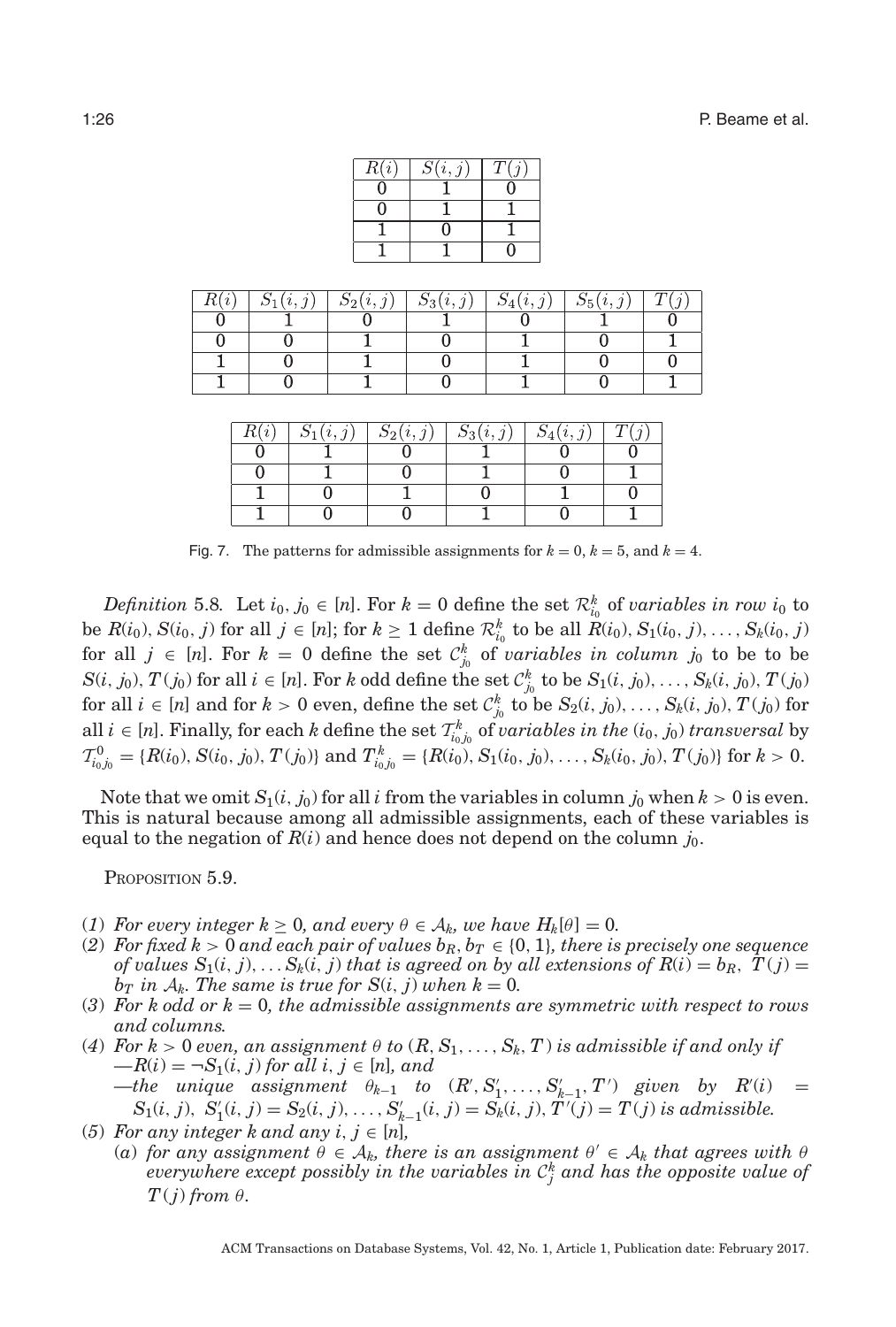- (*b*) for any assignment  $\theta \in A_k$ , there is an assignment  $\theta' \in A_k$  that agrees with  $\theta$  everywhere except in the variables in  $\mathcal{R}_i^k$  and has the opposite value of  $R(i)$ *from* θ*.*
- (*c*) for every assignment  $\theta \in A_k$  and every variable  $X$  in  $\mathcal{T}_{ij}^k$ , there is an assignment <sup>θ</sup> <sup>∈</sup> <sup>A</sup>*<sup>k</sup> that agrees with* <sup>θ</sup> *everywhere except in the variables in* <sup>R</sup>*<sup>k</sup> <sup>i</sup>* <sup>∪</sup>C*<sup>k</sup> <sup>j</sup> that has the opposite value for X.*

Proof. Parts  $(1), (2), (3),$  and  $(4)$  are immediate by inspection. We show part  $(5)$  by cases based on the value of *k*.

First, suppose that  $k = 0$ : For sub-part (5a), we create  $\theta'$  from  $\theta$  by flipping the value of  $T(j)$  and flipping the value of  $S(i, j)$  for every  $i \in [n]$  for which  $R(i) = 1$ . For sub-part (5b), we create  $\theta'$  from  $\theta$  by flipping the value of  $R(i)$  and flipping the value of  $S(i, j)$ for every  $j \in [n]$  for which  $T(j) = 1$ . Finally, for sub-part (5c), by parts (5a) and (5b) we can already do this for  $R(i)$  and  $T(j)$ . To obtain  $\theta''$  that flips  $S(i, j)$ , if  $\theta$  sets either  $R(i)$ or  $T(j)$  to 1 then the corresponding  $\theta'$  from flipping the other one from sub-parts (5b) or (5a) will flip  $S(i, j)$ . If  $\theta$  sets  $R(i) = T(j) = 0$ , then we first apply (5b) to get  $\theta'$  having  $R(i) = 1$  and then apply (5a) to get  $\theta''$  that flips  $S(i, j)$ .

Now suppose that *k* is odd: For sub-part (5a), we create  $\theta'$  from  $\theta$  by flipping the value of  $\overline{T}(j)$  and flipping the values of  $S_1(i, j), \ldots, S_k(i, j)$  for every  $i \in [n]$  for which  $R(i) = 0$ . Sub-part (5b) is symmetric—we create  $\theta'$  from  $\theta$  by flipping the value of  $R(i)$ and flipping the values of  $S_1(i, j), \ldots, S_k(i, j)$  for every  $j \in [n]$  for which  $T(j) = 0$ . Finally, for sub-part (5c), by parts (5a) and (5b) we can already do this for *R*(*i*) and *T*(*j*); whenever  $\theta$  sets at least one of  $R(i) = 0$  or  $T(j) = 0$ , we can also do this for all of  $S_1(i, j), \ldots, S_k(i, j)$  by flipping the other one. If  $R(i) = T(j) = 1$ , then we first apply (5b) to get  $\theta'$  having  $R(i) = 0$  and then apply (5a) to get  $\theta''$  that flips each of  $S_1(i, j), \ldots, S_k(i, j).$ 

Finally, we handle the case that  $k > 0$  is even. Using part (4) we let  $\theta_{k-1}$  be the  $\alpha$  translation of assignment  $\theta$  given by  $R', S'_1, \ldots, S'_{k-1}, T'.$  It is easy to see that applying (5a), (5b), and (5c) to  $\theta_{k-1}$  to yield  $\theta'_{k-1}$  or  $\theta''_{k-1}$  when transformed back to length *k* by part (4) yields the modified elements of  $A_k$  with the required properties since no  $S_1(i, j)$  $\overline{\text{is in }} \mathcal{C}^k_j.$ 

*Definition* 5.10. Let  $\pi$  be a partial assignment to the variables of  $H_k$ . We view  $\pi$  as a set of assignments to individual variables and so write  $\pi \subseteq \pi'$  iff partial assignment  $\pi'$ extends  $\pi$ . We write  $\pi \parallel \pi'$  iff  $\pi$  and  $\pi'$  are consistent partial assignments. If  $\pi \parallel \pi'$  are consistent partial assignments, then we write  $\pi \cap \pi'$  for the partial assignment where they agree. If  $\pi$  is a partial assignment consistent with some total assignment in  $\mathcal{A}_k$ , then we define  $\pi^* = \bigcap_{\theta \in A_k, \theta \parallel \pi} \theta$ , the partial assignment *forced by*  $\pi$ .

Note that by definition  $\pi \subseteq \pi^*$ .

<span id="page-26-0"></span>PROPOSITION 5.11. Let  $k > 0$  and  $i, j \in [n]$ .

- (*1*) *Suppose that*  $k$  *is odd and*  $\pi^*$  *sets*  $S_{\ell}(i, j)$  *for some*  $\ell \in [k]$ *. If*  $\pi$  *does not set any*  $variable$  *in*  $\mathcal{R}_i^k$ , then  $\pi^*$  sets  $T(j) = 1$ ; if  $\pi$  does not set any variable in  $\mathcal{C}_j^k$ , then  $\pi^*$ *sets*  $R(i) = 1$ .
- (2) *Suppose that k is even and*  $\pi^*$  *sets*  $S_\ell(i, j)$  *for some*  $\ell$  *with*  $2 \leq \ell \leq k$ *. If*  $\pi$  *does not set*  $a$ ny variable in  $\mathcal{R}_i^k$ , then  $\pi^*$  sets  $T(j) = 1$ ; if  $\pi$  does not set any variable in  $\mathcal{C}_j^k$ , then  $\pi^*$  *sets*  $R(i) = 0$  *and*  $S_1(i, j) = 1$ .

PROOF. (1) First, consider *k* odd and suppose that  $\pi$  does not set any variable in  $\mathcal{R}_i^k$ . By Definition [5.7,](#page-24-1) the fact that  $\pi^*$  sets  $\overline{S}_\ell(i, j)$  is equivalent to  $\pi^*$  fixing the value of  $R(i) \vee T(j)$ . Suppose that  $\pi^*$  does not set  $T(j) = 1$ . Then there is some assignment  $\theta$  in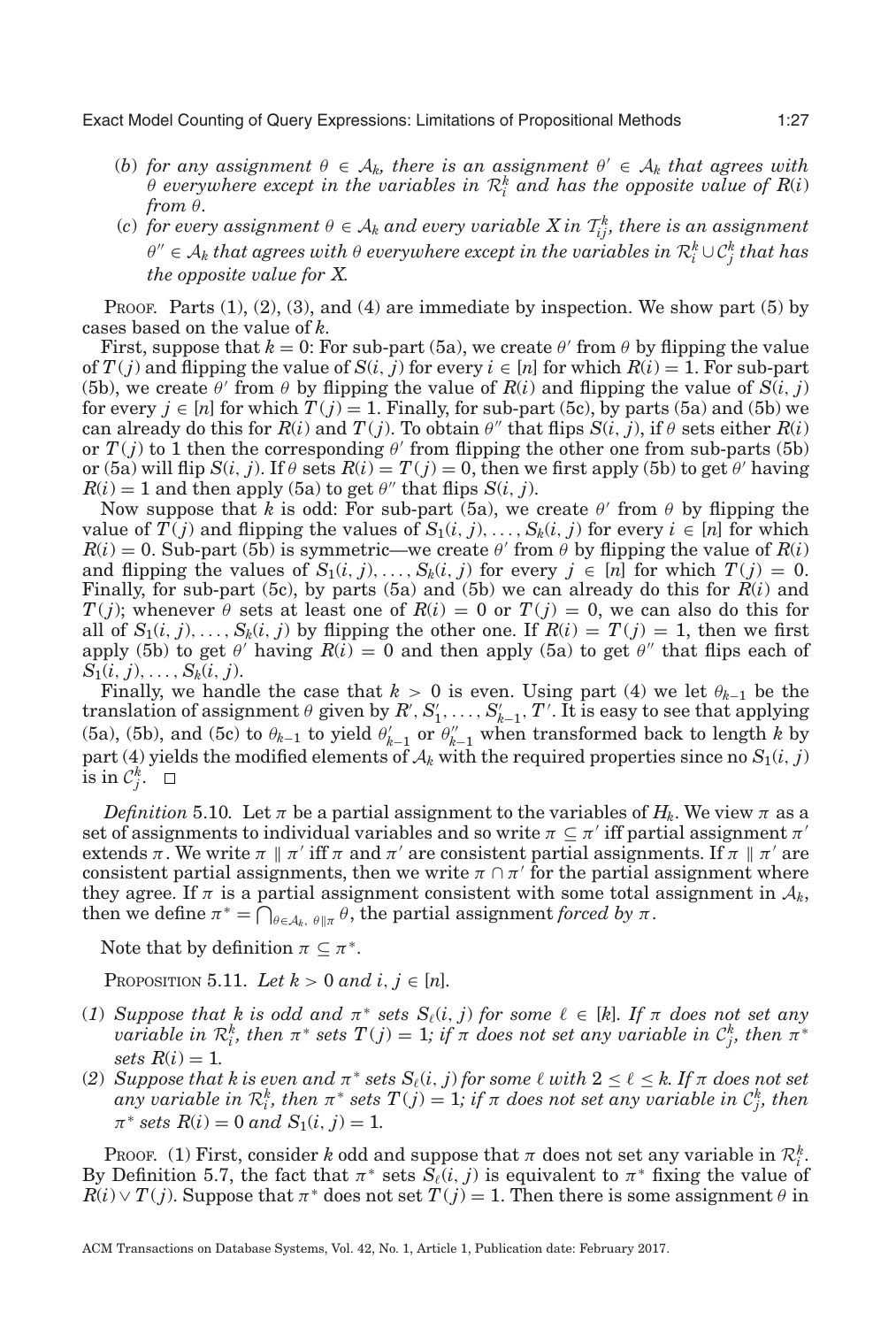$A_k$  consistent with  $\pi^*$  such that  $\theta$  sets  $T(j) = 0$ . By Proposition [5.9\(](#page-25-1)5b) there is another assignment  $\theta'$  in  $A_k$  that agrees with  $\theta$  everywhere except in the variables in  $\mathcal{R}_i^k$  and flips the value of  $R(i)$ . Since  $\pi$  does not set any variable in  $\mathcal{R}_i^k$  and  $\theta$  is consistent with  $\pi, \theta'$  is also consistent with  $\pi$ . Therefore  $\theta'$  is also consistent with  $\pi^*$ . However,  $\theta$  and  $\theta'$ both set  $T(j) = 0$  but differ on the value of  $R(i)$ , so  $\pi^*$  does fix the value of  $R(i) \vee T(j)$ , a contradiction.

By the above case together with Proposition [5.9\(](#page-25-1)3), the fact that  $\pi$  does not set any variable in  $C_j^k$  implies that  $\pi^*$  sets  $R(i) = 1$ .

(2) Next consider  $k > 0$  even and suppose that  $\pi$  does not set any variable in  $\mathcal{C}_j^k$ . By Definition [5.7,](#page-24-1) the fact that  $\pi^*$  sets  $S_{\ell}(i, j)$  for  $2 \leq \ell \leq k$  is equivalent to  $\pi^*$  fixing the value of  $\neg R(i) \vee T(j)$ . Suppose that  $\pi^*$  does not set  $R(i) = 0$ . Then there is some assignment  $\theta$  in  $A_k$  consistent with  $\pi^*$  such that  $\theta$  sets  $R(i) = 1$ . Again, as in (1), by Proposition [5.9\(](#page-25-1)5a) there is another assignment  $\theta'$  in  $A_k$  that agrees with  $\theta$  everywhere except in the variables in  $\mathcal{C}_j^k$  and flips the value of  $T(j)$ . Since  $\pi$  does not set any variable in  $C_j^k$  and  $\theta$  is consistent with  $\pi$ ,  $\theta'$  is also consistent with  $\pi$ . Therefore,  $\theta'$  is also consistent with  $\pi^*$ . However,  $\theta$  and  $\theta'$  both set  $R(i) = 1$  but differ on the value of *R*(*i*), so  $\pi$ <sup>\*</sup> does fix the value of  $\neg R(i) \vee T(j)$ , a contradiction. Therefore  $\pi$ <sup>\*</sup> must set  $R(i) = 0$  and, by Definition [5.7,](#page-24-1)  $\pi^*$  must also set  $S_1(i, j) = 1$ .

The case when  $\pi$  does not set any variable in  $\mathcal{R}_i^k$  is essentially identical to the case spelled out in (1), except that the function leading to the contradiction is  $\neg R(i) \vee T(j)$ *rather than*  $R(i) \vee T(j)$ . □

*Definition* 5.12. Let P be path in FBDD  $\hat{\mathcal{F}}$  and  $u$  be a node in P. Identify P with the partial assignment its edges define. Let  $P_u$  be the partial assignment defined by the prefix of *P* ending at *u* and *Xu* be the variable tested at node *u*.

Suppose now that *P* is consistent with some assignment in  $A_k$ . We say that  $X_u = b$  is *forced* in *P* iff  $P_u^*$  sets  $X_u$  to *b*; otherwise, we say that  $X_u = b$  is a *free* assignment to  $X_u$ . Let  $\text{core}(P)$  be the partial assignment that is the union of all free assignments in  $P$ .

<span id="page-27-2"></span>PROPOSITION 5.13. *If P is consistent with some assignment in*  $A_k$ , then  $(\text{core}(P))^* = P^*$ .

Note that the definition of core(*P*) depends on the order that variables are tested in *P*. Moreover, core(*P*) may not even be a minimal set of free assignments along *P*; for example, for odd k, a path P that first sets  $S_1(i, j) = 0$  and then sets  $T(j) = 1$ will have both variable assignments in core(*P*), but the variable assignment  $T(j) = 1$ forces  $S_1(i, j) = 0$ .

*Definition* 5.14. Suppose that F computes  $H_k$  and follows the unit rule, and let  $\hat{\mathcal{F}}$ be its extension as defined above (following Proposition [5.6\)](#page-24-2). A path *P* in  $\hat{\mathcal{F}}$  is called *admissible* iff it ends at a node of  $\mathcal F$  that is not a unit node and is consistent with some assignment in  $A_k$  and  $|core(P)| \leq n-1$ . Thus, in particular, every admissible path is consistent with some admissible total assignment.

Lemma [5.4](#page-24-0) follows from two lemmas, which we state here and prove in the rest of the section.

<span id="page-27-1"></span>LEMMA 5.15. Let P be a admissible path in  $\hat{\mathcal{F}}$ . If  $|\text{core}(P)| < n - 1$ , then there are *two distinct admissible paths P' and P" extending P such that*  $|\text{core}(P')| = |\text{core}(P'')| =$  $|core(P)|+1$ .

Since the empty path from the root of  $\hat{\mathcal{F}}$  to itself is admissible, the following Corollary is immediate by induction.

<span id="page-27-0"></span>COROLLARY 5.16. *There are at least*  $2^n - 1$  *admissible paths in*  $\hat{\mathcal{F}}$ *.*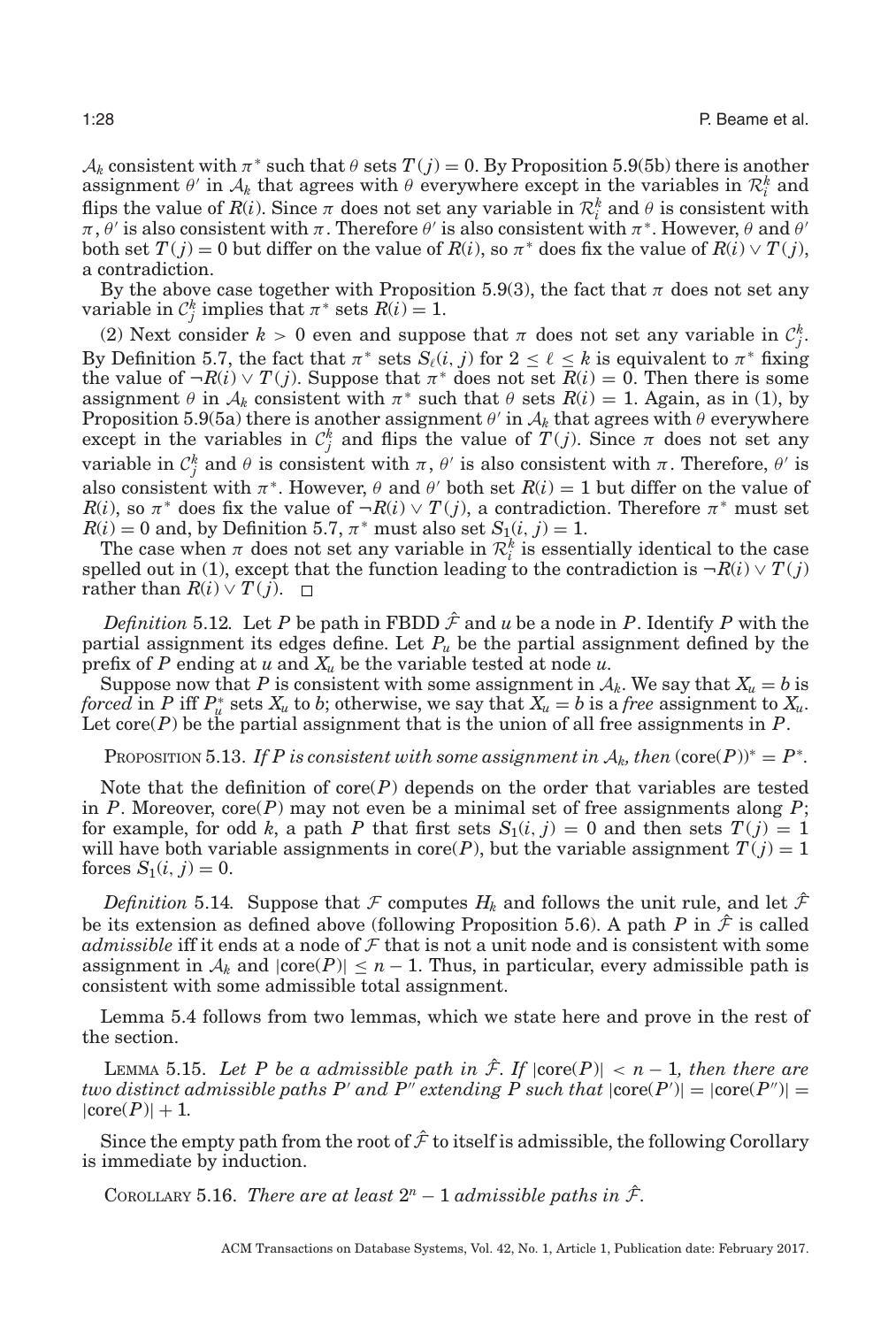The second lemma is as follows:

<span id="page-28-0"></span>LEMMA 5.17. *If*  $P_0$ ,  $P_1$  *are admissible paths in*  $\hat{\mathcal{F}}$  *ending at some node* v (of  $\mathcal{F}$ ), then  $P_0 = P_1$ .

Corollary [5.16](#page-27-0) and Lemma [5.17](#page-28-0) immediately imply Lemma [5.4.](#page-24-0)

We now prove Lemmas [5.15](#page-27-1) and [5.17.](#page-28-0) To prove Lemma [5.15](#page-27-1) we first show the following two lemmas:

<span id="page-28-1"></span>LEMMA 5.18. Let P be an admissible path in FBDD  $\hat{\mathcal{F}}$  that computes  $H_k$ . Then there  $i$ s some  $i_0, j_0 \in [n]$  such that no variable  $\overline{i}n \mathcal{R}_{i_0}^k$  or  $\mathcal{C}_{j_0}^k$  is set by  $\mathrm{core}(\tilde{P})$ . For any such  $i_0, j_0, j_0$  $P^*$  *does not set any variables in*  $\mathcal{T}^k_{i_0,j_0}.$  *In particular,*  $H_k[P^*]$  *is not a constant function.* 

PROOF. Since  $|core(P)| \leq n-1$ , there must be some pair  $(i_0, j_0)$  such that core(*P*) does not set any variable in  $\mathcal{R}_{i_0}^k \cup \mathcal{C}_{j_0}^k$ . Let  $(i_0, j_0)$  be any such pair. By Proposition [5.9\(](#page-25-1)5c), for any  $X \in \mathcal{T}_{i_0j_0}^k$  there are two assignments  $\theta$  and  $\theta'$  in  $\mathcal{A}_k$  that agree with core(*P*) but have different values for *X* so  $(\text{core}(P))^*$  does not set any variable in  $\mathcal{T}_{i_0j_0}^k$ . Hence by Proposition [5.13,](#page-27-2)  $P^*$  does not set any variable in  $\mathcal{T}^k_{i_0,j_0}$ . We can extend  $P^*$  by setting variables in  $\mathcal{T}_{i_0j_0}^k$  to 1 to make  $H_k$  evaluate to 1. On the other hand, since  $P^*$  is consistent with an assignment in  $A_k$ , by Proposition [5.9,](#page-25-1)  $H_k$  also evaluates to 0 on some extension of  $P^*$  and hence  $H_k[P^*]$  is not constant. □

<span id="page-28-2"></span>LEMMA 5.19. *Suppose that*  $\hat{\mathcal{F}}$  *computes H<sub>k</sub>. Let P be an admissible path in*  $\hat{\mathcal{F}}$ *. All of the assignments of* core(*P*) *are set at nodes of* F *and none of the variable assignments in* core(*P*) *involves the unit rule.*

PROOF. All unit rule assignments are forced since  $H_k$  evaluates to 0 on all elements of  $A_k$ . There is nothing else to prove for  $k = 0$  since in that case  $\hat{\mathcal{F}} = \mathcal{F}$ . For the other cases, we need to show that every assignment in *P* at a dummy node of  $\hat{\mathcal{F}}$  is forced.

**Case** *k* is odd. In this case, the dummy node must test either  $R(i)$  or  $T(j)$ . First, suppose that variable  $R(i)$  is tested at a dummy node  $(u, v, \ell)$  of  $\hat{\mathcal{F}}$ . By definition, the prefix  $P_1 = P_{(u,v,1)}$  of *P* is admissible. Also, by definition,  $H_k[P_1]$  does not depend on  $R(i)$ . Since  $P_1$  is admissible, by Lemma [5.18](#page-28-1) there are  $i_0, j_0 \in [n]$  such that core( $P_1$ ) does not set any variable in  $C_{j_0}^k$  and  $P_1^*$  does not set any variable in  $\mathcal{T}_{i_0j_0}^k$ ; in particular,  $P_1^*$ does not set  $T(j_0)$ . Now since  $P_1$  does not set  $R(i)$  but  $H_k[P_1]$  does not depend on  $R(i)$ , to avoid having the prime implicant  $R(i)S_1(i, j_0)$ ,  $P_1$  must set  $S_1(i, j_0) = 0$ , and hence  $(\text{core}(P_1))^*$  sets  $S_1(i, j_0) = 0$ . Therefore, by Proposition [5.11\(](#page-26-0)1) applied to core $(P_1)$ , we obtain that  $P_1^*$  sets  $R(i) = 1$ , and hence the value of  $R(i)$  is forced in *P*, as required. By Proposition [5.9\(](#page-25-1)3), the case when the variable tested at the dummy node is  $T(j)$  is completely dual and  $T(j) = 1$  is also forced.

**Case**  $k > 0$  **is even.** Now there are three possibilities for the variable tested at the dummy node: some  $R(i)$ , some  $T(j)$ , or some  $S_1(i, J)$ . Suppose that  $R(i)$  is tested at a dummy node  $(u, v, \ell)$  and let  $P_1 = P_{(u, v, 1)}$ . For any fixed  $j \in [n]$ , if  $P_1$  sets  $S_1(i, j)$  then  $P_1^*$ sets  $R(i) = \neg S_1(i, j)$  and hence the value of  $R(i)$  is forced in *P*; on the other hand, if  $P_1$ does not set  $S_1(i, j)$ , then  $R(i)S_1(i, j)$  is a 2-prime implicant of  $H_k[P_1]$ , which contradicts the fact that  $H_k[P_1]$  does not depend on  $R(i)$  since  $R(i)$  labels dummy node  $(u, v, \ell)$ .

Similarly, if  $S_1(i, j)$  is tested at dummy node  $(u, v, \ell)$ , then if  $P_1$  sets  $R(i)$ , then  $P_1^*$ sets  $S_1(i, j) = \neg R(i)$ ; otherwise,  $R(i)S_1(i, j)$  is a 2-prime implicant of  $H_k[P_1]$ , which contradicts the fact that  $H_k[P_1]$  does not depend on  $S_1(i, j)$  since it is tested at  $(u, v, \ell)$ . Again,  $S_1(i, j)$  is forced on *P*.

Finally, suppose that the label of dummy node  $(u, v, \ell)$  is  $T(j)$ . Since  $P_1$  is admissible, by Lemma [5.18](#page-28-1) there are  $i_0, j_0 \in [n]$  such that core( $P_1$ ) does not set any variable in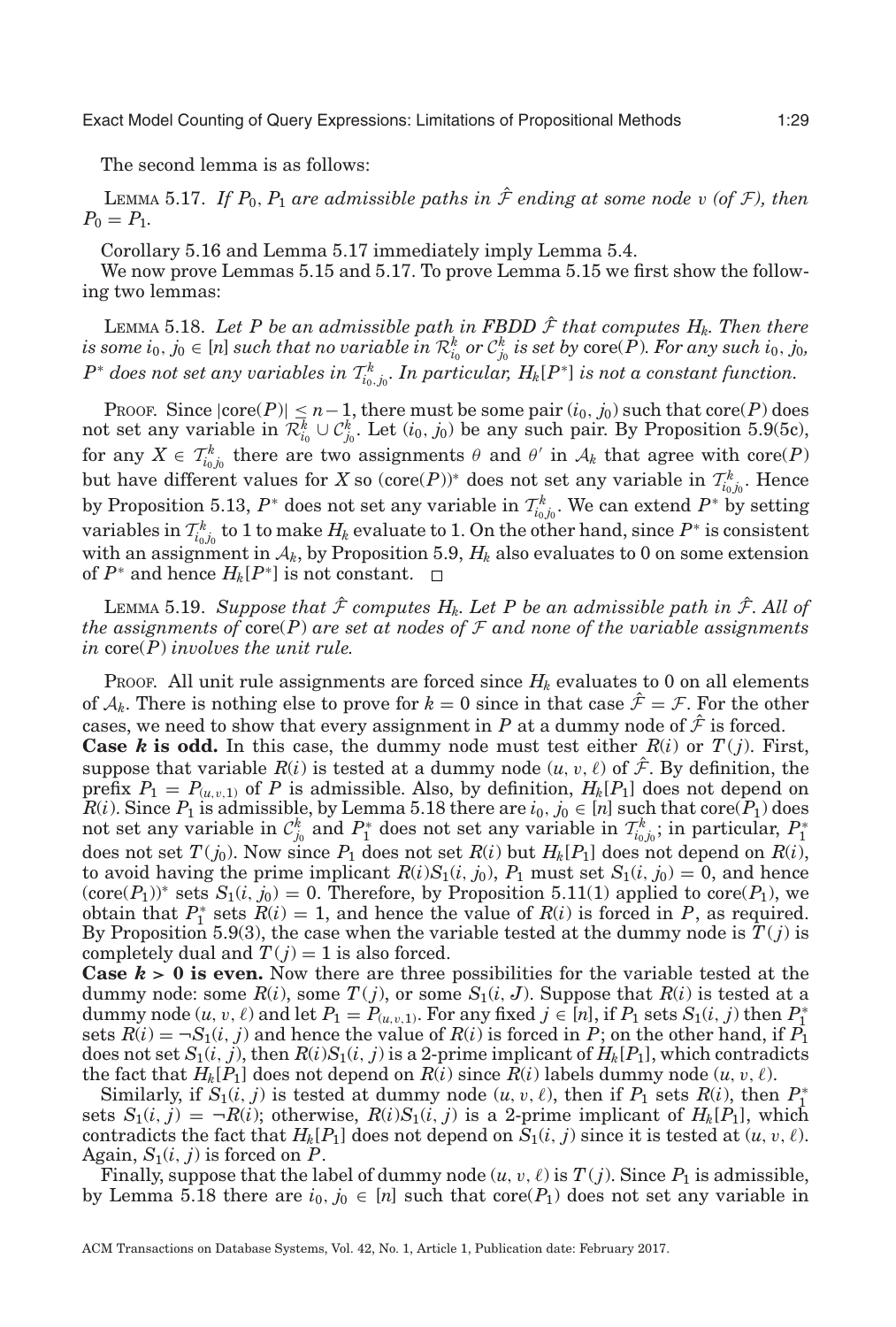$\mathcal{R}_{i_0}^k$  and  $P_1^*$  does not set any variable in  $\mathcal{T}_{i_0j_0}^k$ ; in particular,  $P_1^*$  does not set  $R(i_0)$ . Now since (core( $P_1$ ))<sup>\*</sup> does not set  $T(j)$  and  $H_k[P_1]$  does not depend on  $T(j)$ ,  $P_1$  must set  $S_k(i, j) = 0$ , and hence  $(\text{core}(P_1))^*$  must set  $S_k(i, j) = 0$ . Applying Proposition [5.11\(](#page-26-0)2) to core( $P_1$ ), we obtain that  $P_1^*$  sets  $T(j) = 1$  and thus the value of  $T(j)$  is forced in  $P$ .

These two lemmas immediately let us prove Lemma [5.15.](#page-27-1)

Proof of Lemma [5.15.](#page-27-1) Let P be an admissible path in  $\hat{\mathcal{F}}$  and let v be the node of  $\mathcal F$  at which  $\hat{\mathcal{F}}$  ends. By Lemma [5.18,](#page-28-1)  $v$  is not an output node and hence it tests a variable  $X$ . If the value of  $\overline{X}$  is set in  $P^*$ , then we extend  $P$  following that value, and the value  $H_k$ is not constant so the path can be continued. By Lemma [5.19,](#page-28-2) we can repeat following forced values until a a node w of  $\mathcal F$  is reached that is not a unit node and does not test a variable whose value is set in  $P^*$ . The resulting path to w will be admissible by definition and will have the same core as  $\operatorname{core}(P)$ . By Lemma [5.18,](#page-28-1) w cannot be a leaf node of F and so must test a variable X that is not set in  $P^*$ . The admissible path P' will extend the path from  $w$  using edge 0, and  $P''$  will extend it using edge 1. Both are consistent with assignments in  $A_k$  by definition. To make P' and P'' admissible, we follow *P'* and *P''* through any forced values at dummy nodes or unit nodes of  $\hat{\mathcal{F}}$  until they next reach a non-unit node of  $F$ . Lemma [5.19](#page-28-2) ensures that such a node will be reached. Observe that  $\text{core}(P') = \text{core}(P) \cup \{X = 0\}$  and  $\text{core}(P'') = \text{core}(P) \cup \{X = 1\}$  so the core sizes are precisely 1 more than  $|core(P)|$  and hence at most *n*−1 as required.  $\square$ 

In the rest of this section, we prove Lemma [5.17.](#page-28-0)

PROOF OF LEMMA [5.17.](#page-28-0) Since admissible path  $P_0$  and  $P_1$  in  $\hat{\mathcal{F}}$  end at the same node v of F computing  $H_k$ , they have  $H_k[P_0] = H_k[P_1]$ . Assume that  $P_0 \neq P_1$ . Then  $P_0$  and  $P_1$  must diverge at some node of  $\hat{\mathcal{F}}$ , so there is some variable X set by both of them on which  $P_0$  and  $P_1$  differ.

**Case**  $k = 0$ . There are three sub-cases:  $X = R(i)$ ,  $X = S(i, j)$ , or  $X = T(j)$  for some  $i, j \in [n]$ .

Suppose, first, that  $P_0$  sets  $R(i) = 0$  and  $P_1^*$  sets  $R(i) = 1$ . (Note that this is weaker than assuming that  $P_1$  sets  $R(i) = 1$  but we will find the generality useful.) Since  $P_1$ is admissible, by Lemma [5.18](#page-28-1) there is some  $i_0, j_0 \in [n]$  such that core( $P_1$ ) does not set any variable in  $\mathcal{R}^k_{i_0}$  or  $\mathcal{C}^k_{j_0}$ , and  $P^*$  does not set  $T(j_0)$  (which is in  $\mathcal{T}^k_{i_0,j_0}$ ). Now if  $S(i, j_0)$ is not set to 0 by *P*1, then *Hk*[*P*1], which cannot have any 1-prime implicants, would have a prime implicant, either  $R(i)S(i, j_0)T(j_0)$  or  $S(i, j_0)T(j_0)$ , that is not a prime implicant of  $H_k[\hat{P}_0]$ , which is a contradiction. Hence  $P_1$  sets  $\tilde{S}(i, j_0) = 0$ . But then  $P_1^*$ sets  $R(i) = 1$  and  $S(i, j_0) = 0$ , which says that  $P_1^*$  sets  $T(j_0) = 1$  by admissibility, which is a contradiction to  $T(j_0)$  being unset by  $P_1^*$ . The subcase when  $P_0$  sets  $T(j) = 0$  and  $P_1$  sets  $T(j) = 1$  is completely dual to the case for *R* using Proposition [5.9](#page-25-1) (3) and  $R(i_0)$ instead of  $T(j_0)$ .

Finally, suppose that  $P_0$  sets  $S(i, j) = 0$  and  $P_1$  sets  $S(i, j) = 1$ . Therefore,  $R(i)T(j)$  is not a 2-prime implicant of  $H_k[P_0]$ . Also, by the definition of  $A_0$ , since  $P_0$  is admissible,  $P_0^*$  sets  $R(i) = 1$  and  $T(j) = 1$ . For  $P_1$ , since  $H_k[P_0] = H_k[P_1]$ , we must have  $P_1$  set  $R(i) = 0$  or  $T(j) = 0$ , because otherwise  $H_k[P_1]$  has a 2-prime implicant  $R(i)T(j)$ . Since both  $R(i)$  and  $T(j)$  are set to 1 by  $P_0^*$ , we obtain a contradiction using the previous subcases: if  $P_1$  sets  $R(i) = 0$ , then we use the first subcase; and if  $P_1$  sets  $T(j) = 0$ , then we use the second.

**Case** *k* **is odd.** We now consider the case that *k* is odd: First, suppose that  $P_0$  sets  $R(i) = 0$  and  $P_1$  sets  $R(i) = 1$ . Since  $P_1$  is admissible, by Lemma [5.18](#page-28-1) there is some  $i_0, j_0 \in [n]$  such that core(*P*<sub>0</sub>) does not set any variable in  $\mathcal{C}_{j_0}^k$  and  $P_0^*$  does not set  $T(j_0)$ (which is in  $\mathcal{T}_{i_0j_0}^k$ ). Note that by Proposition [5.11\(](#page-26-0)1) applied to  $\mathrm{core}(P_0),$   $P_0$  also cannot set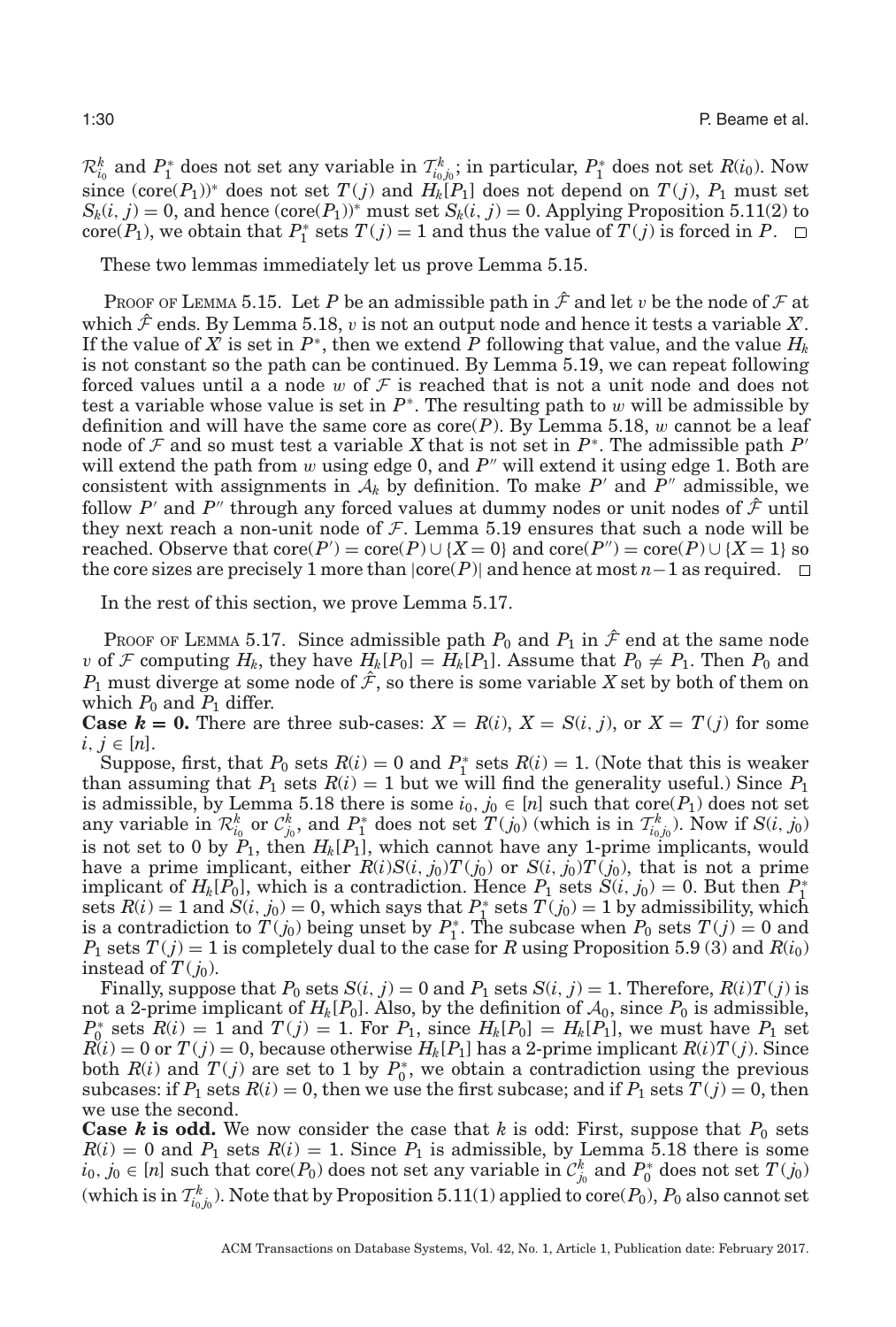any of  $S_1(i, j_0), \ldots, S_k(i, j_0)$  since it sets  $R(i) = 0$  and core( $P_0$ ) does not set any element in  $C_{j_0}^k$ . Also, since  $P_1$  is admissible and  $P_1$  sets  $R(i) = 1$ ,  $P_1$  must set  $S_1(i, j_0) = 0$  by the unit rule. Now if  $k = 1$ , then this means that  $S_1(i, j_0)T(j_0)$  is a 2-prime implicant of  $H_k[P_0]$  but this would be a contradiction since no term containing  $S_1(i, j_0)$  can be a 2-prime implicant of  $H_k[P_1]$ ; if  $k \geq 3$ , then  $S_1(i, j_0)S_2(i, j_0)$  is a 2-prime implicant of *Hk*[*P*1], again yielding a contradiction.

Again, using Proposition [5.9](#page-25-1) (3), the subcase when  $P_0^*$  sets  $T(j) = 0$  and  $P_1$  sets  $T(j) = 1$  is completely dual to the case for  $R(i)$ .

Finally, suppose that  $P_0$  sets  $S_\ell(i, j) = 0$  and  $P_1$  sets  $S_\ell(i, j) = 1$  for some  $\ell \in [k]$ . We now use the fact that both paths end at a decision node, and so no units remain in  $H_k[P_0] = H_k[P_1]$ . Observe that since  $P_1$  sets  $S_{\ell}(i, j) = 1$ , by the unit rule  $P_1$  also sets  $S_{\ell-1}(i, j) = 0$  if  $\ell > 1$  and  $S_{\ell+1}(i, j) = 0$  if  $\ell < k$ . If  $\ell = 1$ , then  $P_1$  must set  $R(i) = 0$ and if  $\ell = k$ , then  $P_1$  must set  $T(j) = 0$ . Therefore there is no 2-prime implicant containing these variables in  $H_k[P_1]$ . On the other hand,  $P_0^*$  sets the corresponding variables to 1. Since  $H_k[P_0] = H_k[P_1]$  cannot be identically 1, and cannot have any 2-prime implicants containing  $S_{\ell-1}(i, j)$  or  $S_{\ell+1}(i, j)$ , then  $P_0$  must set  $S_{\ell-2}(i, j) = 0$  if  $\ell > 2$  and  $S_{\ell+2}(i, j) = 0$  if  $\ell < k - 1$ . If  $\ell = 2$  or  $\ell = k - 1$ , then  $P_0$  must set  $R(i) = 0$  or  $T(j) = 0$ , respectively. Applying this argument inductively, we ensure that

 $-P_{\ell \mod 2}$  sets  $R(i) = 0, S_2(i, j) = 0, \ldots, S_{k-1}(i, j) = 0, T(j) = 0$  and  $-P_{(\ell+1) \mod 2}$  sets  $S_1(i, j) = 0, S_3(i, j) = 0, \ldots, S_k(i, j) = 0.$ 

But since both  $P_0$  and  $P_1$  arrive at the same node of  $\hat{\mathcal{F}}$ ,  $P_{(\ell+1) \text{ mod } 2}$  must also set  $R(i)$ and  $T(j)$ , and since it is not consistent with the same assignment to  $S_1(i, j), \ldots, S_k(i, j)$ given by  $P_{\ell \text{ mod } 2}$ , it must set at least one of  $R(i)$  or  $T(j)$  to 1, yielding a contradiction based on one of the previous two subcases.

**Case**  $k > 0$  is even. This time we also need a fourth subcase for when  $P_0$  sets  $S_1(i, j) = 0$  and  $P_1$  sets  $S_1(i, j) = 1$ . By the correspondence with the case of  $k - 1$ on  $R', S'_1, \ldots, S'_{k-1}, T'$  given by Proposition [5.9](#page-25-1) (4), we obtain a contradiction using the reasoning for  $k-1$  with paths  $P'_0$  setting  $R'(i) = 0$  and  $P'_1$  setting  $R'(i) = 1$ .

If instead  $P_0$  sets  $R(i) = 1$  and  $P_1$  sets  $R(i) = 0$ , then the unit rule ensures that  $P_0$ sets  $S_1(i, j) = 0$ , which in turn means that  $P_1$  sets  $S_1(i, j)$  by the properties of  $\hat{\mathcal{F}}$ , and this must be to 1 since  $P_1$  is admissible. We now can apply the previous case.

If  $P_0$  sets  $T(j) = 0$  and  $P_1$  sets  $T(j) = 1$ , then we could use some of the symmetry of  $R'$ ,  $S'$ ,  $T'$  and some extra work, but instead we argue directly: Since  $P_0$  is admissible, by Lemma [5.18](#page-28-1) there is some  $i_0, j_0 \in [n]$  such that core( $P_0$ ) does not set any element  $\int_{0}^{k} f(x) \, dx \, dy = \int_{0}^{k} f(x) \cos(\theta) \, dx$  and  $P_{0}^{*} = (\cos(\theta_{0}))^{*}$  does not set any element of  $\mathcal{T}_{i_{0},j_{0}}^{k}$ ; in particular, it does not set  $R(i_0)$ . Hence it also does not set  $S_1(i_0, j)$  since any admissible assignment that sets one of  $R(i_0)$ ,  $S_1(i_0, j)$  must set the other to the opposite value. By Proposition [5.11\(](#page-26-0)2) applied to core( $P_0$ ),  $P_0$  cannot set any of  $S_2(i_0, j)$ ,...,  $S_k(i_0, j)$  since it sets  $T(j) = 0$  and  $\text{core}(P_0)$  does not set any element of  $\mathcal{R}_{i_0}^k$ . By the unit rule  $P_1$  must set  $S_k(i_0, j) = 0$ . But then  $S_{k-1}(i_0, j)S_k(i_0, j)$  would not be a 2-prime implicant of  $H_k[P_1]$  but would be a 2-prime implicant of  $H_k[P_0]$ , a contradiction.

Finally, suppose that  $P_0$  sets  $S_{\ell}(i, j) = 0$  and  $P_1$  sets  $S_{\ell}(i, j) = 1$  for some  $\ell$  with  $2 \leq$  $\ell \leq k$ . We now use the fact that no units remain in  $H_k[P_0] = H_k[P_1]$ . Observe that since  $P_1$  sets  $S_{\ell}(i, j) = 1$ , by the unit rule  $P_1$  also sets  $S_{\ell-1}(i, j) = 0$  and  $S_{\ell+1}(i, j) = 0$  if  $\ell < k$ . If  $\ell = k$ , then  $P_1$  must set  $T(j) = 0$ . Therefore there is no 2-prime implicant containing these variables in  $H_k[P_1]$ . On the other hand, if  $2 < \ell < k$ ,  $P_0^*$  sets the corresponding variables to 1. Since  $H_k[P_0] = H_k[P_1]$  cannot be identically 1, and cannot have any 2-prime implicants containing  $S_{\ell-1}(i, j)$  or  $S_{\ell+1}(i, j)$ , then  $P_0$  must set  $S_{\ell-2}(i, j) = 0$  if  $\ell > 3$  and  $\hat{S}_{\ell+2}(i, j) = 0$  if  $\ell < k - 1$ . If  $\ell = 3$  or  $\ell = k - 1$ , then  $P_0$  must set  $S_1(i, j) = 0$ or  $T(j) = 0$ , respectively. Applying this argument inductively, we ensure that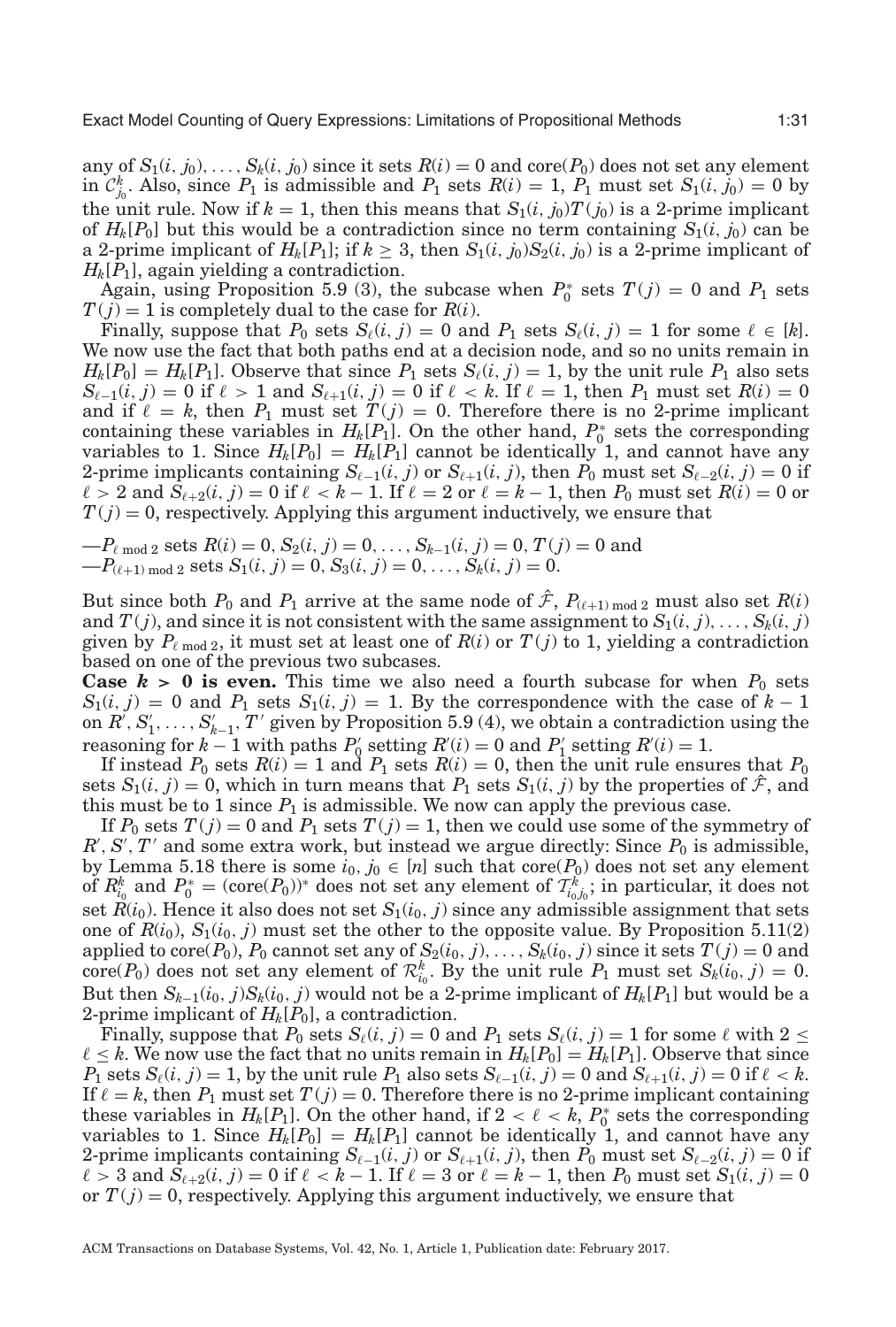$-P_{\ell \text{ mod } 2}$  sets  $S_2(i, j) = 0, ..., S_k(i, j) = 0$  and  $-P_{(\ell+1) \mod 2}$  sets  $S_1(i, j) = 0, S_3(i, j) = 0, \ldots, S_{k-1}(i, j) = 0, T(j) = 0.$ 

But since both  $P_0$  and  $P_1$  arrive at the same node of  $\hat{\mathcal{F}}$ ,  $P_{\ell \text{ mod } 2}$  must also set  $S_1(i, j)$ and  $T(j)$ , and since it is not consistent with the same assignment to  $S_2(i, j), \ldots, S_k(i, j)$ given by  $P_{(\ell+1) \text{ mod } 2}$ , it must set at least one of  $S_1(i, j)$  or  $T(j)$  to 1, yielding a contradiction based on one of the previous subcases.  $\Box$ 

#### **5.2. Proof of Lemma [5.2](#page-23-2)**

<span id="page-31-0"></span>We begin with a simple property of monotone functions. For a formula  $\Phi$ , let  $U(\Phi)$ denote the set of units in  $\Phi$ . The following proposition will be useful because it implies that for monotone formulas, setting units to 0 cannot create additional units.

<span id="page-31-1"></span>PROPOSITION 5.20. If  $\Phi$  is a monotone function and W is a variable in  $\Phi$ , then  $U(\Phi[W = 0]) \subseteq U(\Phi)$ .

Let  $\mathcal{F} = (V, E)$  be an FBDD for a monotone formula  $\Phi$ , where *V* and *E*, respectively, denote the nodes and edges of *F*. For every edge  $e = (u, v) \in E$ , define  $U(e) = U(\Phi_v) - U(\Phi_v)$  $U(\Phi_u)$ . Observe that, by Proposition [5.20,](#page-31-1) any edge *e* for which  $U(e)$  is non-empty must be labeled 1 in  $\mathcal{F}$ .

Fix some canonical ordering  $\pi$  on the variables of  $\Phi$ . Define the following transformation on F to produce an FBDD  $\mathcal{F}'$  for  $\Phi$  that follows the unit rule: The set of nodes *V* of  $\mathcal{F}'$  is given by:

$$
V' = V \cup \{(e, i) \mid e = (u, v) \in E, u \in V, 1 \le i \le |U(e)|\}.
$$

The other details of  $\mathcal{F}'$  are given as follows:

- —For  $e = (u, v) \in E$ , the new vertices  $(e, 1), \ldots, (e, |U(e)|)$  will appear in sequence on a path from *u* to *v* that replaces the edge *e*. (If  $U(e)$  is empty, then the original edge *e* remains.)
- —Edge  $(u, (e, 1))$  in  $\mathcal{F}'$  will have label 1, which is the label that *e* has in  $\mathcal{F}$ .
- —The variable labeling each new vertex  $(e, i)$  in  $V'$  will be the *i*th element of  $U(e)$  under the ordering  $\pi$ ; we denote this variable by  $Z_{e,i}$ .
- —The 1-edge out of each new vertex (*e*,*i*) will lead to the 1-sink. The 0-edge will lead to the next vertex on the newly created path.
- —For a vertex  $w \in V$  labeled by a variable *W*, if *W* appears in  $U(e)$  for any edge  $e = (u, v)$  such that there is a path in F from v to w, then the node w becomes a no-op node in  $\mathcal{F}'$ , namely its labeling variable *W* is removed, its 1-outedge is removed, and its 0-outedge is retained with no label. Otherwise, w keeps the variable label *W* as in  $\mathcal F$  and its outedges remain the same in  $\mathcal F'$ .

The size bound required for Lemma [5.2](#page-23-2) is immediate by construction since the degree of a variable upper-bounds the number of new units that setting it can create. However, in order for this construction to be well defined we need to ensure that the conversion to no-op nodes does not conflict with the conversion of edges to paths of units.

<span id="page-31-2"></span>PROPOSITION 5.21. If the variable W labeling w is in  $U(e)$  for some edge  $e = (u, v)$  for *which there is a path from v to w, then the outedges e' of w have*  $U(e') = \emptyset$ *.* 

PROOF. The assumption implies that *W* is a unit of some  $\Phi_v$ . Therefore  $\Phi_v = W \vee \Phi'_v$ for some  $\Phi'_v$ . Since  $\mathcal{F}$  is an FBDD and *W* labels w, *W* is not set on the path from v to w, and hence  $\Phi_w = W \vee \Phi''$  for some formula  $\Phi''$ . A 0-outedge  $e_0$  from w always has  $U(e_0) = \emptyset$  and the 1-outedge  $e_1 = (w, w')$  of w sets *W* to 1, and hence  $\Phi_{w'} = 1$ , which implies that  $U(e_1)$  is also empty.  $\Box$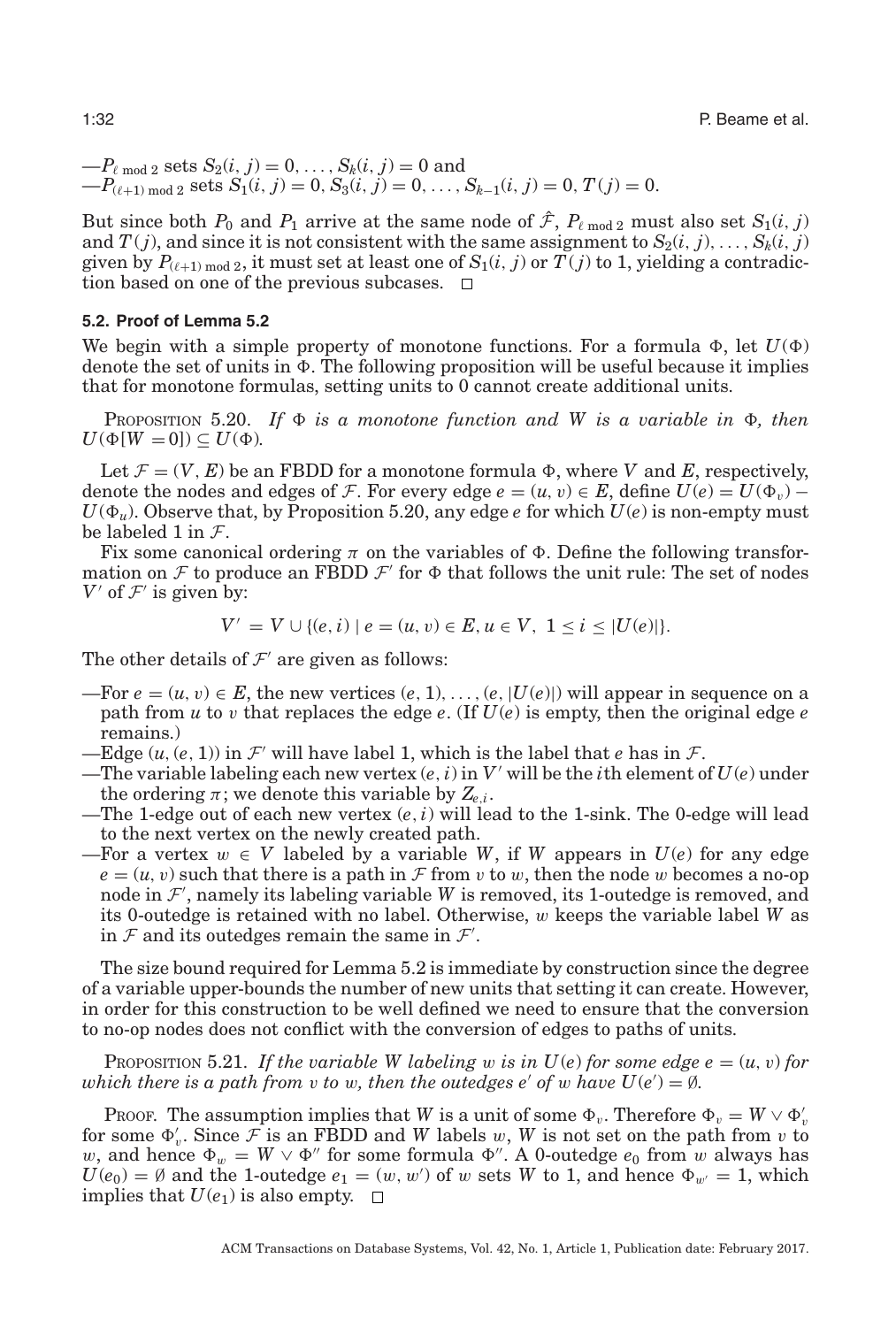The following simple proposition is useful in reasoning about the correctness of our construction.

<span id="page-32-0"></span>PROPOSITION 5.22. *If there is a path from u to* v in  $\mathcal{F}$  and  $X \in U(\Phi_u)$ , then  $X \in U(\Phi_v)$ ,  $\Phi_v = 1$ , or X is tested on the path from u to v, and hence  $\Phi_v$  does not depend on X.

PROOF.  $X \in U(\Phi_u)$  implies that  $\Phi_u = X \vee F$  for some monotone formula F. If X is set on the path from *u* to *v*, then  $\Phi_v$  does not depend on *X*; otherwise  $\Phi_v = X \vee F'$  for some monotone formula  $F'$  and either  $X$  is a prime implicant or  $F'$  is the constant 1 and hence  $\Phi_v = 1$ .

Taken together with the size bound for our construction, the following lemma immediately implies Lemma [5.2.](#page-23-2)

<span id="page-32-1"></span> $L_{EMMA}$  5.23. *Let*  $\Phi$  *be monotone and computed by FBDD*  $\mathcal{F}$ *. Then*  $\mathcal{F}'$  *is an FBDD for* - *that follows the unit rule.*

Proof. We first show that  $\mathcal{F}'$  is an FBDD, namely, every root-leaf path P in  $\mathcal{F}'$  tests each variable at most once. *P* contains old nodes  $u \in V$  and new nodes  $(e, i)$ . Suppose that a variable *X* is tested twice along a path. Clearly, the two tests cannot be done by old nodes since  $\mathcal F$  is an FBDD. It cannot be tested by an old node  $u$  and later by a new node  $(e,i)$ , because, once tested by  $u$ , for any descendant node  $v$ , the formula  $\Phi_v$  no longer depends on *X*, and hence  $X \not\in U(e)$ . It cannot be first tested by a new node  $(e, i)$ and then later by an old node *u* since the test at the old node would have been removed and converted to a no-op by the last item in the construction of  $\mathcal{F}'$ . Finally, suppose that the two tests are done by two new nodes  $(e_1, i)$ , and  $(e_2, j)$  on  $P$ , where we write  $e_1 = (u_1, v_1)$  and  $e_2 = (u_2, v_2)$ . Then we must have  $X \in U(v_1)$  and  $X \notin U(u_2)$  where there is a path from  $v_1$  to  $u_2$  in F. By Proposition [5.22,](#page-32-0) this implies that  $\Phi_{u_2}$  does not depend on *X*, which contradicts the requirement that  $X \in U(v_2)$  since  $v_2$  is a child of  $u_2$ .

By construction,  $\mathcal{F}'$  obviously follows the unit rule. It remains to prove that  $\mathcal{F}'$ computes -. We show something slightly stronger: For any function *F*, define *F*<sup>−</sup> to be  $F[U(F) = 0]$ , in which all variables in  $U(F)$  are set to 0. We claim by induction that for all nodes of  $v \in V$ , if  $\theta'$  labels a path in  $\mathcal{F}'$  from the root to v, then  $\Psi[\theta'] = \Phi_{v}^{-}$ , and  $\theta' = \theta \cup \{U(\Phi_v) = 0\}$  for some  $\theta$  that labels a path in  $\mathcal F$  from the root to v. This trivially is true for the root. If it is true for the output nodes, then  $\mathcal F'$  correctly computes  $\Psi$  since constant functions have no units. Let  $v \in V$  and suppose that this is true for all vertices *u* such that there is some path  $\theta'$  from the root to v in  $\mathcal{F}'$  for which *u* is the last vertex in *V* on  $\theta'$ . By the construction, for each such *u*, there must be an edge  $e = (u, v) \in E$ . Suppose that the variable tested at *u* in F is *W*. We have three cases: If  $e = (u, v) \in E$ is a 1-edge, then  $\Phi_v = \Phi_u[W = 1]$ . Every path  $\theta'$  from the root to v through *u* is of the form  $\theta' = \theta \cup \{W = 1\} \cup \{U(e) = 0\}$  for some  $\theta$  that labels a path from the root to *u* in  $\mathcal{F}'$ . (This is true even if  $U(e)$  is empty.) By induction,  $\Psi[\theta] = \Phi_u^- = \Phi_u[U(\Phi_u) = 0]$  and, by  $\text{definition, } U(\Phi_v) = U(\Phi_u) \cup U(e) \text{ so } \Psi[\theta'] = \Phi_u[W = 1 \cup \{U(\Phi_v) = 0\}] = \Phi_v[U(\Phi_v) = 0],$ as required. If  $e = (u, v) \in E$  is a 0-edge of F, then  $\Phi_v = \Phi_u[W = 0]$ . If *u* became a no-op vertex in  $\mathcal{F}'$ , then there was some ancestor w of *u* at which *W* became a unit of  $\Phi_w$ . Since F is an FBDD, it does not test *W* between that ancestor and *u*. By Proposition [5.22,](#page-32-0) either  $W \in U(\Phi_u)$  or  $\Phi_u = 1$ . In the latter subcase,  $\Phi_v = \Phi_u = 1$ , and the correctness for *u* implies that for *v*. In the former case,  $U(\Phi_u) = U(\Phi_v) \cup \{W\}$  and  $\Phi_u^- = \Phi_v^-,$  and, again, the correctness for  $\Phi_u^-$  implies that for  $\Phi_v^-$ . In the case that *u* does not become a no-op vertex, *W* is not a unit of  $\Phi_u$  so  $U(\Phi_u) = U(\Phi_v)$ , and the fact that all paths to *u* yield  $\Phi_u[U(\Phi_u) = 0] = \Phi_u[U(\Phi_v) = 0]$  for all paths to v that pass through *u* as the previous vertex in *V*, The last edge to *v* adds the extra  $W = 0$  constraint. Adding this constraint to  $\Phi_u[U(\Phi_v) = 0]$  yields  $\Phi_v[U(\Phi_v) = 0] = \Phi_v^-$ , as required. Therefore the statements holds for all possible paths from the root to  $v$ .  $\Box$ 

ACM Transactions on Database Systems, Vol. 42, No. 1, Article 1, Publication date: February 2017.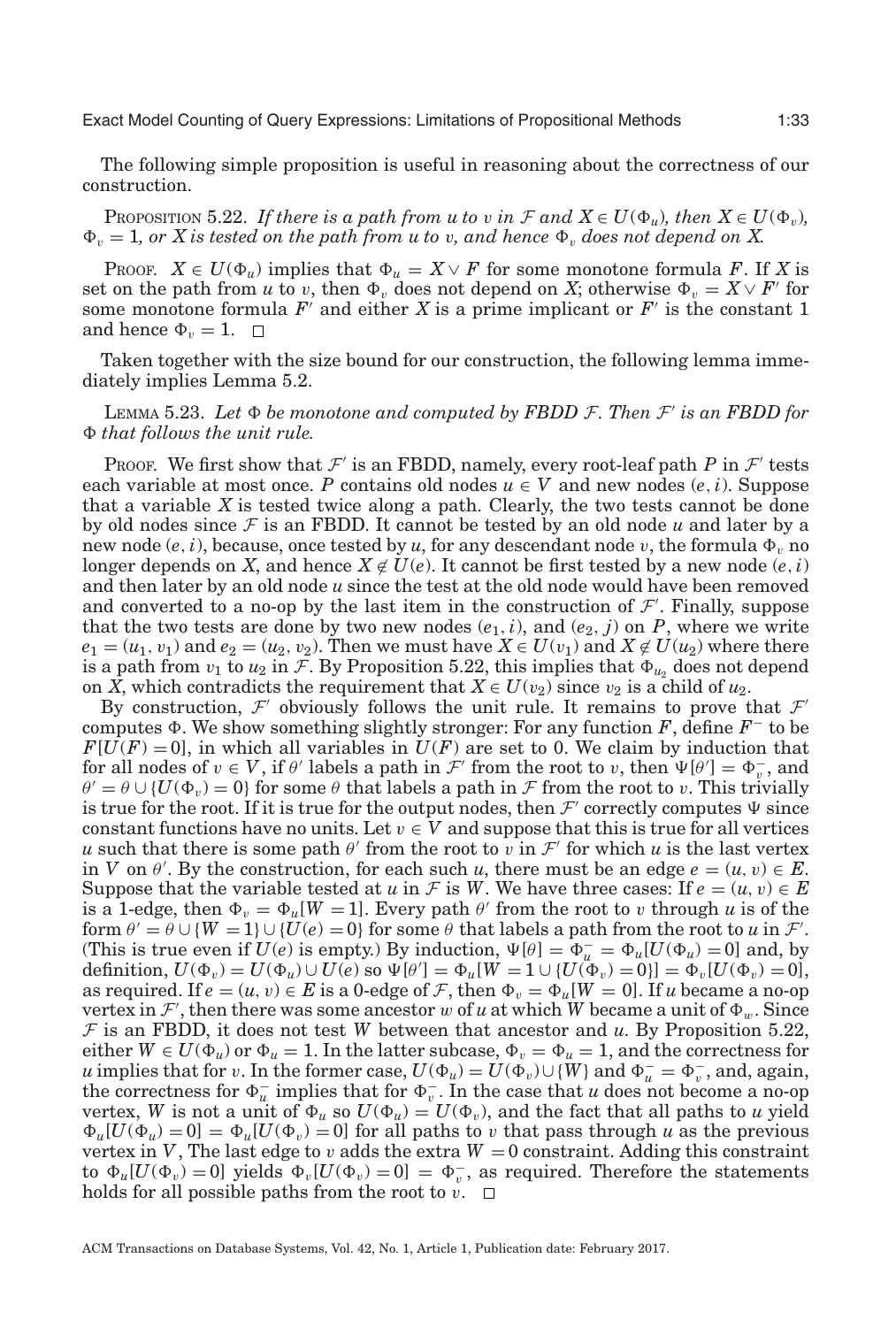## **6. LOWER BOUNDS FOR BOOLEAN COMBINATIONS OVER H<sub>K</sub>**

<span id="page-33-0"></span>In this section, we prove Theorem [3.9.](#page-14-0) Throughout this section we fix  $f(\mathbf{X}) =$  $f(X_0, \ldots, X_k)$ , a Boolean function that depends on all variables **X**, and a domain size  $n > 0$ . To prove Theorem [3.9,](#page-14-0) we first prove that any FBDD for the lineage of the query  $Q = f(h_{k0},...,h_{kk})$  can be converted into a multi-output FBDD for all of  $\mathbf{H_k} = (H_{k0}, H_{k1}, \ldots, H_{kk})$  with at most an  $O(k2^k n^3)$  increase in size. The proof is constructive. Theorem [3.9](#page-14-0) then follows immediately using Theorem [3.6](#page-13-0) since any multi-output FBDD for  $H_k$  yields an FBDD for  $H_k$  of the same size.

Recall that  $H_{k\ell}$  denotes the lineage of  $h_{k\ell}$  and let  $\Psi = f(\mathbf{H_k}) = f(H_{k0},...,H_{kk})$  be the lineage of *Q*.

If F is an FBDD for  $\Psi = f(\mathbf{H_k})$ , then let  $\Phi_u$  denote the Boolean function computed at the node *u*; thus  $\Psi = \Phi_r$ , where *r* is the root node of *F*. By the correctness of *F*, all paths *P* leading to *u* have the property that  $\Psi[P] = \Phi_u$ .

In order to produce the multi-output FBDD  $\mathcal{F}'$  for  $\mathbf{H}_k$  from  $\mathcal{F}$  computing  $\Psi = f(\mathbf{H}_k)$ , we would like to ensure that every internal node v of  $\mathcal F'$  has the property that all paths *P* leading to v not only are consistent with the same residual function  $\Phi_v = \Psi[P],$  but they also all agree on the residual values of  $H_{k\ell}(v) = H_{k\ell}[P]$  for all  $\ell$ . Since we are not easily able to characterize its paths, we find it convenient to define this property not only with respect to paths of  $\mathcal{F}'$  but also for formulas  $\Phi_v$  with respect to arbitrary partial assignments θ. We use the term *transparent* to describe the property that the value of  $\Phi_v$  automatically also reveals the values for all  $H_{k\ell}(v)$ . Call a formula  $\Phi$  a *restriction* of  $\Psi$  if  $\Phi = \Psi[\theta]$  for some partial assignment  $\theta$ .

*Definition* 6.1. Fix  $\Psi = f(H_{k0},..., H_{kk})$ . A formula  $\Phi$  that is a restriction of  $\Psi$  is called *transparent* if there exist  $k + 1$  formulas  $\varphi_0, \ldots, \varphi_k$  such that, for every partial assignment  $\theta$ , if  $\Phi = \Psi[\theta]$ , then  $H_{k0}[\theta] = \varphi_0, \ldots, H_{kk}[\theta] = \varphi_k$ . We say that  $\Phi$  *defines*  $\varphi_0,\ldots,\varphi_k$ 

In other words, assuming that  $\Phi$  is a restriction of  $\Psi$ ,  $\Phi = \Psi[\theta]$  for some partial assignment  $\theta$ , then  $\Phi$  is transparent if the formulas  $H_{k0}[\theta], \ldots, H_{kk}[\theta]$  are uniquely defined, that is, are independent of  $\theta$ . Equivalently, for any two assignments  $\theta$ ,  $\theta'$ , if  $\Psi[\theta] = \Psi[\theta'] = \Phi$ , then for all  $0 \le \ell \le k$ ,  $H_{k\ell}[\theta] = H_{k\ell}[\theta']$ .

<span id="page-33-1"></span>*Example* 6.2*.* Let  $k = 3$  and  $f = X_0 \vee X_1 \vee X_2 \vee X_3$ . Given a domain size  $n > 0$ , the formula  $\Psi$  is as follows:

$$
\Psi = \bigvee_{i,j} R(i)S_1(i,j) \vee \bigvee_{i,j} S_1(i,j)S_2(i,j)
$$

$$
\bigvee_{i,j} S_2(i,j)S_3(i,j) \vee \bigvee_{i,j} S_3(i,j)T(j).
$$

 $H_{30},\ldots,H_{33}$  denote each of the four disjunctions above. Let  $\Phi~=~R(3)S_1(3,7)~\vee$  $S_1(3, 7)S_2(3, 7)$ . There are many partial substitutions  $\theta$  for which  $\Phi = \Psi[\theta]$ : For example,  $\theta$  may set to 0 all variables with index  $\neq$  (3, 7), and also set *S*<sub>3</sub>(3, 7) = *T*(7) = 0, or it could set  $S_3(3, 7) = 0$ ,  $T(7) = 1$ . There are many more choices for variables with index  $\neq$  (3, 7). However, one can check that, for any  $\theta$  such that  $\Phi = \Psi[\theta]$ , we have the following:

$$
H_{30}[\theta] = R(3)S_1(3, 7)
$$
  
\n
$$
H_{31}[\theta] = S_1(3, 7)S_2(3, 7)
$$
  
\n
$$
H_{32}[\theta] = 0
$$
  
\n
$$
H_{33}[\theta] = 0.
$$

Therefore,  $\Phi$  is *transparent*. On the other hand, consider  $\Phi' = S_1(3, 7)$ . This formula is no longer transparent, because it can be obtained by extending any  $\theta$  that produces  $\Phi$  with  $R(3) = 0$ ,  $S_2(3, 7) = 1$ ,  $R(3) = 1$ ,  $S_2(3, 7) = 0$ , or  $R(3) = S_2(3, 7) = 1$ , and these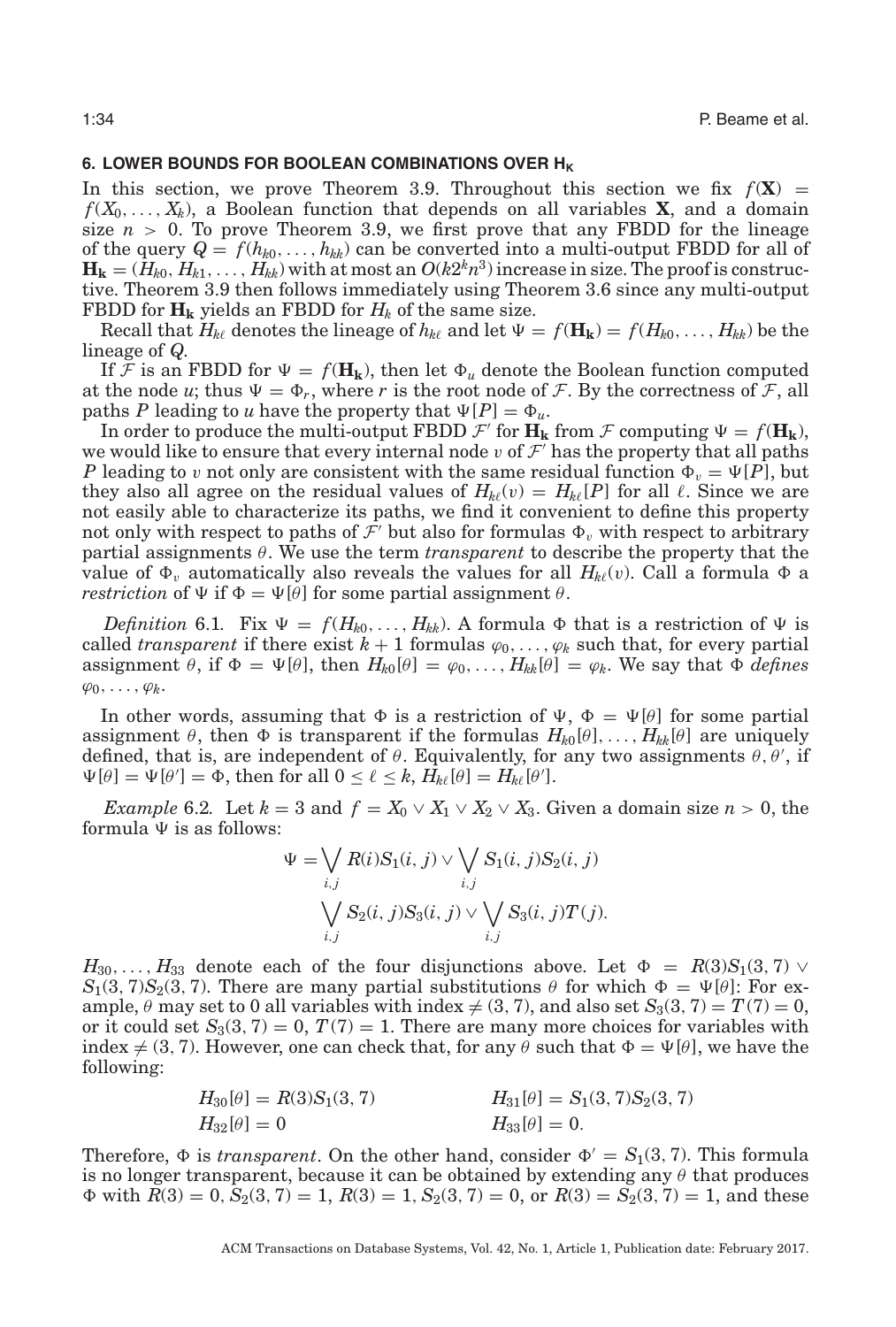lead to different residual formulas for  $H_{30}$  and  $H_{31}$  (namely 0 and  $S_1(3, 7)$ ,  $S_1(3, 7)$  and 0, or *S*1(3, 7) and *S*1(3, 7)).

In order to convert an FBDD  $\mathcal{F}$  for  $\Psi = f(\mathbf{H_k})$  into a multi-output FBDD for  $\mathbf{H_k} =$  $(H_{k0},..., H_{kk})$ , we will try to modify it so the formulas defined by the restrictions reaching its nodes become transparent without much of an increase in the FBDD size. To do this, we will add new intermediate nodes at which the formulas may not be transparent but we will be able to reason about its computations based on the nodes where the formulas are transparent.

Observe that if we know that  $\Phi_v = \Psi[\theta]$  is transparent and we have a small multioutput FBDD  $\mathcal{F}_{\theta}$  for  $\mathbf{H}_{k}[\theta]$ , then we can simply append that small FBDD at node v to finish the job and ignore what the original FBDD did below v. Intuitively, the reason that  $\mathbf{H_k}$  and  $H_k$  might not have such small FBDDs is the tension between the  $R(i)S<sub>1</sub>(i, j)$  terms, which gives a preference for reading entries in row-major order and the  $S_k(i, j)T(j)$  terms, which suggest column-major order, together with the intermediate  $S_{\ell}(i, j)S_{\ell+1}(i, j)$  terms that link these two conflicting preferences. If all of those links are broken, then it turns out that there is no conflict in the variable order and the difficulty disappears. This motivates the following definition, which we will use to make this intuitive idea precise.

<span id="page-34-1"></span>*Definition* 6.3. Let  $\theta$  be a partial assignment to  $Var(\mathbf{H_k})$ .

- $-A$  *transversal* in  $\theta$  is a pair of indices  $(i, j)$  such that  $R(i)S_1(i, j)$  is a prime implicant of  $H_{k0}[\theta]$ ,  $S_k(i, j)T(j)$  is a prime implicant of  $H_{kk}[\theta]$ , and  $S_\ell(i, j)S_{\ell+1}(i, j)$  is a prime implicant of  $H_{k\ell}[\theta]$  for all  $\ell \in [k-1]$ .
- —Call two pairs of indices (or transversals)  $(i_1, j_1)$ ,  $(i_2, j_2)$  *independent* if  $i_1 \neq i_2$  and  $j_1 \neq j_2$ .
- $-A$  Boolean formula is called *transversal-free* if there *exists* a  $\theta$  such that  $\Phi = \Psi[\theta]$ and  $\theta$  has no transversals.

We now see that assignments without transversals, or even those with few independent transversals, yield small FBDDs.

<span id="page-34-0"></span>LEMMA 6.4. Let  $\theta$  be a partial assignment to  $Var(\mathbf{H_k})$ . If  $\theta$  has at most t indepen*dent transversals, then there exists a multi-output FBDD for* (*Hk*0[θ],..., *Hkk*[θ]) *of size*  $O(k2^{k+t}n^2)$ *.* 

Proof. We first show that if  $t = 0$  ( $\theta$  has no transversals), then there exists a small **OBDD** that computes  $\mathbf{H}_{k}[\theta]$ .

Let  $G_{\theta}$  be the following undirected graph. The nodes are the variables  $Var(\mathbf{H_k})$ , and the edges are pairs of variables  $(Z, Z)$  such that  $ZZ'$  is a 2-prime implicant in  $H_{k\ell}[\theta]$ for some  $\ell$ . Since  $\theta$  has no transversals, all nodes  $R(i)$  are disconnected from all nodes *T*(*j*). In particular, there exists a partition  $Var(\mathbf{H_k}) = \mathbf{Z}' \cup \mathbf{Z}''$  such that all *R*(*i*)'s are in **Z**', all  $T(j)$ 's are in **Z**<sup>''</sup>, and every  $H_{k\ell}[\theta]$  can written as  $\varphi'_\ell \vee \varphi''_\ell$ , where  $Var(\varphi'_\ell) \subset \mathbf{Z}'$ and  $Var(\varphi''_l) \subset \mathbf{Z}''$ ; in particular,  $\varphi''_0 = \varphi'_k = 0$ .

Define *row-major order* of the variables in the set

 $Var(\mathbf{H_k}) - \{T(1), \ldots, T(n)\}\$ by

 $R(1), S_1(1, 1), \ldots, S_k(1, 1), S_1(1, 2), \ldots, S_k(1, n),$  $R(2), S_1(2, 1), \ldots, S_k(2, 1), S_1(2, 2), \ldots, S_k(2, n),$ ...  $R(n)$ ,  $S_1(n, 1), \ldots, S_k(n, 1), S_1(n, 2), \ldots, S_k(n, n)$ .

Let  $\pi'$  be the restriction of the row-major order to the variables in  $\mathbb{Z}'$ . Similarly, let  $\pi$ <sup>*''*</sup> be the restriction to **Z**<sup>*''*</sup> of the corresponding column-major order of the variables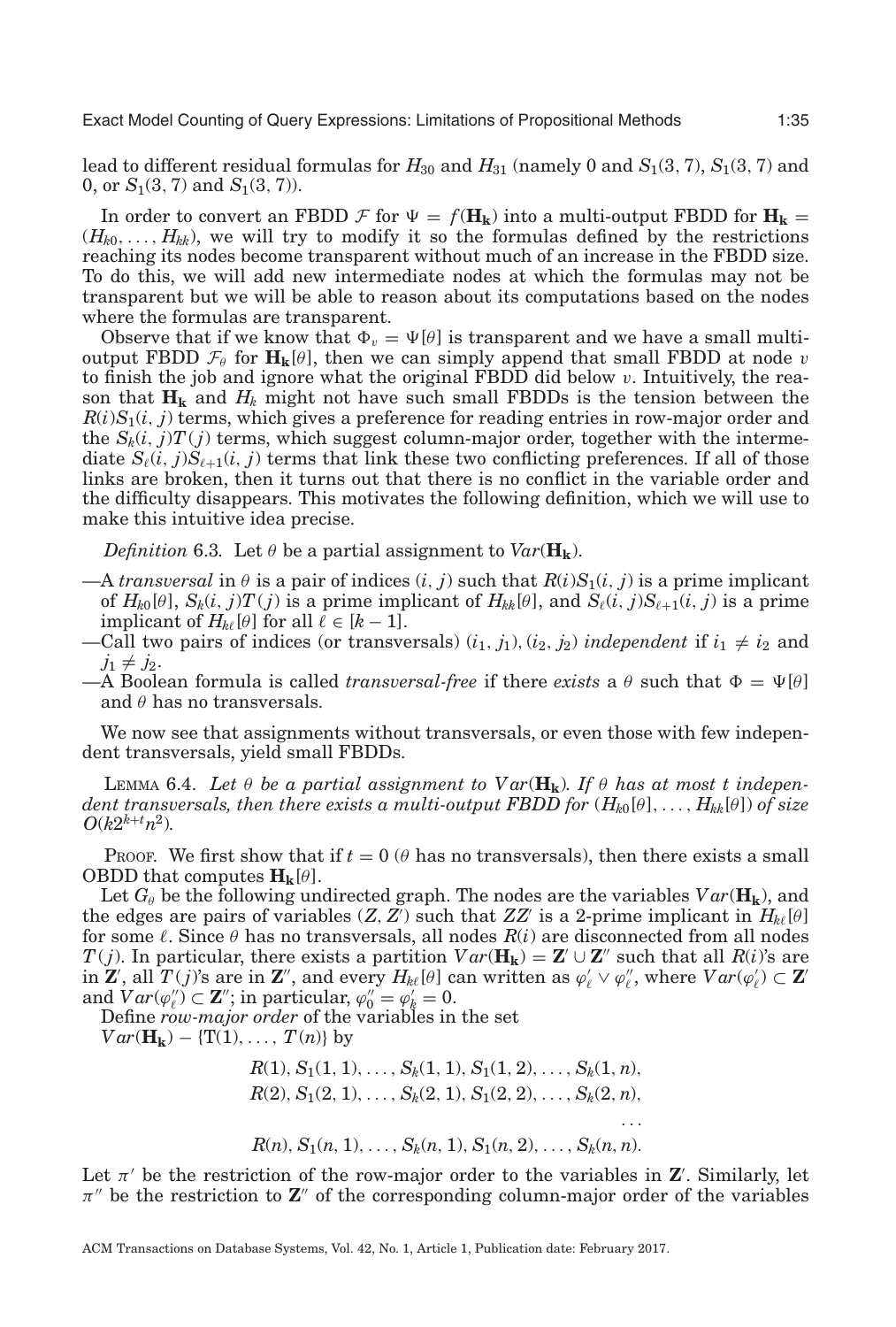that omits the  $R(i)$ 's and places the  $T(j)$  before all variables  $S_{\ell}(i, j)$ . We build a multioutput OBDD using the order  $\pi = (\pi', \pi'')$  for  $(H_{k0}, \ldots, H_{kk})$ . In the first part using order  $\pi'$ , it will compute each  $\varphi'_{\ell}$  term in parallel in width  $O(2^k)$  and in the second part it will continue by including the additional terms from  $\varphi''_\ell$  using order  $\pi''$ . Observe that, except for the  $R(i)S_1(i, j)$  terms, each of the variables in the 2-prime implicants in  $\varphi'_\ell$ appear consecutively in  $\pi'$ . Each level of the OBDD will have at most  $2^{k+3}$  nodes, one for each tuple consisting of a vector of values of the partially computed values for the  $k+1$  functions  $\varphi'_\ell$ , remembered value of  $R(i)$ , and remembered value of the immediately preceding queried variable. In the part using order  $\pi''$ , the remembered value of  $T(j)$ is used instead of the remembered value of  $\bar{R}(i)$ . The size of  $\mathcal{F}'$  is  $O(k2^k n^2)$  since there are  $kn^2 + 2n$  variables in total in  $Var(\mathbf{H_k})$ .

For general *t*, let *I* and *J* be the sets of rows and columns, respectively, of the transversals  $(i, j)$  in  $\theta$ . Since  $\theta$  has at most *t* independent transversals, the smaller of *I* and *J* has size at most *t*. Suppose that this smaller set is *I*; the case when *J* is smaller is analogous. In this case, every transversal  $(i, j)$  of  $\theta$  has  $i \in I$ . Notice that if we set all  $R(i)$  variables with  $i \in I$  in an assignment  $\theta'$ , then the assignment  $\theta \cup \theta'$  has no transversals, and, thus, by the above construction,  $H_k[\theta']$  can be computed efficiently by a multi-output OBDD. Therefore, construct the FBDD that first exhaustively tests all possible settings of these at most *t* variables in a complete tree of depth *t*, then at each leaf node of the tree, attaches the OBDD constructed above.  $\Box$ 

A nice property of a single transversal for  $\theta$  is that its existence ensures that each  $H_{k\ell}$ is a non-trivial function of its remaining inputs; more transversals will in fact ensure that less about each  $H_{k\ell}$  disappears. We will see the following: If there are at least some small number of independent transversals for  $\theta$  (three suffice), then we can use the fact that *f* depends on all inputs to ensure that  $\Psi[\theta] = f(\mathbf{H_k})[\theta]$  will be transparent provided one additional condition holds: There is no variable that we can set to kill off all transversals in  $\theta$  at once.

If we did not have this additional condition, then the construction of  $\mathcal{F}'$  for  $\mathbf{H}_k$  would be simple: We would just use Lemma [6.4](#page-34-0) at all nodes v of  $\mathcal F$  at which all assignments θ for which  $\Phi_v = \Psi[\theta]$  do not have enough transversals to ensure transparency of  $\Phi_v$ .

Failure of the additional condition is somewhat reminiscent of the situation with setting units in Section [5:](#page-23-0) This failure means that there is some variable we can set to kill off all transversals in  $\theta$  at once, which by Lemma [6.4](#page-34-0) means that along the branch corresponding to that setting one can get an easy computation of  $\mathbf{H}_{k}$  (not quite as simple as fixing the value of the formula to 1 by setting units as in Section [5](#page-23-0) but still easy). It is not hard to see, and implied by the proposition below, which is easy to verify, that the only way to kill off multiple independent transversals at once is to set such a variable to 1. By analogy we call such variables  $H_k$ -units.

<span id="page-35-1"></span>PROPOSITION 6.5. Let  $\Phi = \Psi[\theta]$  for some  $\theta$  with t independent transversals and  $\theta' = \theta \cup \{W = b\}$  *for*  $b \in \{0, 1\}$ *. The number of independent transversals in*  $\theta'$  *is in*  ${f-t-1, t}$  *if*  $b = 0$  *and is in*  ${0, t-1, t}$  *if*  $b = 1$ *.* 

*Definition* 6.6. We say that a variable *Z* is an  $H_k$ -*unit* for the formula  $\Phi$  if  $\Phi[Z = 1]$ is transversal free but  $\Phi$  is not. We let  $U_k(\Phi)$  denote the set of  $\mathbf{H_k}$ -units of  $\Phi$ , and we say that  $\Phi$  is  $\mathbf{H}_{\mathbf{k}}$ *-unit-free* if  $U_k(\Phi) = \emptyset$ .

The following lemma makes our intuitive claim precise; the proof of Lemma [6.7](#page-35-0) appears in the appendix.

<span id="page-35-0"></span>LEMMA 6.7. Let  $\Psi = f(\mathbf{H_k})$  where f depends on all its inputs. Suppose that there exists  $a \theta$  with at least three independent transversals such that  $\Psi[\theta] = \Phi$ . If  $\Phi$  is  $\mathbf{H_k}$ -unit-free,  $then \Phi$  *is transparent.*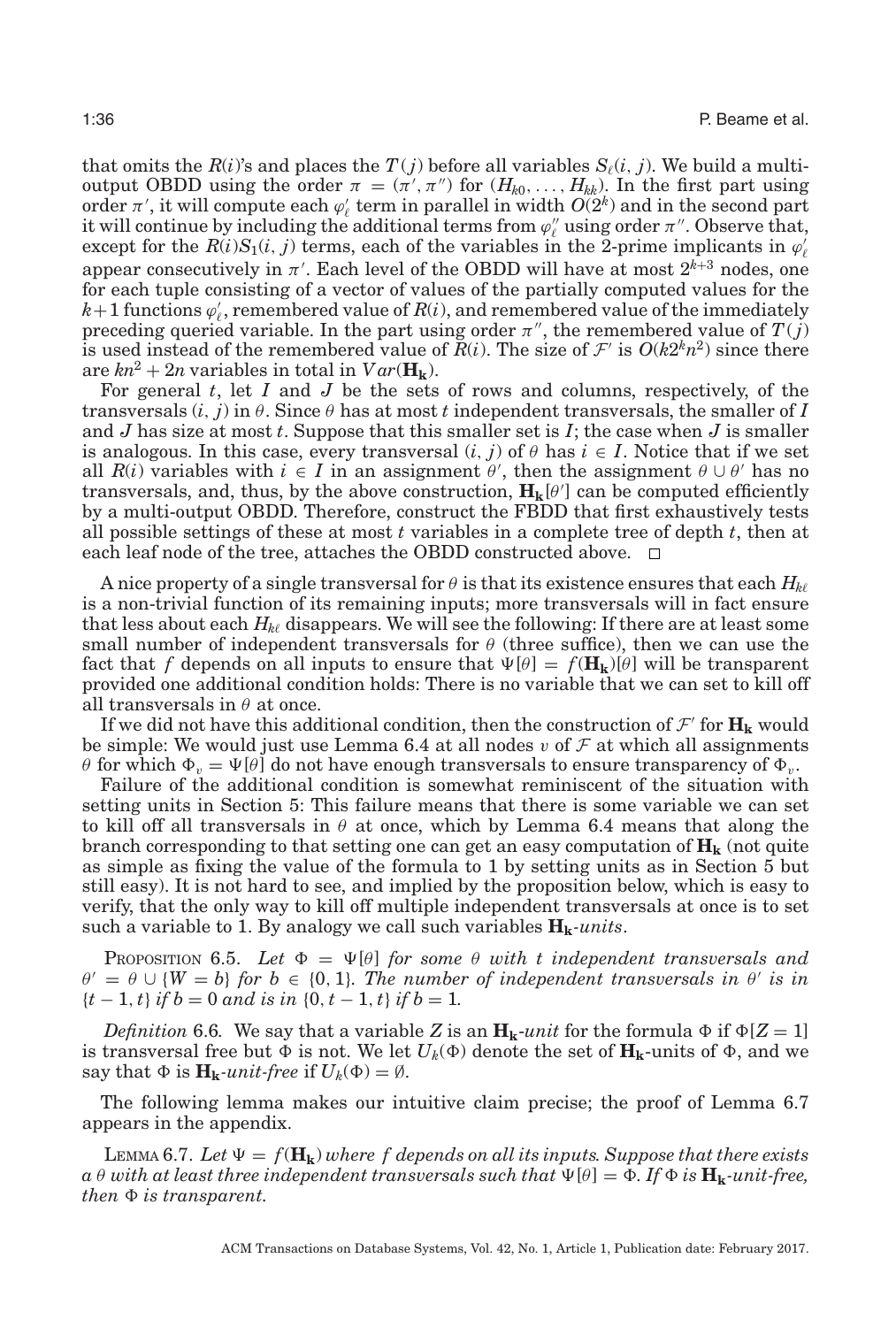We still need to deal with the situation when  $\Phi$  has any  $\mathbf{H_k}$ -units along with multiple independent transversals. Our strategy is simple: Whenever we encounter an edge in  $\mathcal F$  on which an  $\mathbf H_k$ -unit is created (possibly more than one at once) and the resulting formula has sufficiently many transversals, then, just as with the unit rule, we immediately test these  $H_k$ -units, one at a time, each one after the previous one has been set to 0 (since the branch where it is set to 1 has an easy computation remaining).

In order to analyze this strategy properly, it is useful to understand how  $\mathbf{H}_{k}$ -units can arise. Observe, that if  $\Phi = \Psi[\theta]$  and  $Z$  is a unit for some  $H_{k\ell}[\theta]$ , for  $0 \leq \ell \leq k$ , then *Z* is an  $\mathbf{H}_{\mathbf{k}}$ -unit for  $\Psi[\theta]$ , because by setting *Z* = 1 we ensure that  $H_{k\ell}[\theta \cup \{Z=1\}] = 1$ , wiping out all transversals. The following lemma shows a converse of this statement under the assumption that  $\theta$  has at least four independent transversals.

<span id="page-36-0"></span>LEMMA 6.8. Let  $\Psi = f(\mathbf{H_k})$  where f depends on all its inputs. If  $\Phi = \Psi[\theta]$  for some  $\emph{partial assignment~\theta that has at least four independent transversals, then} \ \ U_k(\Phi) =$  $\bigcup_{\ell \in \{0,\ldots,k\}} U(H_{k\ell}[\theta]).$ 

Since a transversal  $(i, j)$  requires that all elements of  $\mathbf{H}_k$  have 2-prime implicants rather than units on the terms involving (*i*, *j*), Lemma [6.8](#page-36-0) immediately implies the following:

<span id="page-36-1"></span>COROLLARY 6.9. If  $\Phi = \Psi[\theta]$  for some partial assignment  $\theta$ , then no  $\mathbf{H}_{k}$ *-unit of*  $\Phi$  is in *the prime implicants indexed by any transversal of* θ*.*

Since the formulas in  $H_k$  are monotone, by Lemma [6.8](#page-36-0) and Proposition [5.20,](#page-31-1) units are created by setting a variable to 1. Hence, if  $\Phi$  has at least four independent transversals, then setting all  $\mathbf{H_k}$ -units in  $\Phi$  to 0 in turn yields a formula that still has at least four independent transversals (by Corollary [6.9\)](#page-36-1) and is  $H_k$ -unit-free (by Lemma [6.8\)](#page-36-0) and hence transparent (by Lemma [6.7](#page-35-0) and Proposition [5.20\)](#page-31-1).

We now describe the procedure for building a multi-output FBDD  $\mathcal{F}'$  computing  $\mathbf{H}_{k}$ : Start with the FBDD  $\mathcal F$  for  $\Psi$  and let *V* and *E* be, respectively, the vertices and edges of F. Let  $V_4 \subseteq V$  be the set of nodes  $v \in V$  such that  $\Phi_v = \Psi[\theta]$  for some assignment  $\theta$ that has at least four independent transversals. By Proposition [6.5,](#page-35-1) *V*<sup>4</sup> is closed under predecessors (ancestors) in  $\mathcal{F}$ ; let  $E_4$  be the set of edges in  $\mathcal{F}$  whose endpoints are both in *V*4. The following is immediate from Proposition [6.5](#page-35-1) and the definition of *V*4.

<span id="page-36-2"></span>PROPOSITION 6.10. If  $v \in V_4$  *but some child of* v *is not in*  $V_4$ *, then either or both of the following hold: (i) there is an assignment* θ *with precisely four independent transversals*  $such$  *that*  $\Phi_v = \Psi[\theta]$  *or (ii) the variable*  $Z$  *tested at v is in*  $U_k(\Phi_v)$  *and the 0-child of v is in V*4*.*

We apply a similar construction to that of Section [5.2](#page-31-0) to the subgraph of  $\mathcal F$  on  $V_4$ . For  $e = (u, v)$ , define  $U_k(e) = U_k(\Phi_v) - U_k(\Phi_u)$  to be the set of new  $\mathbf{H_k}$ -units created along edge *e*. There are two differences from the argument in Section [5.2:](#page-31-0) (1) we only apply the construction to edges in  $E_4$  and build the rest of  $\mathcal F'$  independently of  $\mathcal F$  and (2) unlike setting ordinary units to 1, in which the corresponding FBDD edges simply point to the 1-sink, each setting of an  $\mathbf{H}_{k}$ -unit to 1 only guarantees that the resulting formula is transversal free; moreover the transversal-free formulas resulting from different settings may differ. The details are as follows (see Figure [8\)](#page-37-0).

- —For every  $e = (u, v) \in E_4$  such that  $U_k(e)$  is non-empty (and, hence, the 0-child of *u* is also in  $V_4$ ), add new vertices  $(e, 1), \ldots, (e, |U_k(e)|)$  and replace *e* with a path from *u* to v having the new vertices in order as internal vertices.
- —Edge  $(u, (e, 1))$  in  $\mathcal{F}'$  will have label 1, which is the label that *e* has in  $\mathcal{F}$ ; denote the variable tested at *u* by *W*.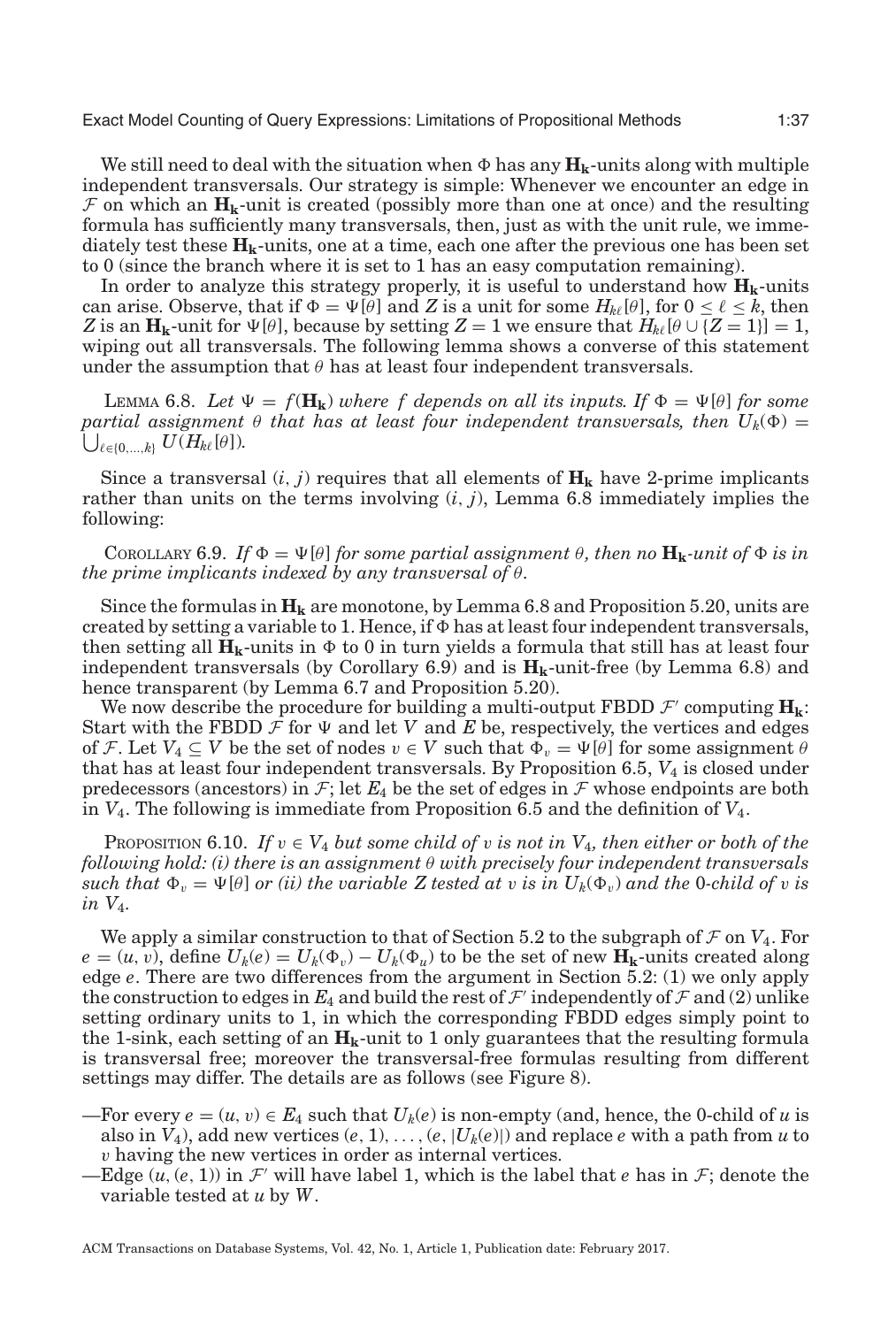<span id="page-37-0"></span>

Fig. 8. Given an FBDD F for  $\Psi = f(\mathbf{H_k})$  in (a), apply the conversion to produce  $\mathcal{F}'$  for  $\mathbf{H_k}$  as in (b), with detail for unit propagation in (c) in case that setting  $\overline{W} = 1$  produces new  $\overline{H}_{k}$ -units.

- —The variable labeling each new vertex  $(e, i)$  will be the *i*th element of  $U_k(e)$  under some fixed ordering of variables; we denote this variable by *Ze*,*<sup>i</sup>*.
- —The 0-edge out of each new vertex (*e*,*i*) will lead to the next vertex on the newly created path. However, unlike the simple situation with ordinary units, the 1-edge from each new vertex  $(e, i)$  will lead to a distinct new node  $(u, i)$  of  $\mathcal{F}'$ . Since  $(u, v) \in$ *E*<sub>4</sub>, there is some partial assignment  $\theta$  such that  $\Phi_u = \Psi[\theta], \Phi_v = \Psi[\theta, W = 1],$ and  $\theta \cup \{W = 1\}$  has at least four transversals; for definiteness, we will pick the lexicographically first such assignment. Define the partial assignment

$$
\theta(u, i) = \theta \cup \{W = 1\} \cup \{U_k(\Phi_u) = 0\}
$$
  

$$
\cup \{Z_{e,1} = 0, \dots, Z_{e,i-1} = 0, Z_{e,i} = 1\}
$$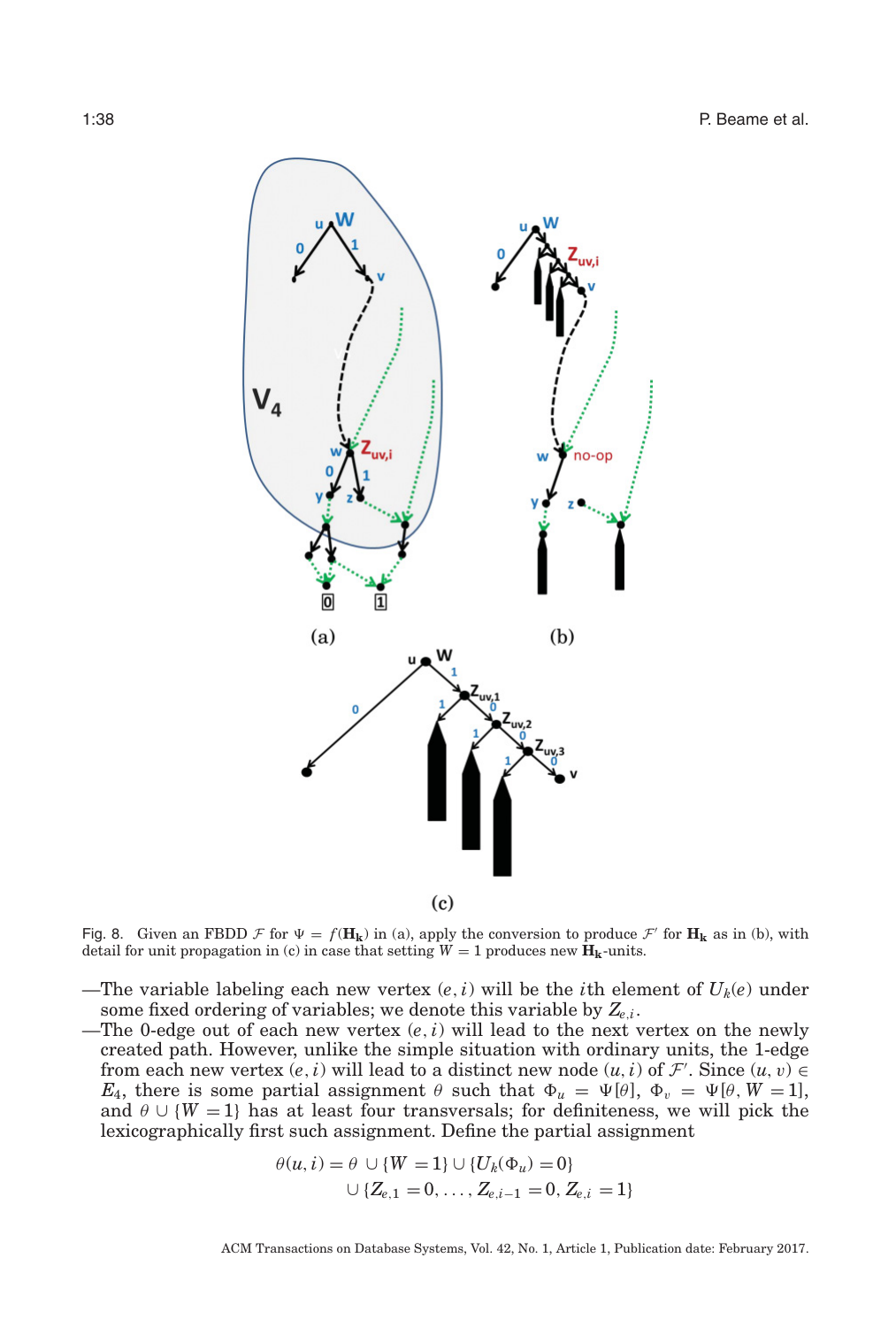to be the assignment that sets all  $\mathbf{H_k}$ -units in  $\Phi_u$  to 0 along with the first  $i-1$  of the  $\mathbf{H}_{k}$ -units created by setting *W* to 1. The sub-DAG of  $\mathcal{F}'$  rooted at  $(u, i)$  will be the size  $O(k2<sup>k</sup>n<sup>2</sup>)$  FBDD for  $\mathbf{H}_{k}[\theta(u,i)]$  constructed in Lemma [6.4.](#page-34-0)

- —For any node  $w \in V_4$ , whose 0-child is in  $V_4$ , such that w is labeled by a variable *W* that was an  $\mathbf{H_k}$ -unit of  $\Phi_v$  for some ancestor  $v$  of  $w$ , convert  $w$  to a no-op node pointing to its 0-child; that is, remove its variable label and its 1-outedge and retain its 0-outedge with its labeling removed.
- —For any node  $v \in V_4$  with a child that is not in  $V_4$  and to which the previous condition did not apply, let  $\theta$  be a partial assignment such that  $\Phi_v = \Psi[\theta]$  and  $\theta$  has precisely four independent transversals, as guaranteed by Proposition [6.10,](#page-36-2) make v the root of the size  $O(k2^k n^2)$  FBDD for  $\mathbf{H}_{k}[\theta']$  constructed in Lemma [6.4](#page-34-0) where  $\theta' = \theta \cup \{U_k(\Phi_v) = 0\}.$
- —All other labeled edges of  $\mathcal F$  between nodes of  $E_4$  are included in  $\mathcal F'.$

The fact that this is well-defined follows similarly to Proposition [5.21.](#page-31-2)

LEMMA 6.11.  $\mathcal{F}'$  as constructed above is a multi-output FBDD computing  $\mathbf{H}_{\mathbf{k}}$  that has *size at most*  $O(k2^k n^3)$  *times the size of F.* 

PROOF. We first analyze the size of  $\mathcal{F}'$ : As in the analysis for computing  $H_k$ , some nodes *u* have one added unit-setting path of length at most *n* and each node on the path of at the extremities of  $V_4$  has a new added FBDD of size  $O(k2^k n^2)$ , yielding only  $O(k2^k n^3)$  new nodes per node of F. Also, the fact that F' is an FBDD follows similarly to the proof in Lemma [5.23.](#page-32-1)

If  $\Phi_v$  is the function computed in F at node v for all  $v \in V_4$ , then we show by induction that for every partial assignment  $\theta'$  reaching  $v$  in  $\mathcal{F}', \Psi[\theta'] = \Phi_v[U_k(\Phi_v) = 0]$ and  $\theta' = \theta \cup \{U_k(\Phi_v) = 0\}$  for some partial assignment  $\theta$  such that  $\Phi_v = \Psi[\theta]$ . It is trivially true of the root. The argument is similar to that for Lemma [5.23.](#page-32-1)

We now see why this is enough. Since  $v \in V_4$ ,  $\Phi_v[U_k(\Phi_v) = 0]$  is  $\mathbf{H_k}$ -unit free and has at least four transversals, and so it is transparent by Lemma [6.7.](#page-35-0) It remains to observe that (i) each multi-output FBDD attached directly to any node  $v \in V_4$ used a restriction  $\theta$  of  $\Psi$  that would lead to that node in  $\mathcal{F}'$ , which, because  $\Psi[\theta]$ is transparent, implies that its leaves correctly compute the values of  $H_k$ , and (ii) the same holds for the restriction leading to node  $(u, i)$  with parent  $(e, i)$ , namely, the restriction used to build the multi-output FBDD consists of a restriction  $\theta$  that in  $\mathcal{F}'$  would reach node  $u \in V_4$  and for which  $\Psi[\theta]$  is transparent, together with the assignment  ${W = 1} \cup {Z_{e,1} = 0, \ldots, Z_{e,i-1} = 0, Z_{e,i} = 1}$ , which follows the unique path from *u* to  $(u, i)$ . Again, this implies that its leaves correctly compute the values of  $\mathbf{H}_{k}$ .  $\square$ 

Now it remains to proof Lemmas [6.7](#page-35-0) and [6.8.](#page-36-0) All formulas in  $\mathbf{H}_k$  are 2-DNF formulas and, for every  $(i, j) \in [n]^2$ , each has a unique 2-prime implicant  $P_{\ell, i, j}$  indexed by  $(i, j)$ , where  $P_{0,i,j} = R(i)S_1(i, j), P_{k,i,j} = S_k(i, j)T(j)$ , and  $P_{\ell,i,j} = S_\ell(i, j)S_{\ell+1}(i, j)$  for  $\ell \in [k-1]$ . We say that two of their 2-prime implicants, one from  $H_{k\ell}$  and one from  $H_{k(\ell+1)}$ , are *neighbors* if they share a variable and hence have the same index (*i*, *j*). Observe that each prime implicant in  $H_{k\ell}$  has two neighbors if  $\ell \in [k-1]$  and one neighbor if  $\ell \in \{0, k\}$ .

The key technical lemma is the following:

<span id="page-38-0"></span>LEMMA 6.12. Let  $\Psi = f(\mathbf{H_k})$  for some function f that depends on all its inputs. *Suppose*  $\theta$  *is a partial assignment with two independent transversals*  $(i_0, j_0)$  *and*  $(i_1, j_1)$ *. Suppose that for some* (*i*, *j*) *independent of of both transversals, the neighboring prime implicants of the prime implicant,*  $P_{\ell,i,j}$ , of  $H_{k\ell}$  *are either unassigned or set to 0 by θ. Then there exists a partial assignment*  $\mu$  *to all the variables of Var*( $\Psi$ [*θ*]*), except those in P*<sub> $\ell$ ,*i*,*j*, and to all variables of the transversals,  $(i_0, j_0)$  and  $(i_1, j_1)$ , such that</sub>

ACM Transactions on Database Systems, Vol. 42, No. 1, Article 1, Publication date: February 2017.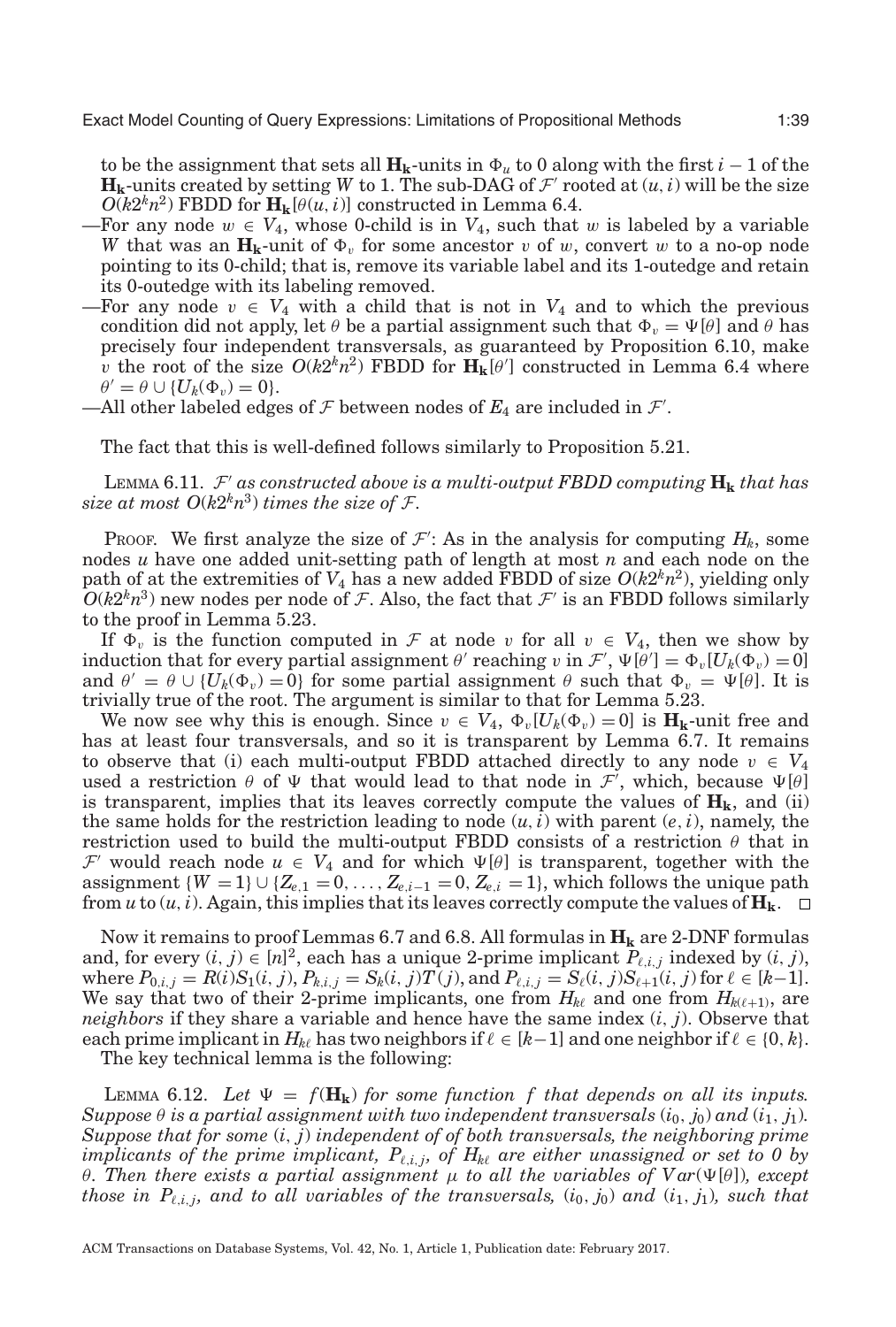$\Psi[\theta \cup \mu] = f_{\ell}(P_{\ell,i,j}[\theta])$ *. Moreover, the choice of*  $\mu$  *depends on*  $\Psi[\theta]$  *(as well as the indices*  $\ell$ ,  $i$ ,  $i_0$ ,  $i_1$ ,  $j$ ,  $j_0$ ,  $j_1$ *) but not on any other aspect of*  $\theta$ *.* 

The lemma still holds when we merely assume that the three pairs of indices are distinct; however, we do not allow it here since it would complicate the proof without any advantage with respect to our applications of it.

Proof. Recall that since f depends on all its inputs, for every  $\ell$  there exists an assignment  $\mu_{\ell} : \mathbf{X} - \{X_{\ell}\} \to \{0, 1\}$ , such that  $f_{\ell}(X_{\ell}) = f[\mu_{\ell}]$  is a function that depends on  $X_{\ell}$ : that is,  $f_{\ell}(\mathbf{X}) = X_{\ell}$  or  $f_{\ell}(\mathbf{X}) = -X_{\ell}$ .

We define assignment  $\mu$  so it sets the remaining variables to force  $H_{km}$  to equal  $\mu_{\ell}(X_m)$  for all  $m \neq \ell$  and force  $H_{k\ell}$  to equal  $P_{\ell,i,j}[\theta]$ . In order to force some  $H_{km}$  to 1  $\mu$ may need to set two variables to 1 that may appear in neighboring prime implicants. In order to avoid incidentally forcing any of those neighboring prime implicants to 1, when forcing the  $H_{km}$  to 1, we use the variables in the two transversals alternately. We now give the formal details.

Let  $\textit{Ones}_{\ell} = \{m \mid \mu_{\ell}(X_m) = 1\}$  and order the elements of  $\textit{Ones}_{\ell}$  as  $m_1 < m_2 < \cdots$ , and define  $\textit{Ones}_{\ell}^b = \{m_r \mid b = r \mod 2\}$  for  $b \in \{0, 1\}$ . For  $b \in \{0, 1\}$ , define  $\mu$  to set the variables of the  $(i_b, j_b)$  prime implicant of  $H_{km}$  to 1 for every  $m \in \text{Ones}_\ell^b$ . This will force  $H_{km}[\theta \cup \mu] = 1$  for all  $m \in \text{Ones}_\ell$ . Let  $\mu$  set all other variables in the transversals  $(i_0, j_0)$ and  $(i_1, k_1)$  as well as all variables of  $\Psi[\theta]$ , except for those in  $P_{i,i,j}$ , to 0. In particular, the alternation between how the 1's are forced in the definition of  $\mu$  ensures that for  $b \in \{0, 1\}$ , if the  $(i_b, j_b)$  prime implicant of  $H_{km}$  is set to 1 by  $\mu$ , then its neighboring prime implicants are forced to 0 by  $\mu$ . In fact,  $H_{km}[\theta \cup \mu] = 0$  for all  $m \notin \text{Ones}_{\ell} \cup \{\ell\}$ since each neighboring prime implicant to  $P_{\ell,i,j}[\theta]$  will have one variable set as in  $\theta$ and the other set to 0 and all other prime implicants are either set to 0 by  $\theta$  or by  $\mu$ . Finally, the same property is true of every prime implicant of  $H_{k\ell}$  except for  $P_{\ell,i,j}[\theta]$ . It remains to observe that  $\Psi[\theta \cup \mu] = f(\mathbf{H_k}[\theta \cup \mu]) = f[\mu_\ell](P_{\ell,i,j}[\theta]) = f_\ell(P_{\ell,i,j}[\theta])$  and  $\mu$ only depended on  $\theta$  through the value of  $\Psi[\theta]$ , as required.  $\Box$ 

Notice that the lemma fails if  $\theta$  has only 1 transversal:

*Example* 6.13. For a counterexample, consider  $f(X_0, X_1, X_2) = X_0X_2 \vee X_1$ . Suppose that  $\theta$  sets all variables in **Z** to 0, except for the variables with indices  $(i, j) = (3, 7)$ , which remain unset:

 $R(3), S_1(3, 7), S_2(3, 7), T(7).$ 

Thus,  $\theta$ , has the transversal (3, 7). However,  $\Psi[\theta]$  is

 $f(H_{30}[\theta], H_{31}[\theta], H_{32}[\theta], H_{33}[\theta])$  $= f(R(3)S_1(3, 7), S_1(3, 7)S_2(3, 7), S_2(3, 7)T(7))$  $= R(3)S_1(3, 7)S_2(3, 7)T(7) \vee S_1(3, 7)S_2(3, 7)$  $= S_1(3, 7)S_2(3, 7),$ 

and hence it does not depend on  $R(3)$  or  $T(7)$ .

We immediately obtain the following two corollaries:

<span id="page-39-0"></span>COROLLARY 6.14. *If* θ *has at least 3 distinct transversals, then all variables in its transversals are in*  $Var(\Psi[\theta])$ *.* 

Proof. This follows immediately since if  $(i, j)$  is a transversal, then all  $P_{i,i,j}[\theta]$  are 2-prime implicants in their respective  $H_{k\ell}[\theta]$ .  $\Box$ 

<span id="page-39-1"></span>COROLLARY 6.15. *If* θ *has at least 3 independent transversals, then every partial*  $a$ ssignment  $\theta'$  such that  $\Psi[\theta] = \Psi[\theta']$  has the same set of transversals as  $\theta$ .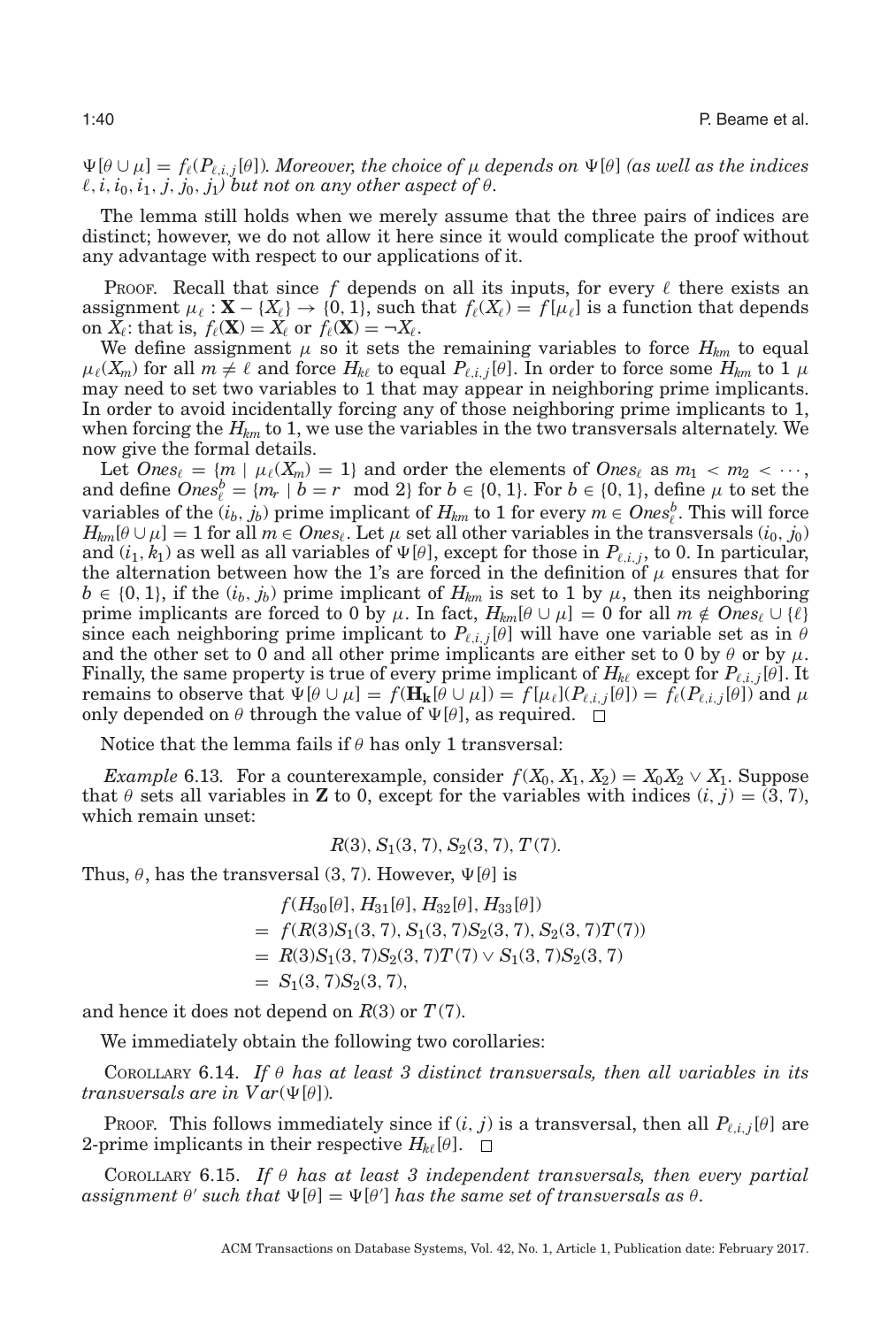PROOF. We prove that every transversal of  $\theta$  is a transversal of  $\theta'$ : This implies that  $\theta'$  has at least three independent transversals, and therefore the converse holds, too (every transversal of  $\theta'$  is a transversal of  $\theta$ ). Let  $\Phi = \Psi[\theta] = \Psi[\theta']$ . Let  $(i, j)$  be a transversal for  $\theta.$  Since  $\theta$  has at least three transversals, by Corollary [6.14,](#page-39-0)  $\Phi$  depends on all variables of the transversal  $(i, j)$ . It follows that  $\theta'$  cannot set any of these variables. For  $\ell \in [k-1]$ , the 2-prime implicants within each  $H_{k\ell}$  are disjoint from each other and, hence, if the variables are unset, then each such 2-prime implicant remains. Thus, for each  $\ell \in [k-1]$  the Boolean function  $H_{k\ell}[\theta']$  contains the 2-prime implicant  $S_{\ell}(i, j)S_{\ell+1}(i, j).$ 

It remains to prove that  $H_{k0}[\theta']$  and  $H_{kk}[\theta']$  each contain the 2-prime implicants on  $(i, j)$ ,  $R(i)S_1(i, j)$ , or  $S_k(i, j)T(j)$ , which are unset by  $\theta'$ . To show this, we must rule out  $R(i)$  or  $T(j)$  absorbing them. We do this for  $R(i)$ ; the case for  $T(j)$  is analogous. Suppose, to the contrary, that  $H_{k0}[\theta' \cup \{R(i) = 1\}] = 1$ . If this is the case, then  $\Psi[\theta' \cup \{R(i) = 1\}] =$  $\Phi[R(i) = 1]$  does not depend on any of the *R* variables. However, since  $\theta$  has  $(i, j)$  as a transversal as well as, in particular, another (independent) transversal (*i* , *j* ) with  $i' \neq i$ ,  $H_{k0}[\theta]$  contains  $R(i)S_1(i, j)$  and  $R(i')S_1(i', j')$  as 2-prime implicants. It follows that  $H_{k0}[\theta \cup \{R(i) = 1\}]$  depends on  $R(i')$  and hence  $\Psi[\theta \cup \{R(i) = 1\}] = \Phi[R(i) = 1]$ depends on *R*(*i* ), contradicting our earlier derivation that it did not depend on any *R* variables. □

Thus, for  $k \geq 3$ , the property of having *k*-independent transversals is a property of the subformula and not of an assignment, and for the rest of the section we will say that a restriction  $\Phi$  of  $\Psi$  has *k*-independent transversals if there exists an assignment  $\theta$  so  $\Phi = \Psi[\theta]$  and  $\theta$  has *k* independent transversals; by the above, this is equivalent to saying that all  $\theta$  with  $\Phi = \Psi[\theta]$  have *k*-independent transversals.

#### **Proof of Lemma [6.7](#page-35-0)**

We use the above to prove our lemma that are formulas are transparent if they are unit free and have sufficiently many independent transversals.

PROOF OF LEMMA [6.7.](#page-35-0) Suppose the contrary: Then there exist two partial assignments θ, θ' such that  $\Phi = \Psi[\theta] = \Psi[\theta']$  and  $\Phi$  has at least three independent traversals, but for some  $\ell$ ,  $H_{k\ell}[\theta] \neq H_{k\ell}[\theta']$ . Observe that if any  $H_{k\ell}[\theta]$  or  $H_{k\ell}[\bar{\theta}']$  were the constant 1, then  $\Phi$  would be transversal free, contradicting the fact that it has three independent  $\tt{traversals.}$  Also observe that if any  $H_{k\ell}[\theta]$  or  $H_{k\ell}[\theta']$  contained a 1-prime-implicant (unit) *Z*, then setting  $Z = 1$  would set the corresponding  $H_{k\ell}$  to 1, which would eliminate all of its transversals, contradicting the assumption that  $\Phi$  is  $\mathbf{H}_{\mathbf{k}}$ -unit free. Therefore, all prime implicants of  $H_{k\ell}[\theta]$  and  $\bar{H_{k\ell}}[\theta']$  are 2-prime implicants. Since all prime implicants  $\hat{\text{in}}$  *H<sub>kl</sub>*[ $\theta$ ] and *H<sub>kl</sub>*[ $\theta$ '] are 2-prime implicants, Lemma [6.12](#page-38-0) implies that all variables of all prime implicants are in  $Var(\Phi)$ .

Assume without loss of generality that  $P_{\ell,i,j}$  is a 2-prime implicant of  $H_{k\ell}[\theta]$  that is not a prime implicant of  $H_{k\ell}[\theta']$ ; that is,  $P_{\ell,i,j}[\theta] = P_{\ell,i,j}$  but  $P_{\ell,i,j}[\theta'] = 0$ . Let  $(i_0, j_0)$ and  $(i_1, j_1)$  be two independent transversals for  $\theta$  (which are also transversals for  $\theta$ ' by Corollary [6.15\)](#page-39-1) that are also independent of  $(i, j)$ . Since in both  $\theta$  and  $\theta'$  the neighboring implicants of  $P_{\ell,i,j}$  either remain as 2-prime implicants or are set to 0 in  $\theta$  and  $\theta'$  (though not necessarily the same in both), we can apply Lemma [6.12](#page-38-0) to both  $\theta$  and  $\theta'$  to obtain μ and μ'. By the conclusion of Lemma [6.12,](#page-38-0)  $\Phi[\mu] = \Psi[\theta \cup \mu] = f_{\ell}(P_{\ell,i,j})$  which is either  $P_{\ell,i,j}$  or  $\neg P_{\ell,i,j}$  but  $\Phi[\mu'] = \Psi[\theta' \cup \mu'] = f_{\ell}(0)$ , which is neither of the two. However, since the assignments  $\mu$  and  $\mu'$  depended only on the indices involved and  $\Phi$ , we conclude that  $\mu = \mu'$  which is a contradiction.  $\Box$ 

The requirement that  $\Phi$  be unit free is necessary for Lemma [6.7](#page-35-0) to hold: A simple example is given by the formula  $\Phi' = S_1(3, 7)$  in Example [6.2,](#page-33-1) which is not transparent.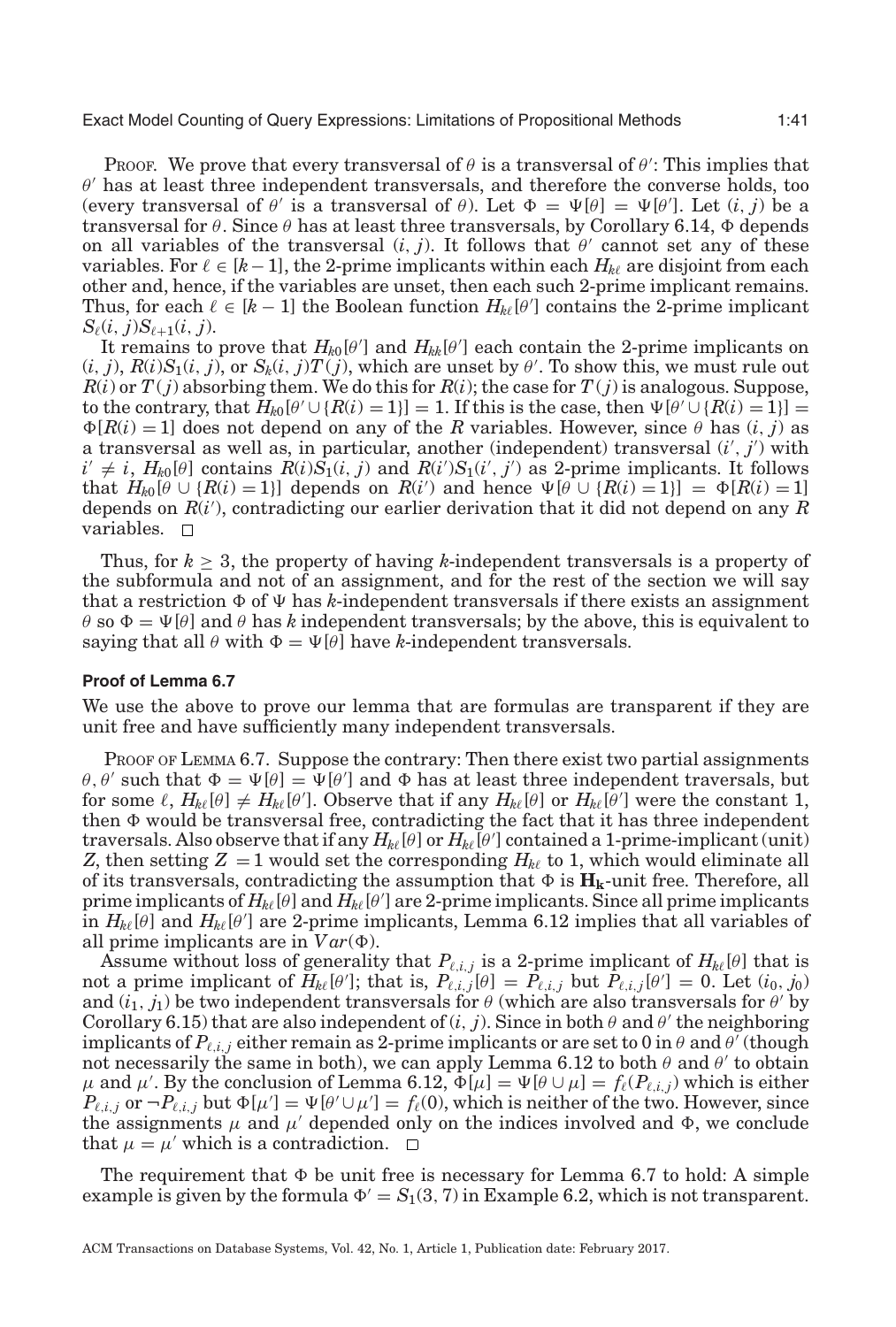The formula remains non-transparent even if we expand it with three independent transversals, for example,  $S_1(3, 7) \vee [R(4)S_1(4, 4) \vee \ldots \vee S_3(4, 4)T(4)] \vee [R(5)S_1(5, 5) \vee$ ...]  $\vee$  [ $R(6)S_1(6, 6) \vee$ ...], for the same reasons given in the example.

# **Proof of Lemma [6.8](#page-36-0)**

Finally, we use the above properties to prove our characterization of  $\mathbf{H}_{k}$ -units in case there are sufficiently many independent transversals.

PROOF OF LEMMA [6.8.](#page-36-0) If  $Z \in U(H_{k\ell}[\theta])$  for some  $\ell$ , then, by definition,  $H_{k\ell}[\theta \cup \{Z = 1\}] =$ 

1, and therefore  $\Psi[\theta \cup \{Z = 1\}] = \Phi(\{Z = 1\})$  is transversal free; it follows that  $Z \in U_k(\Phi)$ . Conversely, suppose that  $Z \notin \bigcup_{\ell \in \{0,\ldots,k\}} U(H_{k\ell}[\theta])$ . In particular, none of the (monotone) formulas  $H_{k\ell}[\theta\cup\{Z=1\}]$  is the constant 1. The assignment  $Z=1$  can eliminate at most one of the >4 independent transversals in  $\theta$ , so  $\theta \cup \{Z = 1\}$  has at least three (in-dependent) transversals. Therefore, by Corollary [6.15,](#page-39-1) *every* partial assignment θ' such that  $\Psi[\theta'] = \Phi[Z = 1] = \Psi[\theta \cup \{Z = 1\}]$  has at least three independent transversals. This implies that  $\Phi[Z = 1]$  is not transversal-free and hence  $Z \notin U_k(\Phi)$ .

#### **7. A DICHOTOMY THEOREM FOR EFFICIENT PROPOSITIONAL MODEL COUNTING**

In this section, we present the proof of Theorem [3.12](#page-15-1) that provides a characterization for a restricted class of queries for the existence of efficient (current) model counting algorithms on the propositional formulas. For this class, either all DLDDs require exponential size (therefore all modern model counting algorithms take exponential time), or we can construct a poly-size FBDD in polynomial time (data complexity), leading to a polynomial-time model counting algorithm.

<span id="page-41-0"></span>The first part of Theorem [3.12](#page-15-1) extends Theorem [3.9,](#page-14-0) where  $f(\mathbf{X}) = g(\mathbf{X}, 1)$ .

*Example* 7.1*.* We illustrate with three examples as follows:

- $−g = (X_0 ∨ B_2) ∧ (B_0 ∨ X_1)$ , where  $k = 1$ . Then  $g(\mathbf{X}, \mathbf{1}) = 1$ : It does not depend on  $X_0, X_1$ , and, therefore, the lineage has a poly-size FBDD.
- $-g = X_0 \wedge (X_1 \vee B_3) \wedge (X_1 \vee B_5) \wedge (X_2 \vee X_3 \vee X_4 \vee X_5)$ , where  $k = 5$ . Then  $g(\mathbf{X}, 1) =$  $X_0 \wedge (X_2 \vee X_3 \vee X_4 \vee X_5)$ : It does not depend on  $X_1$ , and the lineage has a poly-size  $FBDD.$ <sup> $11$ </sup>
- $-g = (X_0 \vee X_1) \wedge (X_1 \vee B_3) \wedge (X_2 \vee X_3)$ , where  $k = 3$ . Then  $g(\mathbf{X}, 1) = (X_0 \vee X_1) \wedge (X_2 \vee X_3)$  $X_3$ : It depends on all of  $X_0, \ldots, X_3$ , and therefore every DLDD for the lineage has exponential size.

Jha and Suciu [\[2013\]](#page-44-21) gave a sufficient condition under which a UCQ is guaranteed to have a polynomial size FBDD. Our result here is novel in that it represents a necessary and sufficient condition, albeit for a very restricted fragment of UCQ.

Next we prove Theorem [3.12.](#page-15-1)

PROOF.

#### **Proof of (1)**

Suppose  $f(X_0, \ldots, X_k) = g(\mathbf{X}, \mathbf{1}) = g(X_0, \ldots, X_k, \mathbf{1}, \ldots, \mathbf{1})$  depends on all variables  $X_0, \ldots, X_k$ . Let F be an FBDD for the query  $Q = g(h_{k0}, \ldots, h_{kk}, b_0, \ldots, b_{k+1})$ , over the domain of size  $n' = n + 2$ . We will convert F to an FBDD F' for query  $Q = f(h_{k0}, \ldots, h_{kk})$ over the domain of size *n*; further,  $\mathcal F$  and  $\mathcal F'$  will have the same size. By Theorem [3.9,](#page-14-0) the size of  $\mathcal{F}'$  is  $2^{\Omega(n)}$ ; therefore the size of  $\mathcal{F}'$  is  $2^{\Omega(n)} = 2^{\Omega(n')}$ .

<span id="page-41-1"></span><sup>&</sup>lt;sup>11</sup>This is  $Q_V$  in Jha and Suciu [\[2013\]](#page-44-21) for which a poly-size FBDD was shown.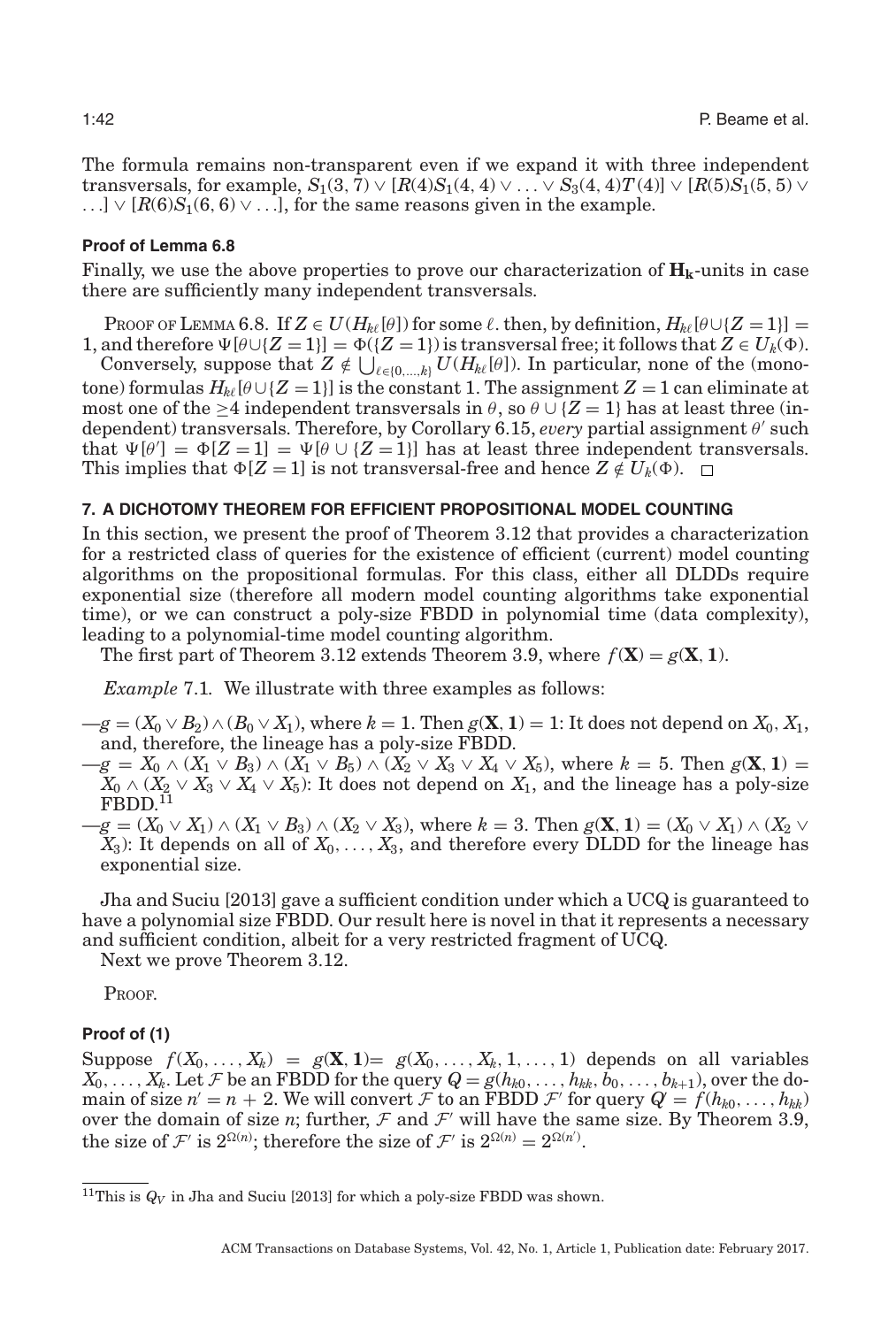To convert F to F', modify F by setting the following values,<sup>[12](#page-42-0)</sup> where  $n_1 = n + 1$  and  $n_2 = n + 2$ :

| $R(n_1) = 1, R(n_2) = 0$ |                                                               |
|--------------------------|---------------------------------------------------------------|
| $S_{\ell}(n_2, n_2) = 1$ | if $\ell$ is odd                                              |
| $S_{\ell}(n_1, n_1) = 1$ | if $\ell$ is even                                             |
| $S_{\ell}(i, j) = 0$     | $\forall \ell \in [k]$                                        |
|                          | $\forall$ other $(i, j) \in \{n_1, n_2\} \times \{n_1, n_2\}$ |
| $T(n_1) = 1, T(n_2) = 0$ | if $k$ is odd                                                 |
| $T(n_2) = 1, T(n_1) = 0$ | if $k$ is even.                                               |

Note that the modified FBDD  $\mathcal{F}'$  computes the query  $Q' = f(h_{k0}, \ldots, h_{kk})$  over a domain of size *n*: All queries  $b_0, \ldots, b_{k+1}$  become true under the partial assignment above, while the lineages for  $h_{k0}, \ldots, h_{kk}$  over domain  $n' = n + 2$  becomes their lineage over the domain of size *n*.

#### **Proof of (2)**

For the converse, assume that  $f(X_0, \ldots, X_k) = g(X_0, \ldots, X_k, 1, \ldots, 1)$  does not depend on  $X_s$ . Denote  $Q = f(h_{k0},..., h_{kk})$ : Its lineage is *transversal-free* (Definition [6.3\)](#page-34-1) and therefore it has a shared OBDD  $\mathcal{F}_s$  of size  $O(n)$  for formulas  $h_{k0}, \ldots, h_{kk}$  (see the proof of Proposition [6.4,](#page-34-0) which constructs the FBDD in poly-time for a fixed *k*).

Further, if for any  $\ell$ ,  $b_{\ell} = 0$ , then both  $h_{\ell-1} = h_{\ell} = 0$ , hence the lineage of the residual formula  $f(X_0, \ldots, X_k)$  is transversal free. Therefore, the residual formula has a shared OBDD $\mathcal{F}_{0,\ell}$  of size  $O(n)$  for  $h_{k0}, \ldots, h_{kk}$  obtained by traversing the variables  $R(i)$ ,  $S_1(i, j)$ ,...,  $S_{\ell-1}(i, j)$  in row-major order and traversing the variables  $S_{\ell+1}(i, j), \ldots, T(j)$  in column-major order.

We now describe the FBDD  $\mathcal{F}$  for  $Q = g(h_{k0}, \ldots, h_{kk}, b_0, \ldots, b_{k+1})$ , which will have  $k+3$  layers: 0 to  $k+2$ . (1) Layers 0 to  $k+1$  of  $\mathcal F$  will have a tree structure; the  $k+2$ queries  $b_0, \ldots, b_{k+1}$  are tested in these layers one after one. (As an optimization, the FBDD only needs to test those queries on which the function *F* depends.) (2) In the  $k+2$ th layer, there will be copies of FBDDs  $\mathcal{F}_s$  or  $\mathcal{F}_{0,\ell}, \ell \in [k]$  described above.

The layers of  $\mathcal F$  are described below:

*Layer 0: Test b*<sub>0</sub>. Test the variables  $R(1), R(2), \ldots, R(n)$  in an arbitrary order: For each node  $R(i)$ , its 0-child is  $R(i + 1)$  and its 1-child is a root of a unique subtree at the next layer. The 0-child of the last node *R*(*n*) is also leads to a unique subtree at the next layer. The total number of edges to the next layer is  $n + 1$ .

*Layer*  $\ell$ ,  $1 \leq \ell \leq k$ : Test for  $b_{\ell}$ . Each sub-tree in the layer  $\ell$  tests the variables  $S_{\ell}(1, 1), \ldots, S_{\ell}(n, n)$  in an arbitrary order (e.g., row-major): For each node  $S_{\ell}(i, j)$ its 0-child is the next variable in this order, and each 1-child is a root of a unique subtree at the next layer. The 0-child of the last node in this order is also a unique subtree at the next layer. The total number of edges from each of these subtrees to the next layer is  $n^2 + 1$ .

*Layer k* + 1*: Test for b<sub>k+1</sub></sub>. Test the variables*  $T(1),..., T(n)$  *in an arbitrary order:* The 0-child of  $T(i)$  is  $T(i+1)$ . All 1-children plus the 0-child of the last node points to a unique FBDD  $(\mathcal{F}_s$  or  $\mathcal{F}_{0,\ell}$  for some  $\ell in[k]$ ) in the last layer.

<span id="page-42-0"></span><sup>&</sup>lt;sup>12</sup>This means the following: Replace a node testing one of the variables *Z* mentioned above by a no-op node, whose unique child is either the 0-child or the 1-child of *Z*, according to the assignment.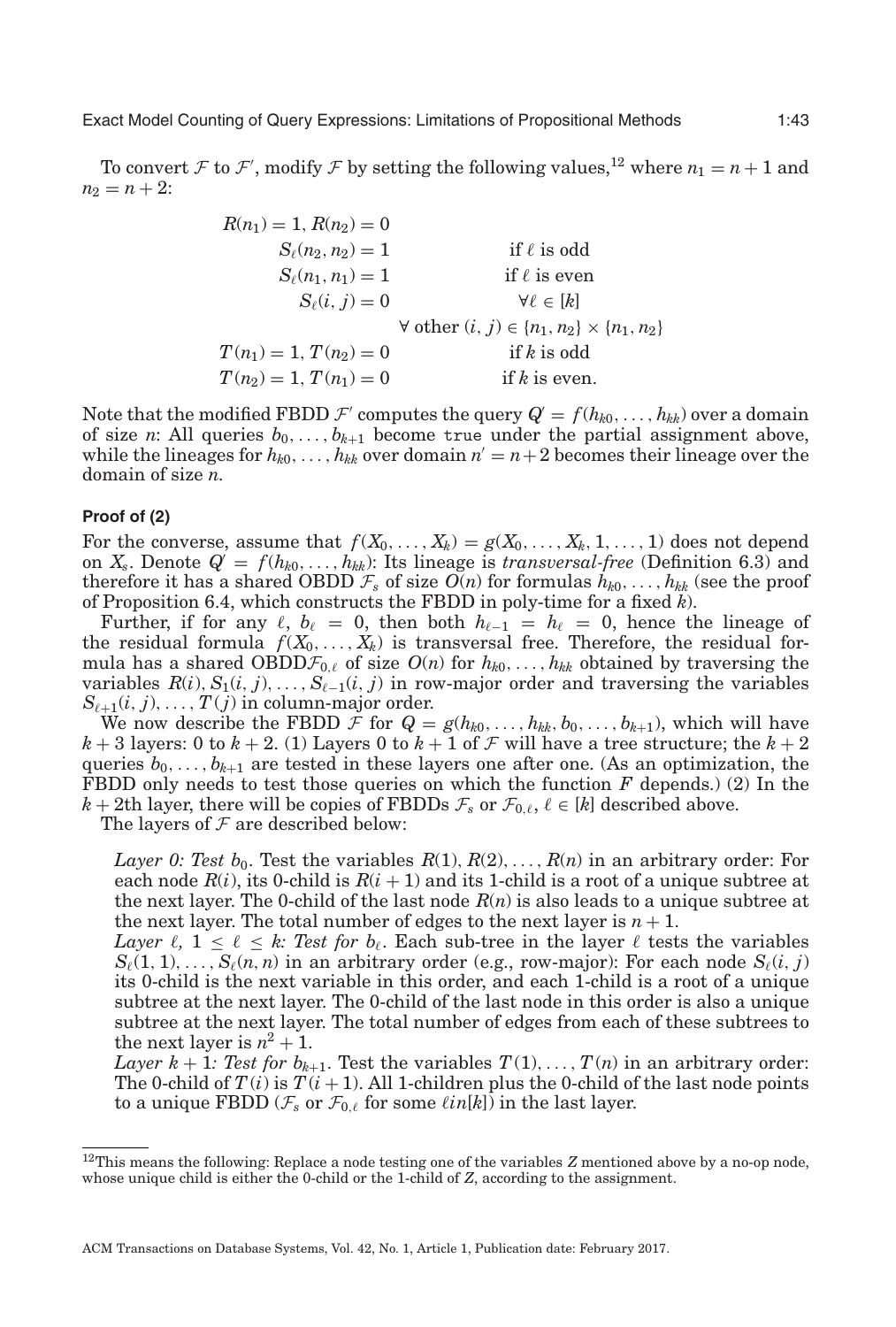Before we describe the last  $k + 2$ -th layer, we note that each of the outputs from the  $k+1$ -th layer encode two pieces of information: (i) the values of all queries  $b_0, \ldots, b_k$ , that is, for each of them we know if it is 0 or 1, and (ii) we know which variables have been tested. In the FBDDs  $\mathcal{F}_s$  or  $\mathcal{F}_{0,\ell}$ s in the last layer, we set the values of these variables according to the test earlier (replace the variable by a no-op node having a unique child based on its 0- or 1-value) to ensure that every variable is tested at most once in  $\mathcal F$  (as is the case with the first  $k+2$  layers).

*Layer k* + 2*: Shared FBDDs for*  $h_{k0}, \ldots, h_{kk}$ *. Consider any edge to layer*  $k + 2$  *from* layer  $k + 1$ . (1) If for any  $\ell$ ,  $b_{\ell} = 0$ , then both *query*<sub> $\ell-1$ </sub> =  $h_{\ell} = 0$ . Consider the least  $\ell$  such that  $h_{\ell} = 0$  and connect this edge to the shared FBDD  $\mathcal{F}_{0,\ell}$  substituting the values of the variables that have already been tested.

(2) If for all  $\ell$ ,  $b_{\ell} = 1$ , then connect the edge to the shared FBDD  $\mathcal{F}_s$  substituting the values of the variables that have already been tested.

**Computing the function**  $g(h_0, \ldots, h_k, b_0, \ldots, b_{k+1})$ . Now at the sinks of the FBDD  $\mathcal F$ (sinks of the FBDDs in  $k+2$ -th layer), we know the values of the lineages for all queries  $b_0, \ldots, b_{k+1}$  (from 0 to  $k+1$ -th layers) as well as for the queries  $h_0, \ldots, h_k$  (from the  $k+2$ th layer). Therefore, the value of the lineage of the query  $Q = g(h_0, \ldots, h_k, b_0, \ldots, b_{k+1})$ can be easily computed.

The total number of nodes in the FBDD  $\mathcal{F}$  is  $O(n) \times [O(n^2)]^k \times O(n) \times O(n) = n^{O(1)}$ . The completes the proof of part (2) of the theorem.

### **8. DISCUSSION**

<span id="page-43-0"></span>We have proved that decision-DNNFs and their generalization DLDDs can be efficiently converted into equivalent FBDDs that are at most quasipolynomially larger. As a consequence, known lower bounds for FBDDs imply lower bounds for decision-DNNFs and thus (a) exponential separations of the representational power of decision-DNNFs from that of both *d*-DNNFs and AND-FBDDs and (b) lower bounds on the running time of any algorithm that, either explicitly or implicitly, produces a decision-DNNF, including the current generation of exact model counting algorithms. Further, using these lower bounds, we proved exponential separations between lifted model counting using extensional query evaluation and state-of-the-art propositional methods for exact model counting. Our results were obtained by proving exponential lower bounds on the sizes of the decision-DNNF representations even for queries that can be evaluated in polynomial time.

Some natural questions arise as follows: Is there some other, more powerful, syntactic subclass of *d*-DNNFs that is useful for exact model counting? On the other hand, are there model-counting algorithms using DLDDs that are more efficient than exact model-counting using decision-DNNFs? In light of our lower bounds for probabilistic databases, it would be interesting to prove a dichotomy, classifying queries into those for which any decision-DNNF-based model counting algorithm takes exponential time and those for which such algorithms run in polynomial time. In this article, we showed such a dichotomy for a very restricted class of queries. A dichotomy for general model counting is known for the broader query class UCQ [Dalvi and Suciu [2012\]](#page-44-20) that classifies queries as either #P-hard or solvable in polynomial time. Our separation results show that this same dichotomy does not extend to decision-DNNF-based algorithms; is there some other general dichotomy that can be shown for this class of algorithms? Finally, we entirely focused on exact model counting, whereas one can explore the limits of *approximate* model counting [Gomes et al. [2009\]](#page-44-6), in general, and with respect to query evaluation in probabilistic databases.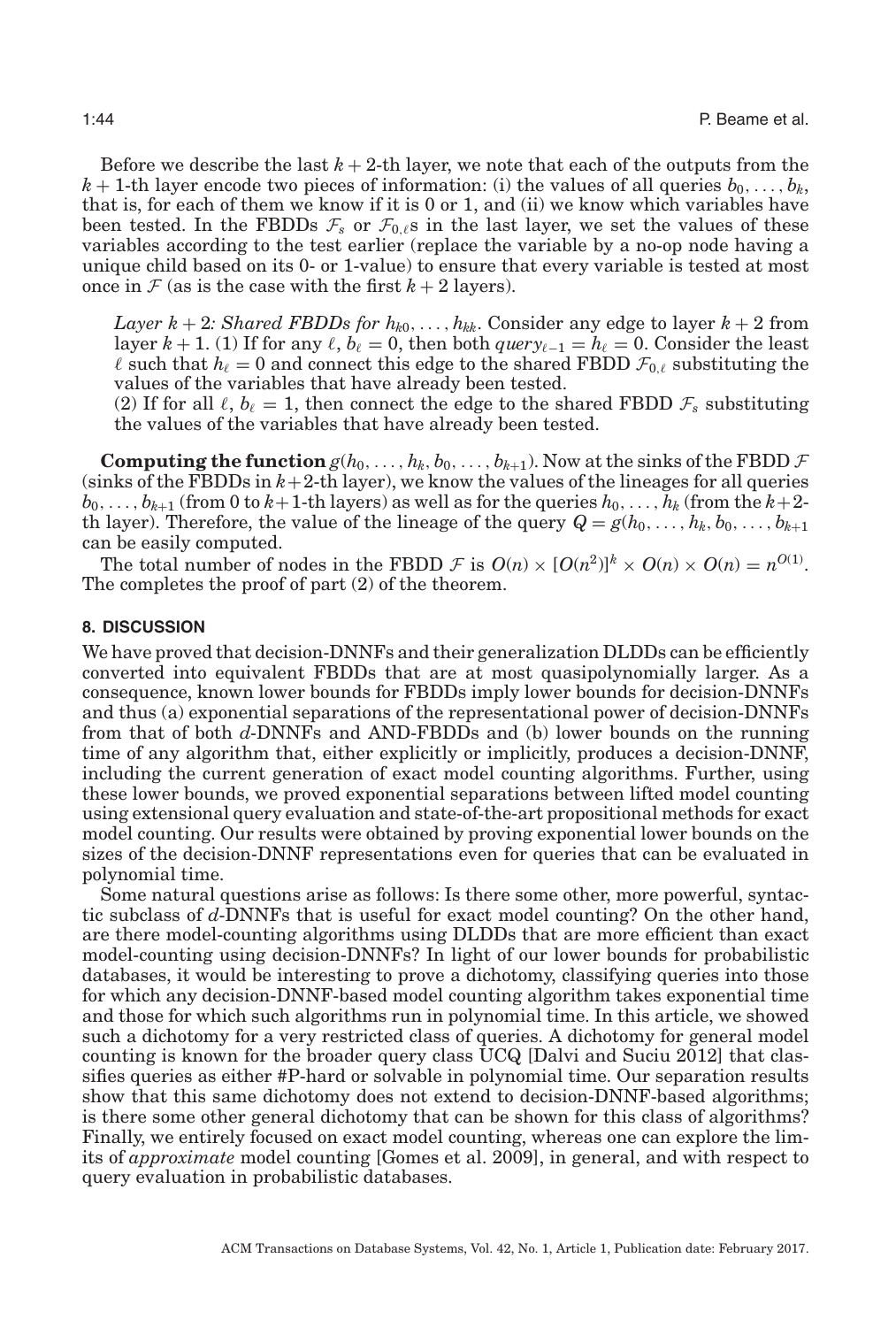# **REFERENCES**

<span id="page-44-16"></span>2014. The SDD Package: Version 1.1.1. Retrieved January 31, 2014, from [http://reasoning.cs.ucla.edu/sdd/.](http://reasoning.cs.ucla.edu/sdd/) Sheldon B. Akers. 1978. Binary decision diagrams. *IEEE Trans. Comput.* 27, 6 (1978), 509–516.

- <span id="page-44-24"></span><span id="page-44-9"></span>Fahiem Bacchus, Shannon Dalmao, and Toniann Pitassi. 2003. Algorithms and complexity results for #SAT and Bayesian inference. In *FOCS*. 340–351.
- <span id="page-44-8"></span>Roberto J. Bayardo, Jr., and J. D. Pehoushek. 2000. Counting models using connected components. In *AAAI*. 157–162.
- <span id="page-44-22"></span>Paul Beame, Russell Impagliazzo, Toniann Pitassi, and Nathan Segerlind. 2010. Formula caching in DPLL. *ACM Trans. Comput. Theory* 1, 3 (2010).
- <span id="page-44-18"></span>Paul Beame, Henry A. Kautz, and Ashish Sabharwal. 2004. Towards understanding and harnessing the potential of clause learning. *J. Artif. Intell. Res.* 22 (2004), 319–351.
- <span id="page-44-0"></span>Paul Beame, Jerry Li, Sudeepa Roy, and Dan Suciu. 2013. Lower bounds for exact model counting and applications in probabilistic databases. In *UAI*.
- <span id="page-44-1"></span>Paul Beame, Jerry Li, Sudeepa Roy, and Dan Suciu. 2014. Counting of query expressions: Limitations of propositional methods. In *ICDT*. 177–188.
- <span id="page-44-17"></span>Paul Beame and Vincent Liew. 2015. New limits for knowledge compilation and applications to exact model counting. In *UAI*. 131–140.
- <span id="page-44-5"></span>Paul Beame, Guy Van den Broeck, Eric Gribkoff, and Dan Suciu. 2015. Symmetric weighted first-order model counting. In *PODS*. 313–328.
- <span id="page-44-19"></span>Eli Ben-Sasson and Avi Wigderson. 2001. Short proofs are narrow—Resolution made simple. *J. ACM* 48, 2 (Mar. 2001), 149–169.
- <span id="page-44-27"></span>Beate Bollig and Ingo Wegener. 1998. A very simple function that requires exponential size read-once branching programs. *Inf. Process. Lett.* 66, 2 (April 1998), 53–57.
- <span id="page-44-26"></span>Randal E. Bryant. 1986. Graph-based algorithms for boolean function manipulation. *IEEE Trans. Comput.* 35, 8 (1986), 677–691.
- <span id="page-44-20"></span>Nilesh N. Dalvi and Dan Suciu. 2012. The dichotomy of probabilistic inference for unions of conjunctive queries. *J. ACM* 59, 6 (2012), 30.
- <span id="page-44-10"></span>Adnan Darwiche. 2001a. Decomposable negation normal form. *J. ACM* 48, 4 (2001), 608–647.
- <span id="page-44-11"></span>Adnan Darwiche. 2001b. On the tractable counting of theory models and its application to truth maintenance and belief revision. *J. Appl. Non-Class. Logic.* 11, 1–2 (2001), 11–34.
- <span id="page-44-15"></span>Adnan Darwiche. 2011. SDD: A new canonical representation of propositional knowledge bases. In *IJCAI 2011, Proceedings of the 22nd International Joint Conference on Artificial Intelligence*. 819–826.
- <span id="page-44-14"></span>Adnan Darwiche and Pierre Marquis. 2002. A knowledge compilation map. *J. Artif. Int. Res.* 17, 1 (Sept. 2002), 229–264.
- <span id="page-44-3"></span>Martin Davis, George Logemann, and Donald Loveland. 1962. A machine program for theorem-proving. *Commun. ACM* 5, 7 (1962), 394–397.
- <span id="page-44-2"></span>Martin Davis and Hilary Putnam. 1960. A computing procedure for quantification theory. *J. ACM* 7, 3 (1960), 201–215.
- <span id="page-44-28"></span>Pedro Domingos and Daniel Lowd. 2009. *Markov Logic: An Interface Layer for Artificial Intelligence*.
- <span id="page-44-6"></span>Carla P. Gomes, Ashish Sabharwal, and Bart Selman. 2009. Model counting. In *Handbook of Satisfiability*. IOS Press, 633–654.
- <span id="page-44-29"></span>Eric Gribkoff and Dan Suciu. 2016. SlimShot: In-database probabilistic inference for knowledge bases. *Proc. VLDB* 9, 7 (2016), 552–563.
- <span id="page-44-13"></span>Jinbo Huang and Adnan Darwiche. 2005. DPLL with a trace: From SAT to knowledge compilation. In *IJCAI*. 156–162.
- <span id="page-44-12"></span>Jinbo Huang and Adnan Darwiche. 2007. The language of search. *J. Artif. Intell. Res.* 29 (2007), 191–219.
- <span id="page-44-4"></span>Manfred Jaeger and Guy Van den Broeck. 2012. Liftability of probabilistic inference: Upper and lower bounds. In *Proceedings of the 2nd International Workshop on Statistical Relational AI*.
- <span id="page-44-23"></span>Abhay Kumar Jha and Dan Suciu. 2011. Knowledge compilation meets database theory: Compiling queries to decision diagrams. In *ICDT*. 162–173.
- <span id="page-44-21"></span>Abhay Kumar Jha and Dan Suciu. 2013. Knowledge compilation meets database theory: Compiling queries to decision diagrams. *Theory Comput. Syst.* 52, 3 (2013), 403–440.
- <span id="page-44-7"></span>Stephen M. Majercik and Michael L. Littman. 1998. Using caching to solve larger probabilistic planning problems. In *AAAI*. 954–959.
- <span id="page-44-25"></span>William Joseph Masek. 1976. *A Fast Algorithm for the String Editing Problem and Decision Graph Complexity*. Master's thesis, MIT.